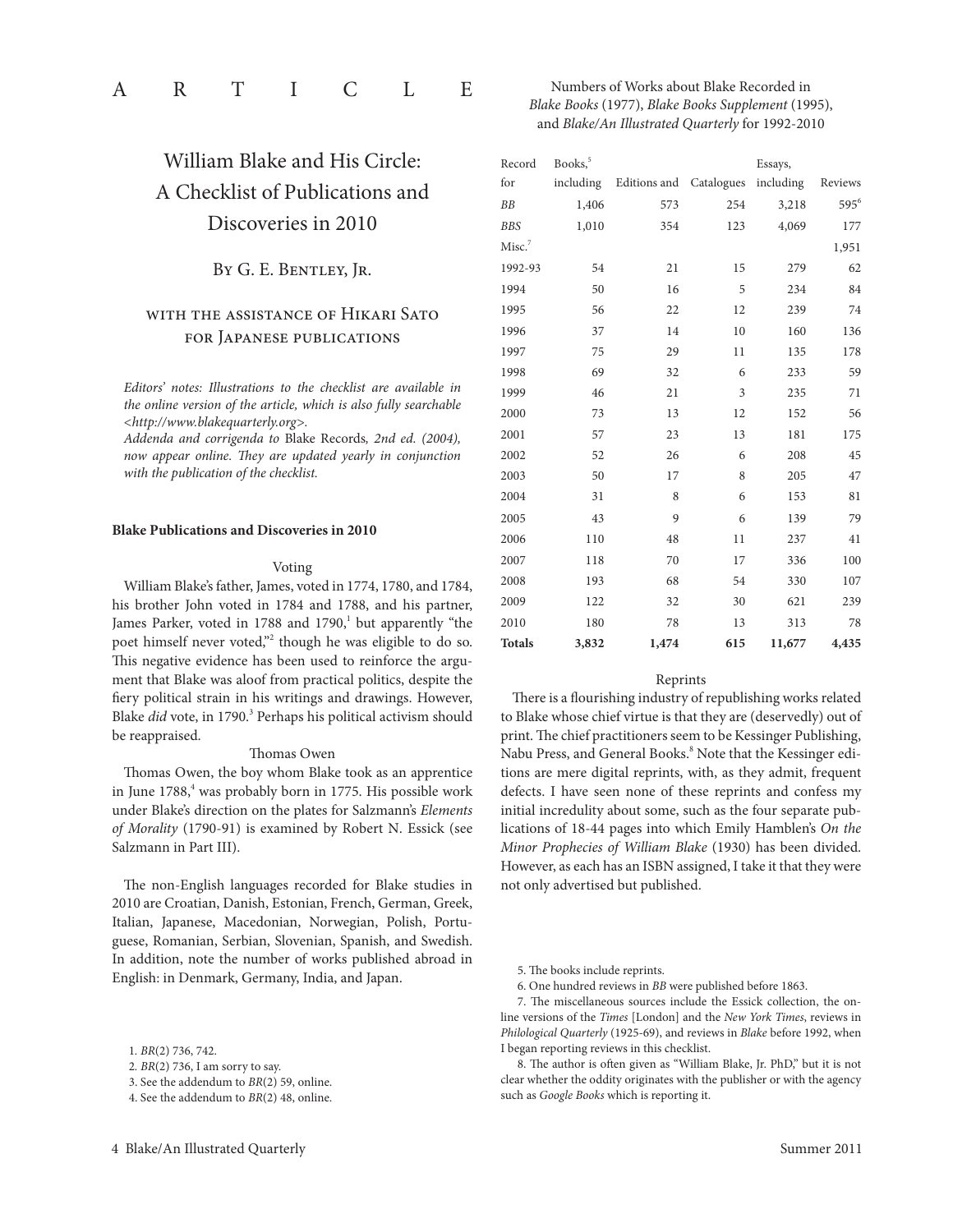## **Blake's Writings**

The most exciting discovery was the copy of *The Mystical*  Initiations; or, Hymns of Orpheus, translated by Thomas Taylor (1787), with annotations newly identified as Blake's by Philip and Joseph Cardinale.<sup>9</sup> This provides a short but fascinating marginalium by Blake and extensive markings of the text, chiefly underlining. The learned and tendentious Platonist Thomas Taylor has been fairly reliably associated with Blake in anecdotes<sup>10</sup> and more speculatively as a major source for his ideas.11 The discovery of Blake's annotations to the *Hymns of*  Orpheus, the only direct evidence that he had read Taylor, will justify a new investigation of the association and connection of Taylor and Blake.

Blake's long-lost letter of 7 August 1804, known previously only through catalogue snippets, was acquired in 2009 by Robert N. Essick and masterfully published in full in 2010 by Mark Crosby and Essick in *Blake*. It is an important letter, and the essay about it records a number of significant discoveries related only rather distantly to the text.

The perennial popularity of *Songs of Innocence and of Experience* is demonstrated by newly recorded editions of 1988 (in Macedonian), 2009 (in Spanish), and 2010. And Blake's reviving reputation in the years before Gilchrist's epoch-marking biography is indicated by newly recorded printings of poems in 1839, 1845, 1861, and 1862.

#### **Blake's Art/Commercial Engravings**

One of Blake's largest paintings, an inn sign made in 1812 for Chaucer's Tabard or Talbot Inn in Southwark, was for the first time identified and reproduced in  $2010$ .<sup>12</sup> Alas, under outdoor exposure for two-thirds of a century the picture deteriorated so extensively that at the end of its lifetime its features were virtually indistinguishable, and when the building ceased to be an inn the sign was probably abandoned. The inn sign, as recorded in contemporary engravings, is disconcertingly different from Blake's familiar heroic art, and most Blake students are likely to be made uneasy by it if not incredulous of its connection with Blake.

Beginning about 1800, Blake made a number of miniatures for Hayley and his friends, but some have been lost.<sup>13</sup> Mark

9. "A Newly Discovered Blake Book" (see Part V and *Blake* 44.3 in Part VI). The Taylor volume has been in the Bodleian Library since 1928. 10*. BR*(2) 414, 500, 530.

11. See especially George Mills Harper, *The Neoplatonism of William Blake* (chapel Hill: University of North carolina Press, 1961) and Kathleen Raine, *Blake and Tradition* (Princeton: Princeton University Press, 1968).

12. See Bentley, "Pictura Ignota," in Part VI.

13. Blake's known miniatures are:

| Mrs. Hayley (1801)       | <butlin #346=""> untraced and unreproduced</butlin> |
|--------------------------|-----------------------------------------------------|
| Johnny Johnson (1802)    | <butlin #347=""> Mary Barham Johnson</butlin>       |
| George Romney            | <butlin #348=""> untraced</butlin>                  |
| $(self-portrait) (1801)$ |                                                     |

Crosby and Robert N. Essick identified for the first time prints of Blake's lost miniatures of Romney in the *European Maga*zine (1803) and Hayley's *Life of Romney* (1809).<sup>14</sup> The evidence is so plain that it is difficult to understand why they were not identified long ago. This increases by a third the number of Blake's miniatures which have been reproduced.

#### **Catalogues and Bibliographies**

Newly recorded here are dealers' catalogues of 1843, 1864, 1878, 1879, and 1883 (2), which help to establish the provenances of numbers of Blake's works.

There were modest exhibitions in 2010 of Blake's works at the E. J. Pratt Library of Victoria University in the University of Toronto and at the Morgan Library and Museum. The Morgan's formidable publicity machine secured numerous reviews and notices.

#### **Criticism, Biography, and Scholarly Studies**

Two of the workhorses of Blake scholarship are worthily represented here in Robert N. Essick, "Blake in the Marketplace, 2009," and G. E. Bentley, Jr., "William Blake and His circle: A checklist of Publications and Discoveries in 2009" (see *Blake* 43.4 and 44.1 in Part VI).

A surprising number of papers on Blake were published in collections of essays: in *Blake*; *Queer Blake*, ed. Helen P. Bruder and Tristanne Connolly; *Interfaces*; *Blake in Our Time*, ed. Karen Mulhallen; Romanticism and Its Legacies, ed. Ralla Guha Niyogi; *Editing and Reading Blake*, ed. Wayne C. Ripley and Justin Van Kleeck; and *Tate Papers*.

Among the more permanently valuable of these essays are Angus Whitehead's "Mark and eleanor Martin, the Blakes' French Fellow Inhabitants at 17 South Molton Street, 1805- 21" (see *Blake* 43.3 in Part VI) and his "'Went to see Blake also to Surgeons college': Blake and George cumberland's Pocketbooks" (see *Blake in Our Time*, under Mulhallen in Part VI). Whitehead is making wonderful discoveries about Blake's biographical context.

Two other essays in *Blake in Our Time* are particularly valuable. In 1983, Joseph Viscomi and Thomas V. lange first reported that two prints in *America* (B) were not Blake's origi-

| George Romney<br>(self-portrait) (1801)                          | <butlin #348=""> untraced</butlin>                            |  |  |  |
|------------------------------------------------------------------|---------------------------------------------------------------|--|--|--|
| William Hayley (1801)                                            | Not in Butlin (see $BR[2]$ 107);<br>untraced and unreproduced |  |  |  |
| William Cowper<br>(after Romney) (1801)                          | <butlin #353=""> Misses Cowper</butlin>                       |  |  |  |
| William Cowper<br>(after Romney) (1801-04)                       | <butlin #354=""> Ashmolean</butlin>                           |  |  |  |
| Thomas Butts (1801?)                                             | <butlin #376=""> British Museum</butlin>                      |  |  |  |
| Mrs. Butts (1809)                                                | <butlin #377=""> British Museum</butlin>                      |  |  |  |
| Thomas Butts, Jr. (1809)                                         | <butlin #378=""> British Museum</butlin>                      |  |  |  |
| 14. "the fiends of Commerce" (see <i>Blake</i> 44.2 in Part VI). |                                                               |  |  |  |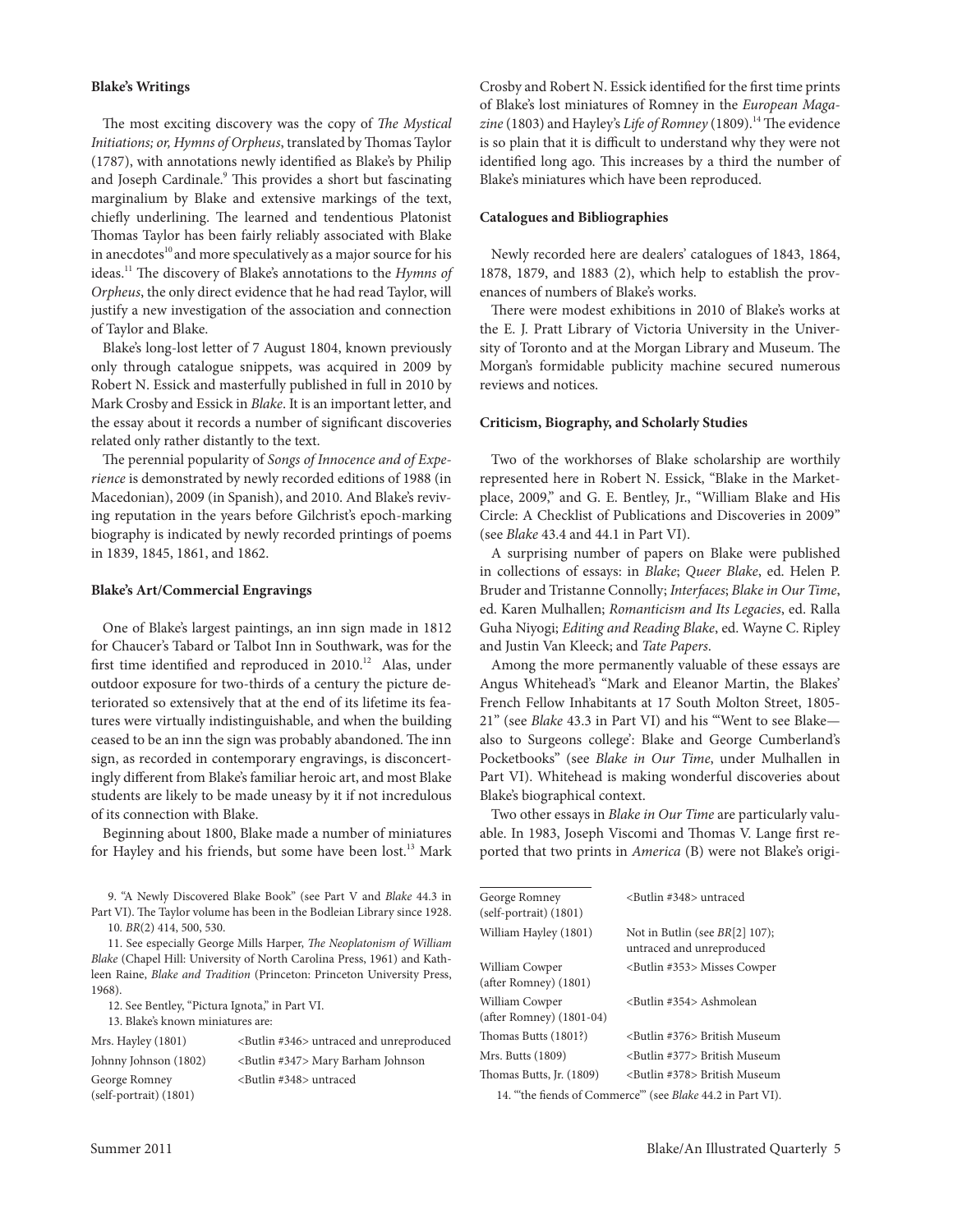nals but imitations<sup>15</sup> so skillful that they had been taken as genuine by generations of Blake scholars. In his festschrift essay, "Two Fake Blakes Revisited; One Dew-Smith Revealed," Viscomi demonstrates with his customary brilliance that the inserted plates are photolithographic facsimiles (not fakes) made between 1874 and 1878 by A. G. Dew-Smith (1848- 1903) to perfect his copy. This is a fascinating conclusion to a bizarre story. In "William Blake and chichester," Morton Paley, following Thomas Wright (1929), argues plausibly that "the foundations of his [Blake's] four-gated city [of Golgonooza] lay in Chichester."

#### **Red Herring**

According to a "Thought du jour" in the *Globe and Mail* [Toronto] 13 Jan. 2010: L6, "There is no mistake so great as the mistake of not going on.'—William Blake." This phrase is not used in Blake's writings or conversations, and I do not know why it should be foisted on Blake.

\* \* \* \* \* \* \* \* \*

The annual checklist of scholarship and discoveries concerning William Blake and his circle records publications and discoveries for the current year (say, 2010) and those for previous years which are not recorded in *Blake Books*, *Blake Books Supplement*, and "William Blake and His circle." Installments of "William Blake and His circle" are continuations of *Blake Books* and *Blake Books Supplement*, with similar principles and conventions.

Many of the entries below come from searches in December 2010 for "William Blake" and "2009-2010" in *Google* (7,470 works), *Google Books*, *Copac* (99 works), and *WorldCat* (684 works).

I have made no systematic attempt to record audio books $^{16}$ and magazines, blogs,<sup>17</sup> broadcasts on radio and television, calendars,<sup>18</sup> CD-ROMs, chinaware, coffee mugs,<sup>19</sup> comic books, computer printouts (unpublished), conferences, emails, festivals and lecture series, furniture, jewelry,<sup>20</sup> lectures on audiocassettes, lipstick, manuscripts, microforms, mosaics, movies, murals, music, notebooks (blank), pageants, perfor-

15. Lange, "Two Forged Plates in *America* Copy B," and Viscomi, "Facsimile or Forgery? An Examination of *America*, Plates 4 and 9, Copy B," *Blake* 16.4 (spring 1983): 212-18, 219-23.

16. Such as Ross Woodman, *Jung and Blake* (Carpinteria [California]: Pacifica Graduate Institute, 2009); Stephen Critchlow, Robert Glenister, and Michael Maloney [readers], *The Great Poets: William Blake* (Naxos AudioBooks, 2007).

17. See *Zoamorphosis: The Blake 2.0 Blog*, ed. Jason Whittaker and Roger Whitson <http://zoamorphosis.com>.

18. Such as §*Art of Imagination: William Blake* 2010 calendar (N.p.: Amber lotus, 2009).

19. See William Blake: comus with His revellers coffee mugs, *Zazzle* <http://www.zazzle.com>.

20. At *ArtFire* <http://www.artfire.com>, seller Funcky Love offered in 2010 barrettes, earrings, pendants or pins, and tie-pins.

mances, pillows, playing cards, podcasts,<sup>21</sup> poems about Blake, portraits, postcards, posters and pictures, $22$  recorded readings and singings, $^{23}$  refrigerator magnets, stained-glass windows, stamps (postage and rubber), stickers, sweatshirts,  $T$ -shirts,  $24$ tattoos, tiles, typescripts (unpublished), video recordings, and web sites.

I take *Blake Books* and *Blake Books Supplement*, faute de mieux, to be the standard bibliographical books on Blake, $^{25}$ and have noted significant differences from them.

The organization of Division I of the checklist is as in *Blake Books*:

## **Division I: William Blake**

| Part I:  | Editions, Translations, and Facsimiles of      |  |  |
|----------|------------------------------------------------|--|--|
|          | Blake's Writings                               |  |  |
|          | Section A: Original Editions, Facsimiles,      |  |  |
|          | Reprints, and Translations                     |  |  |
|          | Section B: Collections and Selections          |  |  |
|          | Appendix: Writings Improbably Alleged to Be by |  |  |
|          | Blake                                          |  |  |
| Part II: | Reproductions of Drawings and Paintings        |  |  |
|          | Section A: Illustrations of Individual Authors |  |  |
|          |                                                |  |  |

 Section B: collections and Selections Part III: Commercial Book Engravings

Section A: Illustrations of Individual Authors Section B: collections and Selections Appendix: Books Improbably Alleged to Have **Blake Engravings** 

- Part IV: Catalogues and Bibliographies
- Part V: Books Owned by William Blake the Poet Appendix: Books Owned by the Wrong William Blake in the Years 1770-1827
- Part VI: Criticism, Biography, and Scholarly Studies Note: collections of essays on Blake are listed under the names of the editors, and issues of periodicals devoted extensively to him are listed under the titles.

21. See the exhibition Remember Me!, under 2010 in Part IV.

22. Such as from Funcky love (see note 20, above).

23. For instance, \*Fernand Péna, *Ode to William Blake* <http://www. myspace.com/fernandpna>.

24. Several T-shirts were available in 2010 at *Zazzle* <http://www. zazzle.com>.

25. Except for the states of the prints for Blake's commercial book engravings, where the standard authority is Robert N. Essick, *William Blake's Commercial Book Illustrations* (Oxford: clarendon Press, 1991). Significant further details, especially about collations, are given in Roger R. Easson and Essick, *William Blake Book Illustrator: A Bibliography and Catalogue of the Commercial Engravings*, vol. 1: Plates Designed and Engraved by Blake (Normal: American Blake Foundation, 1972); vol. 2: Plates Designed or Engraved by Blake 1774-1796 (Memphis: American Blake Foundation, 1979); vol. 3 never appeared. The standard authority for prints issued separately is Essick, *The Separate Plates of William Blake*: *A Catalogue* (Princeton: Princeton University Press, 1983).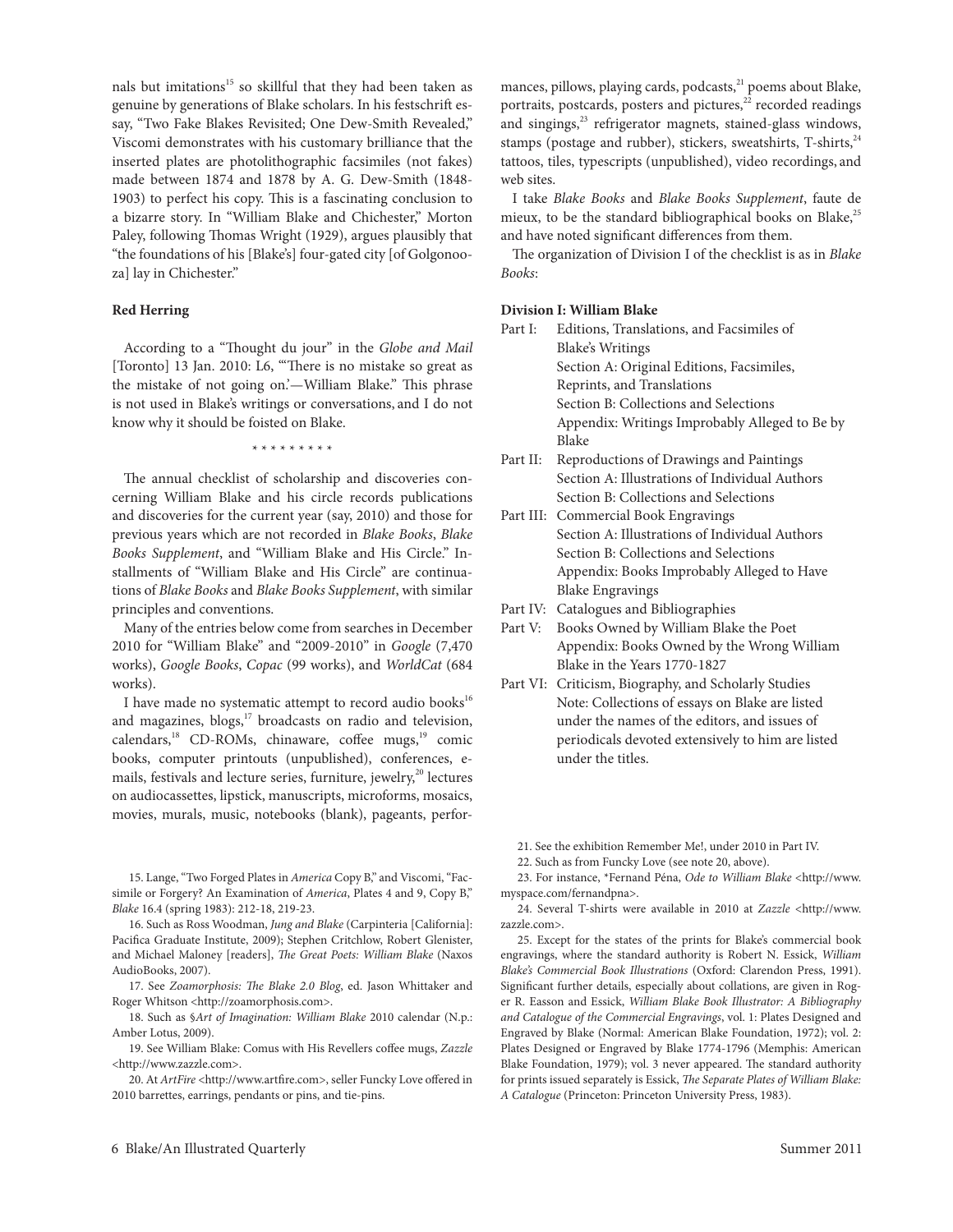#### **Division II: Blake's Circle**<sup>26</sup>

This division is organized by individual (say, William Hayley or John Flaxman), with works by and about Blake's friends and patrons, living individuals with whom he had significant direct and demonstrable contact. It does not include important contemporaries with whom Blake's contact was negligible or nonexistent, such as John constable and William Wordsworth and Edmund Burke.

Reviews, listed here under the book reviewed, are only for works which are chiefly about Blake, not for those with only, say, a chapter on Blake. Note that *Blake Books* and *Blake Books Supplement* normally do not include reviews.

Research for this checklist was carried out particularly in the libraries of the University of Toronto and Victoria University in the University of toronto, *Google Books*, *WorldCat*, and *Copac*, and, for works published in Japan, *CiNii* (National Institute of Informatics Scholarly and Academic Information Navigator), the National Diet library online catalogue, Komaba library and the General library of the University of Tokyo, and the National Diet Library.

I should be most grateful to anyone who can help me to better information about the unseen (§) items reported here, and I undertake to thank them prettily in person and in print.

For many kinds of favors I thank Noriaki Abe (Subun-So Book Store, Tokyo), Sandra Burgess (collections manager, Harriet Beecher Stowe Center), Professor Robert N. Essick,<sup>27</sup> Professor Alexander Gourlay, Sandra Ho (media relations manager, Morgan library), Mary lynn Johnson (for funky Blake jewelry), Sarah Jones (for superb fact-checking and editing), Stephen Massil, Dr. Jeffrey Barclay Mertz, Professor Morton Paley, Ivana Bancevic Pejovic (for a surprising number of works in Serbian), and Tom Simpson (rare book cataloguer, E. J. Pratt Library, Victoria University in the University of Toronto).

#### **Symbols**

\* Works prefixed by an asterisk include one or more illustrations by Blake or depicting him. If there are more than 19 illustrations, the number is specified. If the illustrations include all those for a work by Blake, say *Thel* or his illustrations to *L'Allegro*, the work is identified.

§ Works preceded by a section mark are reported on secondhand authority.

# **Abbreviations**

| BB  | G. E. Bentley, Jr., <i>Blake Books</i> (1977)     |
|-----|---------------------------------------------------|
| BBS | G. E. Bentley, Jr., Blake Books Supplement (1995) |

26. There is nothing in *Blake Books* and *Blake Books Supplement* corresponding to Division II.

27. Especially for his "Blake in the Marketplace, 2010" typescript, despite its distressing entries for "not in *BB* or *BBS*." Essick's discoveries were communicated to me in Dec. 2010 and printed in *Blake* 44.4 (spring 2011): 116-42.

## *Blake Blake/An Illustrated Quarterly*

*BR*(2) G. E. Bentley, Jr., *Blake Records*, 2nd ed. (2004)

- Butlin Martin Butlin, *The Paintings and Drawings of William Blake* (1981)
- *DAI Dissertation Abstracts International*; note that now *DAI* online offers access to the entire thesis
- ISBN International Standard Book Number

## **Works in Japanese**

In books printed in the traditional Japanese format, the Japanese characters are printed in vertical columns, the columns are read from top to bottom and from the righthand column to those on the left. The pages are numbered from the righthand end of the book. Text in European characters in such books is of course printed and read horizontally from left to right, but the pagination, following the Japanese format, seems to be backward (see Kobayashi in Part VI).

#### **Works in Serbian**

Note that the poet's names are given variously (e.g., Blejk, Blejka, Blejku, Blejkova, Blejkovom) because of the seven different cases in Serbian.

#### **Division I: William Blake**

#### **Part I: Blake's Writings**

# **Section A: Original Editions, Facsimiles, Reprints, and Translations**

Table of Collections Addenda

bodleian library, Oxford Marginalia: *The Mystical Initiations; or, Hymns of Orpheus*, trans. Thomas Taylor (1787) *Essick, Robert N.* MS: letter, 7 Aug. 1804

> Table of Watermarks Addenda JW

letter, 7 Aug. 1804 (see letters, below).

# *America* (1793)

#### copy B

Binding: *America* (B, printed 1795), probably then lacking pls. 4 and 9, was stabbed through three holes 6.5 and 7.7 cm. apart apparently with *Europe* (C, printed 1794); *America* (B) was separated from *Europe* (C) by 1799 (when it was inscribed to C. H. Tatham) and probably sewn through three new stabholes 10.7, 12.9 cm. apart; it was presumably in this state, or possibly unstitched, when sold "unbound" in 1874; by 1878 it was "BOUND BY F. BeDFOrD" in citron morocco and, after being bound thus, excellent photolithographic facsimiles of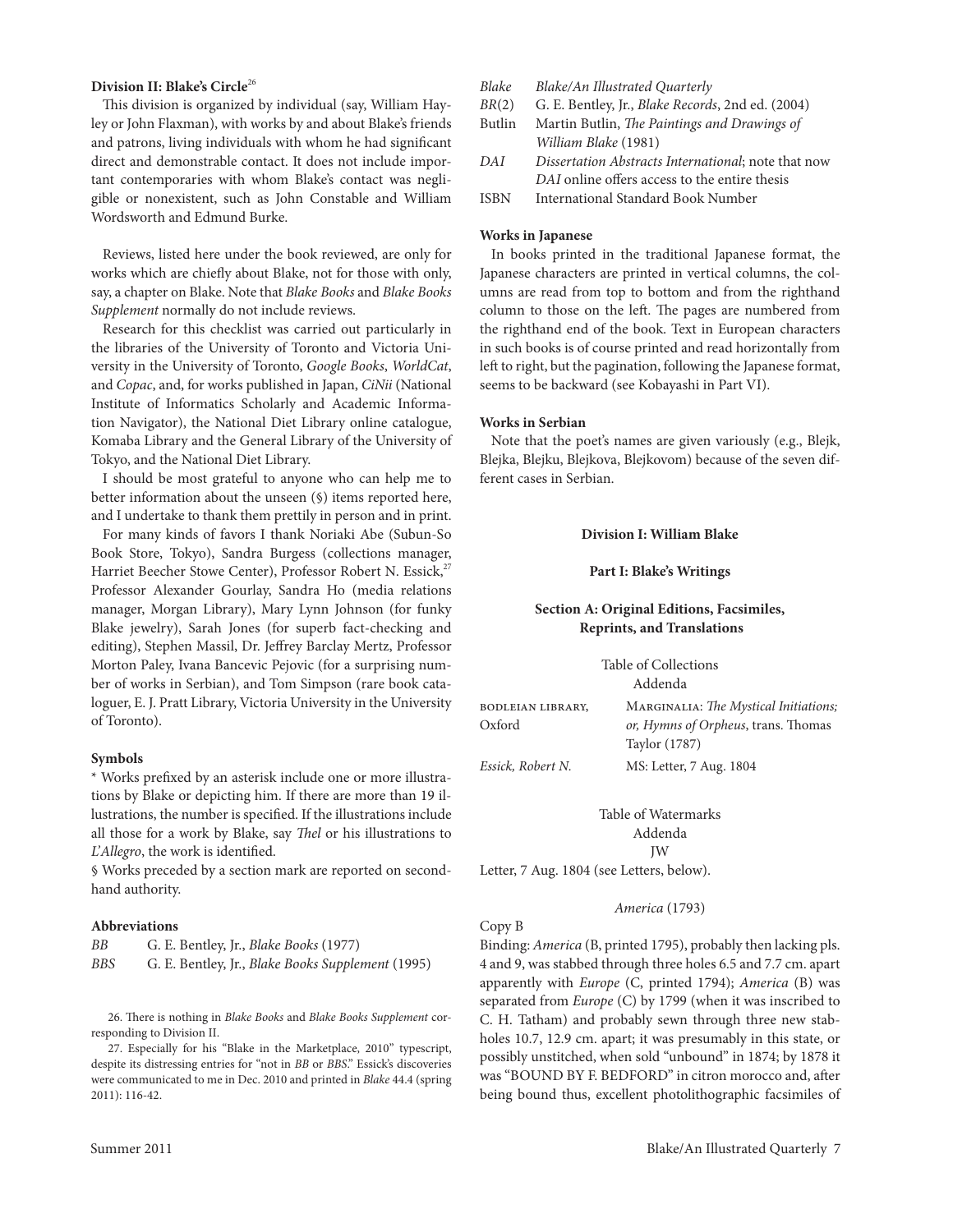pls. 4 and 928 (probably copied by its owner, A. G. Dew-Smith, from copy F in the British Museum), marked "F" (?for "Facsimile"), were tipped in at the appropriate places to perfect the copy.29

# Copy R

History: "Almost certainly"<sup>30</sup> this is the copy of Edward Vernon Utterson with 18 pls. "printed in tints" (like *America* [R] in blue and green) in the Sotheby sale of 5 July 1852, lot 251 [sold for £2.7.0 (?to James Holmes)]; Quaritch offered it in Oct. 1883 for £36 (see Part IV) and in his *General Catalogue* (1886), lot 29489 (printed in blue, bound in half morocco, gilt edges), for £42.

#### *The Book of Thel* (1789)

#### copy J

Binding: *Thel* (J) and *Visions* (G) were bound by c. lewis according to the 1864 Quaritch catalogue but by Hering according to the 1880 christie catalogue and the Quaritch catalogues of Aug. and Oct. 1883 (see Part IV) and 1896.

History: Offered with *Visions* (G) by Quaritch in 1864 for £15.15.0 (see Part IV); … offered in his catalogues of Aug. and Oct. 1883 for £85 (see Part IV).

# *A Descriptive Catalogue* (1809)

copy F

History: Offered by Quaritch in Oct. 1883 for £10.10.0 (see Part IV).

# *Europe* (1794)

Edition

§*Europa: en profetia*. Trans. Peter Glas. Lund: Bakhåll, 1994. In Swedish.

#### *The First Book of Urizen* (1794)

# Edition

§*The First Book of Urizen*. [Whitefish]: Kessinger Publishing, 2010. 28 pp.; ISBN: 9781161463293.

#### *For Children: The Gates of Paradise* (1793)

copy F <see *Blake* (2010)>

History: Perhaps "Blake's Engravings" for which Flaxman

28. While pls. 4 and 9 were missing, the prints were numbered 2-16 in pencil by an unknown hand on pls. 2-3, 5-8, 10-18 below the bottom-left platemark. (*BBS* p. 54n23 erroneously describes the first numeration as "Blake's page-numbers.") Pls. 1-18 (including the facsimile pls. 4 and 9) were later correctly numbered 1-18 at the top-right corner of the leaf by a Quaritch assistant.

29. The new information here about numeration and facsimiles derives from Joseph Viscomi, "two Fake Blakes revisited" (see *Blake in Our Time*, under Mulhallen in Part VI). *BBS* p. 54 suggests erroneously that pls. 4 and 9 were added after 1878.

30. Viscomi, "two Fake Blakes revisited" (see *Blake in Our Time*, under Mulhallen in Part VI) 43. It is probably not copy B as in *BBS*.

8 Blake/An Illustrated Quarterly Summer 2011

paid 4s. in Oct. 1795<sup>31</sup> were *For Children* plus an extra print. In "to the Public" (1793), *For Children* is priced at 3s.

*For the Sexes: The Gates of Paradise* (?1826)

#### copy G

History: Offered by Quaritch in 1864 for £6.15.0 (see Part IV).

*An Island in the Moon* (?1784) It was reproduced in the *William Blake Archive* in 2010.

# Edition

\**An Island in the Moon*. *William Blake Archive*. ed. Morris Eaves, Robert N. Essick, and Joseph Viscomi. 2010. <http:// www.blakearchive.org>.

#### *Jerusalem* (1804[-20]) Edition

*Jerusalem.* Ed. E. R. D. Maclagan and A. G. B. Russell. 1904. *<BB* #77> B. §*The Prophetic Books of William Blake: Jerusa*lem. Ed. E. R. D. Maclagan. [Whitefish]: Kessinger Publishing, 2010. Legacy Reprint Series. 152 pp.; ISBN: 9781163448021. c. §*Jerusalem the Emanation of the Giant Albion*. [Whitefish]: Kessinger Publishing, 2010. 72 pp.; ISBN: 9781161437607.

"Joseph of Arimathea among the rocks of Albion" (1773) Copy L

History: Offered by Quaritch in Aug. and Oct. 1883 for £4 (see Part IV).

#### letters Table

# Symbols

(Ph) Transcribed from a photograph

- † A wax seal is on the letter. Wax seals are recorded only on Blake's letters of 1 Apr., 6 May, 22 Sept. 1800, 7, 19 Oct. 1801, 25 Apr., 16 Aug., 13 Dec. 1803, 27 Jan., 31 Mar., 22 June, 7 Aug., 4 Dec. 1804, 22 Mar., 11 Dec. 1805, [?May 1809]. The only seals which are fairly clear are on 19 Oct. 1801 (an owl), and 27 Jan., 7 Aug. 1804 (a classical head, perhaps Jupiter).
- Date Postmark Watermark Collection
- 1804 7 Aug. †AU [1]804 JW[hatman]32 *Robert N. Essick* (Ph)

31*. BR*(2) 758. Flaxman was in Italy 1787-94 when *For Children* was published.

32. According to Mark Crosby and Robert N. Essick, "the fiends of commerce'" (see *Blake* 44.2 in Part VI) 54, "A large watermark in the center of the full sheet shows a shield with a horn within, the shield surmounted by a crown and with a finial at its lower termination. Below these motifs is an elaborate JW cipher that identifies the paper as Whatman …. The chain lines are 2.4 cm. apart."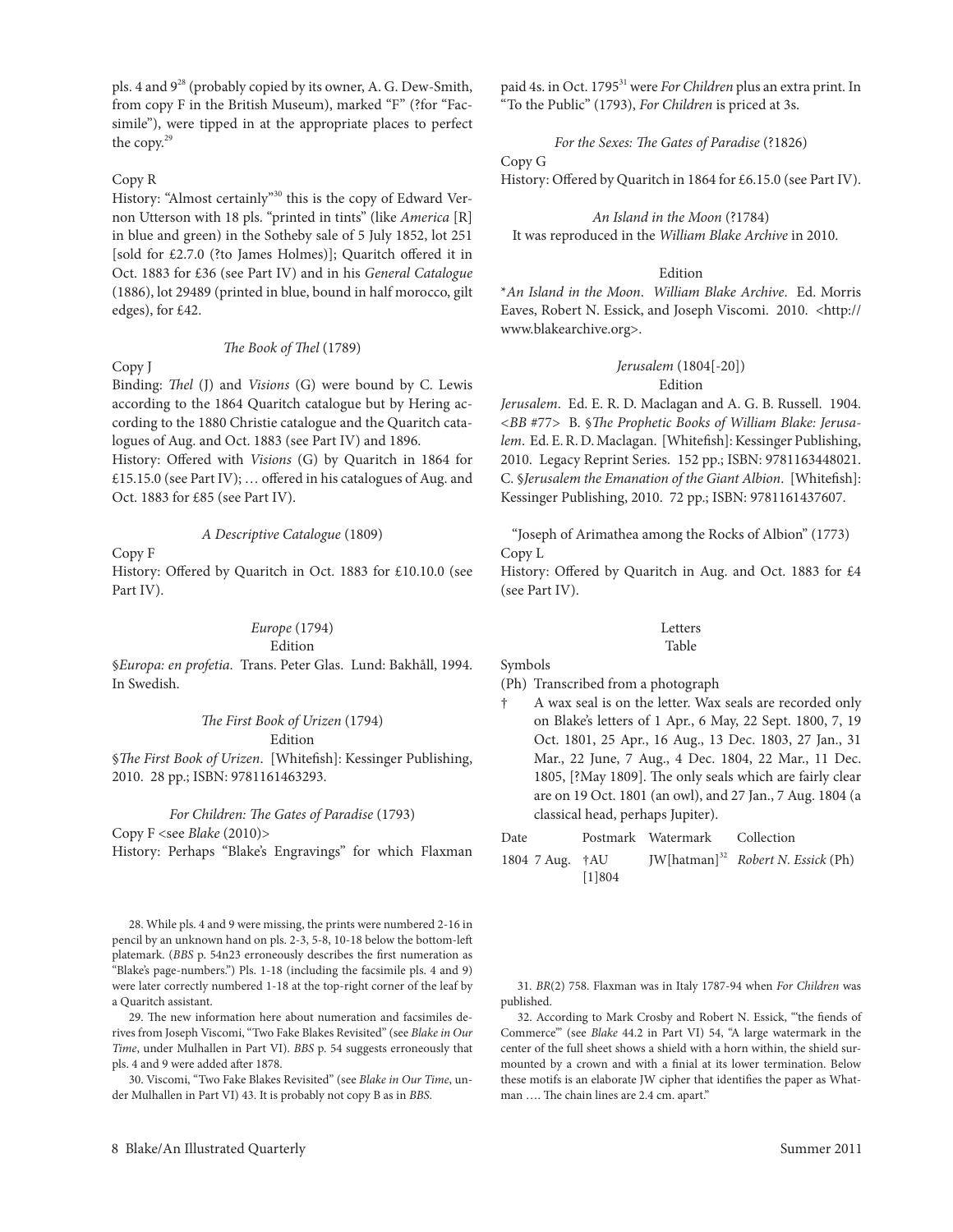1800 12 September History: Acquired by 1885 by B. B. Macgeorge.<sup>33</sup>

#### 1800 26 November

History: letters of 26 Nov. 1800, 26 Oct. 1803, 4, 28 May, 9 Aug., 23 Oct., 18 Dec. 1804, 22 Jan., 17 May, 4 June 1805 were offered by Quaritch in 1879 for £52.10.0 (see Part IV).

*The Marriage of Heaven and Hell* (?1790)

Copies B and E

They were reproduced in the *William Blake Archive* in 2010.

#### copy D

It was reproduced in black and white in 2010.

#### copy M

It was reproduced in the catalogue of the exhibition at Victoria University, University of Toronto (see under 2010 in Part IV).

#### **Editions**

#### \**The Marriage of Heaven and Hell* [F]. 1868. <*BB* #99>

In "Very Important New Books" (added to works published by John camden Hotten, 1868 ff.) is an advertisement for "Original edition of Blake's Works."

NOTICE.—Mr. Hotten has in preparation a few facsimile copies (exact as to paper, printing—the water-colour drawings being filled in by an artist) of the ORIGINAL EDITIONS of the Books written and Illustrated by William Blake. As it is only intended to produce—with utmost care—a few examples of each work, Mr. Hotten will be glad to hear from any gentleman who may desire to secure copies of these wonderful books. The first volume, "Marriage of Heaven and Hell," 4to, is now being issued, price 30s., half morocco. [quotation from charles lamb]

No other facsimile was issued in this series.

In Quaritch's *New Catalogue of Miscellaneous Works* (1876), lot [16078], the [camden Hotten] facsimile is dated "(1871) Only 100 copies of this facsimile were printed, and of these only 25 copies were coloured."

#### Review

Anon., *North American Review* 108, no. 223 (Apr. 1869): 641-46 (with two others) (the camden Hotten facsimile was "made from a fine copy in the possession of Lord Houghton" [F]; "the artist by whom the hand-work in the fac-simile was executed has lately died").

"le mariage du ciel et de l'enfer." trans. André Gide. *La nouvelle revue française* ns no. 107 (1 Aug. 1922): 129-47. B. Le mariage du ciel et de l'enfer. Paris,<sup>34</sup> 1922. C. Paris: Chez claude Aveline, 1923.35 *<BB* #111A-c*>*

§*Himlens och helvetets äktenskap*. Trans. Johan Hammarström. Umeå: h:ström, 2000. ISBN: 918944700X. In Swedish.

§\**The Marriage of Heaven and Hell (Text and Facsimiles)*. N.p.: Benediction Books, 2010. 60 pp.; ISBN: 9781849026864.

A murky black-and-white reproduction of copy D with facing transcriptions and no other added text besides the 2010 title page.

\**The Marriage of Heaven and Hell*, copy B. *William Blake Archive.* Ed. Morris Eaves, Robert N. Essick, and Joseph Viscomi. 2010. <http://www.blakearchive.org>.

\**The Marriage of Heaven and Hell*, copy e. *William Blake Archive.* Ed. Morris Eaves, Robert N. Essick, and Joseph Viscomi. 2010. < http://www.blakearchive.org>.

#### *Milton* (1804[-11])

copy D

It was reproduced in the *William Blake Archive* in 2010.

#### **Editions**

*Milton.* Ed. E. R. D. Maclagan and A. G. B. Russell. 1907, 1973. *<BB* #119, *BBS* p. 102> c. §*Milton: The Prophetic Books*  of William Blake. Ed. E. R. D. Maclagan. [Whitefish]: Kessinger Publishing, 2010. Legacy Reprint Series. 82 pp.

\**Milton*, copy D. *William Blake Archive*. ed. Morris eaves, Robert N. Essick, and Joseph Viscomi. 2010. <http://www. blakearchive.org>.

# "The Order in which the Songs of Innocence and experience ought to be paged" (?after 1818)

History: Sold by §Puttick and Simpson, 3-4 July 1863 ("Blakiana, The life of William Blake in MS., extracted from Allan cunningham, with curious plates, drawings, and scraps") for £15.15.0;<sup>36</sup> offered by Quaritch in 1864, lot 6521 (see Part IV), including "14 portraits of the artist; his friends, and contem-

35. The title page is dated "McMXXIII," but the colophon (p. 65) says it was printed "a Abbeville, le XXX Novembre McMXXII."

36. Anon., "Fine Arts Record," Fine Arts Quarterly Review 1 (Oct. 1863): 434-35. Geoffrey Keynes, *Engravings by William Blake: The Sepa*rate Plates: A Catalogue Raisonné (Dublin: Emery Walker, 1956) 6, says George A. Smith (who sold the collection in 1880) collected the contents of the volume "about 1853," and Keynes, *A Bibliography of William Blake* (New York: Grolier club, 1921) 319, cites "a prefatory note signed 'G. A. S. 1855'" (which is not now with the collection). However, the references in Puttick and Simpson (1863) and Quaritch (1864) contradict this history for the 1850s.

Note also that the sketch of Thomas Hayley (no. 99 among the "Order" materials, *BB* p. 339) is probably the "Portrait of Hayley the Sculptor" (Butlin #345, now in the Yale center for British Art) sold at Sotheby's, 29 Apr. 1862, lot 178 (with 7 others, including the portrait of Romney, Butlin #349).

<sup>33.</sup> It was first(?) printed in the account of "the collection of Blake's works in Mr. Macgeorge's possession," Thomas Mason, *Public and Private Libraries of Glasgow* (Glasgow: Thomas D. Morison, 1885) 291-93.

<sup>34.</sup> Not "charlot" (a publisher, not a place) as in *BB* #111B.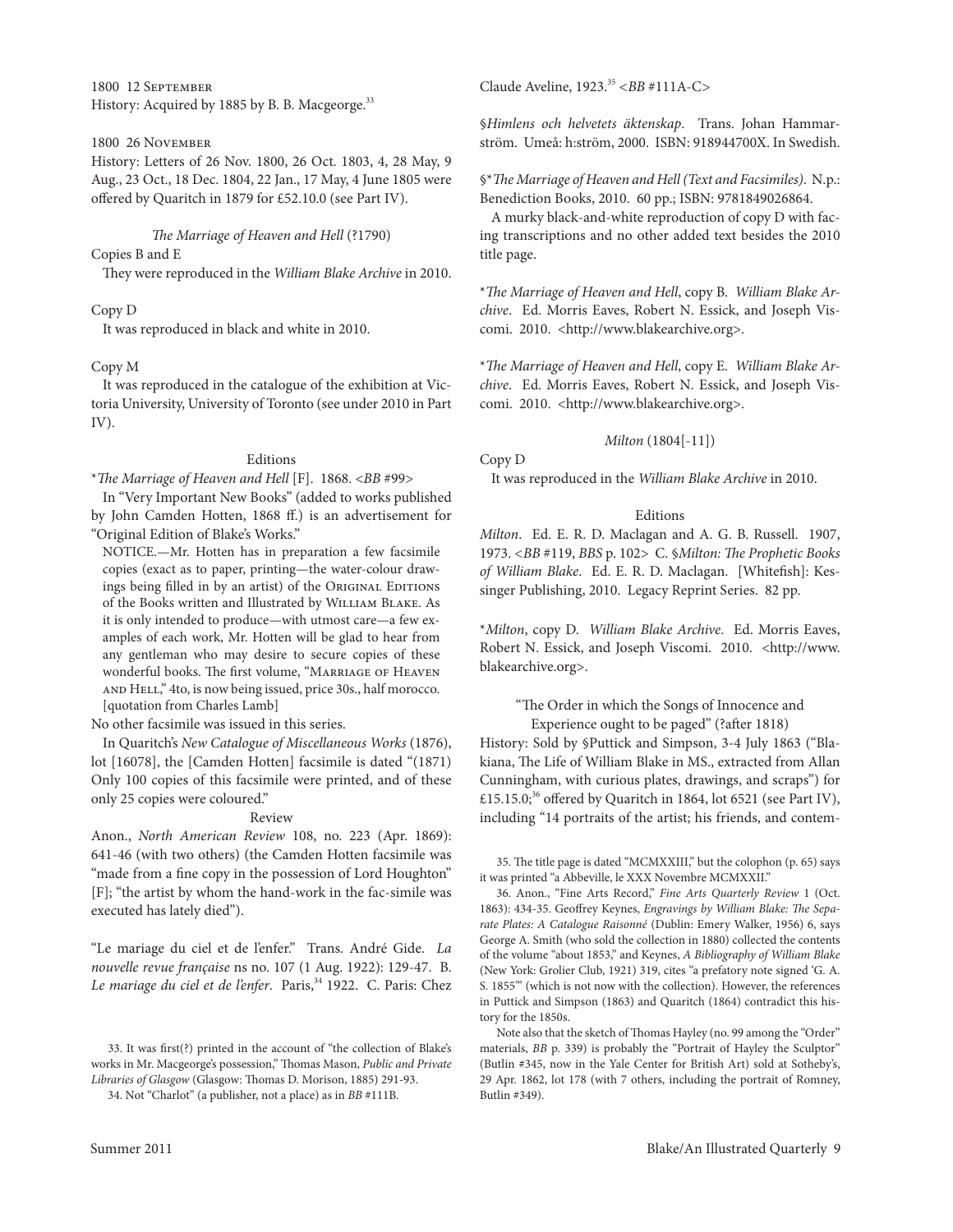poraries" (among which is "THOMAS HAYLEY, AN ORIGINAL Drawing, by W. Blake") and the huge "canterbury Pilgrims" print; … offered by Quaritch in Oct. 1883 for £80 (see Part IV).

## "Pickering [Ballads] Manuscript" (?after 1807) Edition

§*The Pickering Manuscript*. [Whitefish]: Kessinger Publishing, 2010. 24 pp.; ISBN: 9781161473339.

# *Poetical Sketches* (1783)

## Facsimile Pages <see *BB* p. 345>

The clearest type differences between the original and the type-facsimile are the omission of the catchword ("THE" for "THE | COUCH OF DEATH") at the foot of p. 59 and the misprint "honfte-feeming" for "honeft-feeming" on p. 65 ("Samson") of the facsimile.

In the facsimile leaves is a watermark "MICHALLET" (not present in copy K), and the vertical chain lines are 2.8 cm. apart, as in the original paper. However, the chain lines are much fainter in the facsimile than in the original, and the facsimile paper seems to be a trifle thicker. In copy K, the same thicker paper is used for the blank leaves adjacent to the text.

copy Q

History: Perhaps this is the copy sold at Sotheby's on 21 Feb. 1843, lot 336, to the dealer Rodd (see Part IV).

# Editions

*Poetical Sketches.* Ed. Richard Herne Shepherd. 1868. <BB #129*>* B. §N.p.: BiblioBazaar, 2009. 5.8" x 8.8", 110 pp.; ISBN: 9781117078304.

# Review

Anon., *North American Review* 108, no. 223 (Apr. 1869): 641- 46 (with two others).

# *Songs of Innocence* (1789)

copy B

History: Acquired by "R H Clarke,"<sup>37</sup> who signed the first flyleaf.

# Editions

*Songs of Innocence*. Preface by Thomas Seccombe. [1911]. *<BB* #153> B. §[charleston]: Nabu Press, 2010. 126 pp.; ISBN: 9781176728851.

37*. BB* p. 405, silently following Geoffrey Keynes and edwin Wolf, 2nd, *William Blake's Illuminated Books: A Census* (New York: Grolier Club, 1953), identifies R. H. Clarke as "the son of Hayley's friend J. S. clarke [1765?-1834]." However, Stephen Massil of the Garrick club library (London) tells me that R. H. Clarke does not appear in the will of James Stanier clarke or in that of his widow. The identification of the Blake collector as the son of J. S. clarke therefore seems implausible. He is probably Robert Henry Clarke (1818-1906), son of Henry and Margaret clarke, baptized Mar. 1818 at Manchester Square Wesleyan church, St. Marylebone, recorded as "clerk in stationers" in the 1881 census, and buried Jan. 1906 at camberwell Old cemetery.

§*Songs of Innocence*. [charleston]: Nabu Press, 2010. 86 pp.; ISBN: 9781176997844.

*Songs of Innocence and of Experience* (1794[-1831]) copy G

History: copies G and N were listed in Quaritch's *Catalogue of Books, in All Classes of Literature* (1860), lot 5400, "2 vols. in 1, 4to. 40 most remarkable engravings, half red morocco, uncut, £8.10s," bound up with *The World Turned Upside Down* (1822); after the leaves of copy N were separated, copy G was offered by Quaritch in *A New Catalogue of English Books* (1875)*,* lot 9426 (small octavo, "15 plates of 17 poems … printed in colours on thick paper, on one side only, hf. calf," with a list of the poems, £25).

# copy U

History: Offered by Quaritch in Oct. 1883 for £170 (see Part IV).

Pls. 2 (frontispiece to *Innocence*) and 4 ("Introduction" to *Innocence*)

Description: Three drawings on 3 leaves: "Original Designs" for *Songs* pls. 2 and 4, plus "An ideal Hell" (Butlin #217) (see Quaritch's catalogue of 1879, lot 12894, in Part IV). No other drawing for *Songs of Innocence* is known, and "An ideal Hell" has not been further identified.

History: "From the collection of a friend of Blake's"; offered at £10 in Quaritch catalogues no. 322 (Mar. 1879) (see Part IV), lot 12894; (1880), lot 12894; no. 346 (15 Nov. 1882), lot 12894; (Oct. 1883) (see Part IV), lot 10249; (1887), lot 10249; untraced.

# Editions

§*Songs of Innocence*, *Songs of Experience*. New York and london: G. P. Putnam's Sons, Knickerbocker Press, [c. 1903]. Ariel Booklets no. 150. 9.5 x 13.9 cm., 86 pp. (plus 6-pp. list of Ariel Booklets).<sup>38</sup>

Includes "A cradle Song" from Blake's Notebook.

§*Pesni na nevinosta i na iskustvoto: što pokažuvaat dve sprotivni*  sostojbi na čovečkata duša. Trans. Ivan Džeparosci. Skopje: Misla, 1988. 21 cm., 120 pp.; ISBN: 8615000085. In Macedonian.

§\**Songs of Innocence and Songs of Experience*. "First published 1789 [sic]," "Republished 2008 by Forgotten Books" <http:// www.forgottenbooks.org>, "original title page" is unrelated to the one reproduced here.

§Canciones de inocencia y de experiencia. Trans. Nicolás Suescún. Caracas: Ministerio del Poder Popular para la Cultura, Fundación editorial el perro y la rana, 2009. colección

38. The information is from Essick, "Blake in the Marketplace, 2010," *Blake* 44.4 (spring 2011): 131.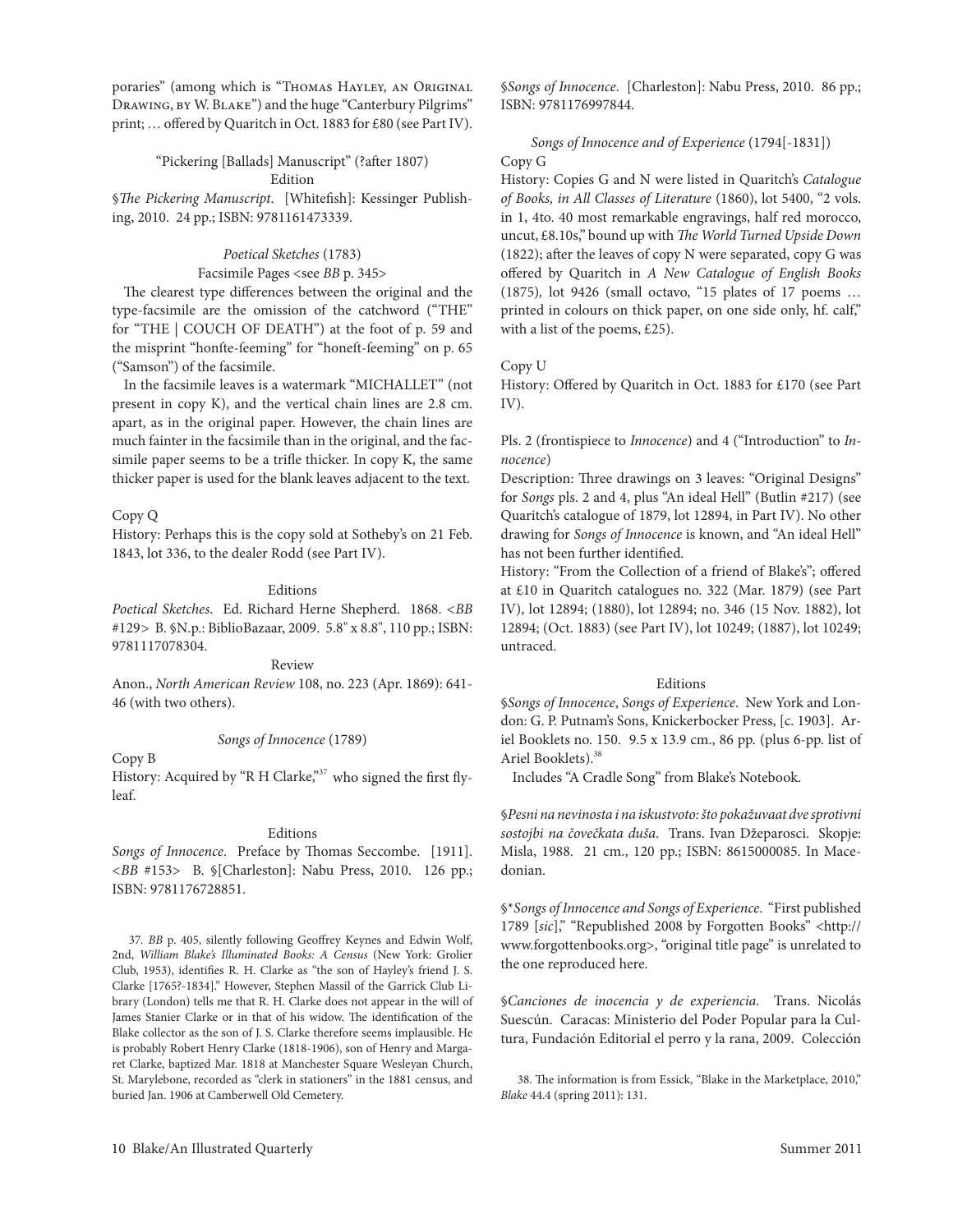Poesía del Mundo, Serie clásicos. 21 cm., 141 pp.; ISBN: 9789801405368. In Spanish.

§*Songs of Innocence and* [*of*] *Experience*. [Whitefish]: Kessinger Publishing, 2010. 43 pp.; ISBN: 9781161453386.

#### *Visions of the Daughters of Albion* (1793)

# Copies E and I

They were reproduced in the *William Blake Archive* in 2010.

# copy G

For the binding and history, see *Thel* (J), above.

#### **Editions**

\**Visions of the Daughters of Albion*, copy e. *William Blake*  Archive. Ed. Morris Eaves, Robert N. Essick, and Joseph Viscomi. 2010. <http://www.blakearchive.org>.

\**Visions of the Daughters of Albion*, copy I. *William Blake Archive.* Ed. Morris Eaves, Robert N. Essick, and Joseph Viscomi. 2010. <http://www.blakearchive.org>.

## **Section B: Collections and Selections**

## Blake's Works Reprinted in Conventional Typography before 1863 Addenda 1839

"Introduction" to *Innocence*, "laughing Song," "Nurse's Song" (*Innocence*), "The lamb," "The little Black Boy," "A cradle Song," "The School Boy," "On Anothers Sorrow," plus a passage from *Thel*. Anon. "Blake's Poetry." *Monthly Magazine* (1839) <*BBS* pp. 342-43>

#### 1845

§"The lamb." *The Churchman's Companion in the Closet; or, A Complete Manual of Private Devotions*. ed. Francis edward Paget. New York: D. Appleton and Co., 1845. B. §New York: Stanford & Swords, 1853. c. §Stanford and Delisser, 1858. D. §New York: H. B. Durand, 1862.

#### 1861

§"The lamb." *Light for Early Days*. london: S. M. Haughton; Wertheim & co.; Book Society, 1861. 6-7. B. §london: Darton & Hodge, [1866].

#### 1862

§"The Lamb." A Poetical Reading-Book. Ed. W. M'Gavin. Glasgow, 1862. 7.

\* \* \* \* \* \* \* \* \*

§*Blake*. Trans. Miha Avanzo. Ljubljana: Mladinska knjiga, 1978. 21 cm., 113 pp. In Slovenian.

\**Blake's Poetry and Designs*. ed. Mary lynn Johnson and John e. Grant. 1979, 2008. <*BBS* pp. 149-50, *Blake* (2008)>

Review

James Rovira, *College Literature* 36.4 (2009) <*Blake* (2010)§>

("By all standards this is the best edition of Blake available on the market today" [i.e., in print]).

§\**Chants d'Innocence; Le Mariage du Ciel et de l'Enfer; Chants d'Expérience*. Trans. Bernard Pautrat. Paris: Rivages, 2010. Rivages Poche/Petite Bibliothèque no. 676. 224 pp.; ISBN: 9782743620790. In French.

"The Edition of the Works of Wm. Blake" by "The Blake Press at edmonton" (1884-90) <*BB* #249*>*

A unique, very Blakean watercolor "Title Page by W<sup>m</sup> Muir" (see illus. 1 online) was commissioned and paid for  $(£1.5.0,$ June 1889), presumably by "HENRY MARTIN GIBBS | of Barrow Court Flax Bourton | Co. Somerset", whose bookplate appears in the volume, to accompany Muir's facsimiles of *Innocence*, *Experience*, *Visions*, *Thel*, *Marriage*, *Milton*, *There is No Natural Religion*, *Gates of Paradise*, and *Urizen*, bound by Zaehnsdorf (1890, £7.10.0).39 It omits *America*, *Europe*, *The*  Song of Los, On Homer, and "Little Tom."

*Europe A Prophecy*. Facsimilied by W. Muir …. 1887. <*BB* #249k<sup>1</sup>)

Review

Anon., *Athenæum* no. 3153 (31 Mar. 1888): 410 (*Europe* "has been facsimiled in an admirable manner" by Muir; "Blake could not possibly have understood what he wrote, and probably did not intend to mean anything").

*The First Book of Urizen* [B]. Facsimilied by Wm. Muir …. 1888. <*BB* #249l>

Review Anon., *Athenæum* no. 3170 (28 July 1888): 137.

§\**Eldfängd glädje*. Trans. Jonas Ellerström. Lund: Bakhåll, 2007. 22 cm., 78 pp.; ISBN: 9789177422709. In Swedish.

§\**The Fly: Poem.* Ed. Yuri M. Skovorodnikov. N.p.: Skovorodnikov Books, 1997. 13 cm., 18 pp.; no ISBN.

§*The Four Zoas*. [Whitefish]: Kessinger Publishing, 2010. 38 pp. [*sic*]; ISBN: 9781169191105.

§*Helvedets Proverber* [*Proverbs of Hell*]. copenhagen, 1950. 26 pp. In Danish.

"Holy Thursday" (*Innocence*). [Jane and Ann taylor]. *City Scenes*. 1818, 1823, 1828 …. <*BB* #260, *BBS* pp. 156-57>

The anonymous print in 1818 and 1823 (image 7.3 x 5.5 cm.), described in *BB* merely as "crude," differs from that in

<sup>39.</sup> The complete set of Muir facsimiles was offered by John Windle, Mar. 2010; the prices and dates here derive from an inventory, presumably by Gibbs, which accompanies the volume.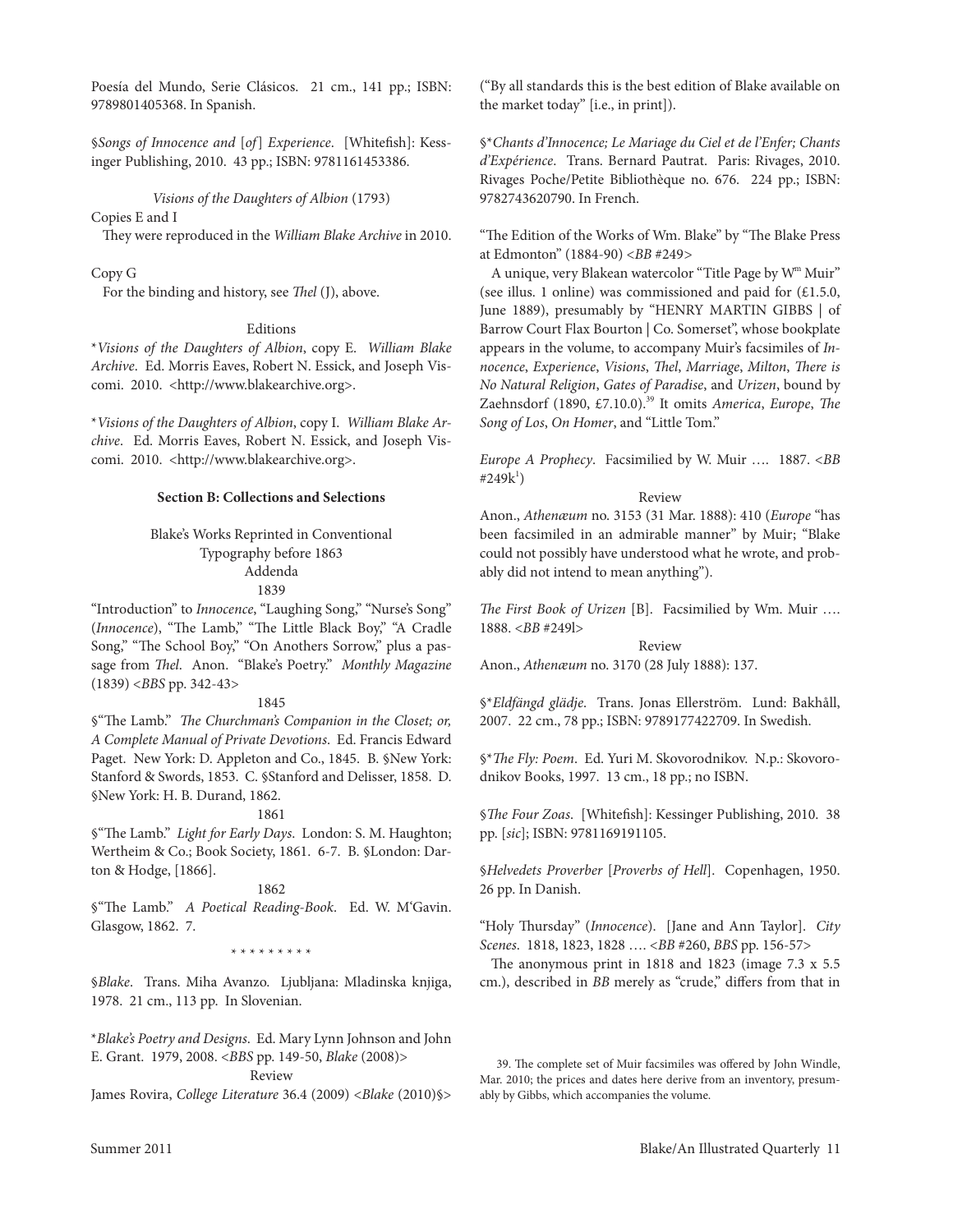1828 (image 7.1 x 4.4 cm.); in 1818, 1823 the girls follow the boys, while in 1828 the boys follow the girls.<sup>40</sup>

§*Infant Joy and The Blossom*. N.p.: cherub Press, 1981. Miniature book 5.2 x 6 cm., 4 pp., 240 copies. $41$ 

§*Innocenza e crudeltà: Liriche*. trans. Angelo Zanon Dal Bo. Milan: Edizioni Accademia, 1976. 21 cm., 306 pp. In Italian.

§*Izabrana dela* [*Selected Works*]. trans. Dragan Purešić. Belgrade: Plato, 2007. In Serbian.

§*Izabrana poezija i proza* [*Selected Poetry and Prose*]. trans. Dragan Purešić. Belgrade: Itaka, 1998. 21 cm., 119 pp.; ISBN: 8681635158. In Serbian.

§*Izabrane pesme* [*Selected Poems*]. Trans. Vesna Egerić. Vrbas: Slovo, 1997. 17 cm., 110 pp. In Serbian.

§*A Memorable Fancy: The Marriage of Heaven and Hell / Une Vision Mémorable: Le Mariage du Ciel et de l'Enfer.* [Trans.] Marie-Christine Natta, illus. José San Martin, Christine Tacq]. Thame: p's & q's Press, 2007. 28 x 21 cm., 24 pp., 60 copies; no ISBN. In English and French.

§\*Poeme și gravuri: Poems and Gravas [sic]. Ed. Cicerone Theodorescu. Bucharest: Crater, 1999. 22 cm., 127 pp.; ISBN: 9739029647. In Romanian.

§\**Poems*. Selected by James Fenton. london: Faber and Faber, 2010. xxiv, 95 pp.; ISBN: 9780571236039.

Poems by William Blake. Ed. Alice Meynell. 1911, [1927]. *<BB* #289*>* c. §[Whitefish]: Kessinger Publishing, 2010. Legacy Reprint Series. 244 pp.; ISBN: 9781163898765. c is a digital reproduction of the 1911 edition.

*The Poems of William Blake*. ed. W. B. Yeats. 1893 …. <*BB* #293, *BBS* p. 161, *Blake* (2003, 2009, 2010)> l. §[Whitefish]: Kessinger Publishing, 2010. Legacy Reprint Series. 324 pp.; ISBN: 9781163393420. M. §[Memphis]: General Books, 2010. 292 pp.

*The Poems, with Specimens of the Prose Writings, of William Blake*. Prefatory notice by Joseph Skipsey. 1885 …. <*BB* #298, *Blake* (2003, 2009)> F. §N.p.: BiblioBazaar, 2010. 296 pp.; ISBN: 9781141086689. G. §[Memphis]: General Books, 2010. 304 pp.; ISBN: 9781154815450.

41. essick, "Blake in the Marketplace, 2010," *Blake* 44.4 (spring 2011): 131.

§*Poesie*. Introduzione di Sergio Perosa, cura e traduzione di Giacomo conserva. 1976, 1991. <*BBS* p. 162, *Blake* (1999, 2007)> C. 3rd ed. Rome: Newton, 2003. Grandi Tascabili Economici. 22 cm., 198 pp. In Italian.

§*Poesie*. Novara: De Agostini, [2005]. I tesori della poesia in miniatura. 9 cm., 344 pp. In Italian.

*The Poetical Works of William Blake*. ed. John Sampson. 1905 …. *<BB* #300, *BBS* p. 162> G. §[charleston]: Nabu Press, 2010. 7.4" x 9.7", 432 pp.; ISBN: 9781177688857.

\**The Poetical Works of William Blake*. ed. John Sampson. 1913 …. *<BB* #302> O. §[No editor named]. [Memphis]: General Books, 2010. 6" x 9", 270 pp.; ISBN: 9781153250368.

§Poetry of William Blake. Ed. P. K. Roy. Jaipur: ABD Publishers, 2010. 353 pp.; ISBN: 9788183760508.

*Selections from the Symbolical Poems of William Blake. Ed.* Frederick E. Pierce. 1915. <BB #323> B. §[Whitefish]: Kessinger Publishing, 2010. Legacy Reprint Series. C. §[Charleston]: Nabu Press, 2010. 102 pp.; ISBN: 9781176971240.

§Selections from the Writings of William Blake. Ed. Laurence Housman. 1893. *<BB* #325> B. §[Memphis]: General Books, 2010. 308 pp.; ISBN: 9781152598218.

\*Songs of Innocence and of Experience. A Portfolio of Eighteen Facsimile Impressions. 2009. <*Blake* (2010)§> Two octavosize paper-covered "volumes" (13.9 x 19.4 cm.) within a huge hinged double-clamshell box (132.5 x 37 cm.).

The text volume, \**William Blake: Songs of Innocence and of Experience (1794): A Note on Production*, consists of Anon., [introduction] in the third person (5-8) and Michael Phillips, "A Note on Production" (9-34), with sections on "Relief Etching" (18-22), "Printing the Facsimile" (23-24), "Ink" (25-26), "Paper" (27-30), and "Wrappers" (31), most of it "abstracted" (33) from his "The Printing of Blake's *America a Prophecy*," *Print Quarterly* 21 (2004) *<Blake* (2005)>. The plates were printed by "Dennis Hearne at Flying Horse Editions." The facsimile "volume" consists of a folded unmarked leaf with string through three stabholes plus 18 unsewn reproductions.

Review

Robert N. Essick (see *Blake* 44.3 in Part VI).

*Songs of Innocence and* [*of*] *Experience with Other Poems*. [ed. r. H. Shepherd]. 1866, 1868, 2009. <*BB* #335, *Blake* (2010)> Review

Anon., *North American Review* 108, no. 223 (Apr. 1869): 641- 46 (with two others).

§*Tygře, tygře, žhavě žhneš*. Trans. Zdeněk Hron. Illus. Vojtěch Domlátil. Prague: Dokořán, 2010. Mocca. 15 cm., 75 pp.; ISBN: 9788073633066. In czech.

<sup>40.</sup> Details of the prints were first reported in Essick, "Blake in the Marketplace, 2010," *Blake* 44.4 (spring 2011): 126-27.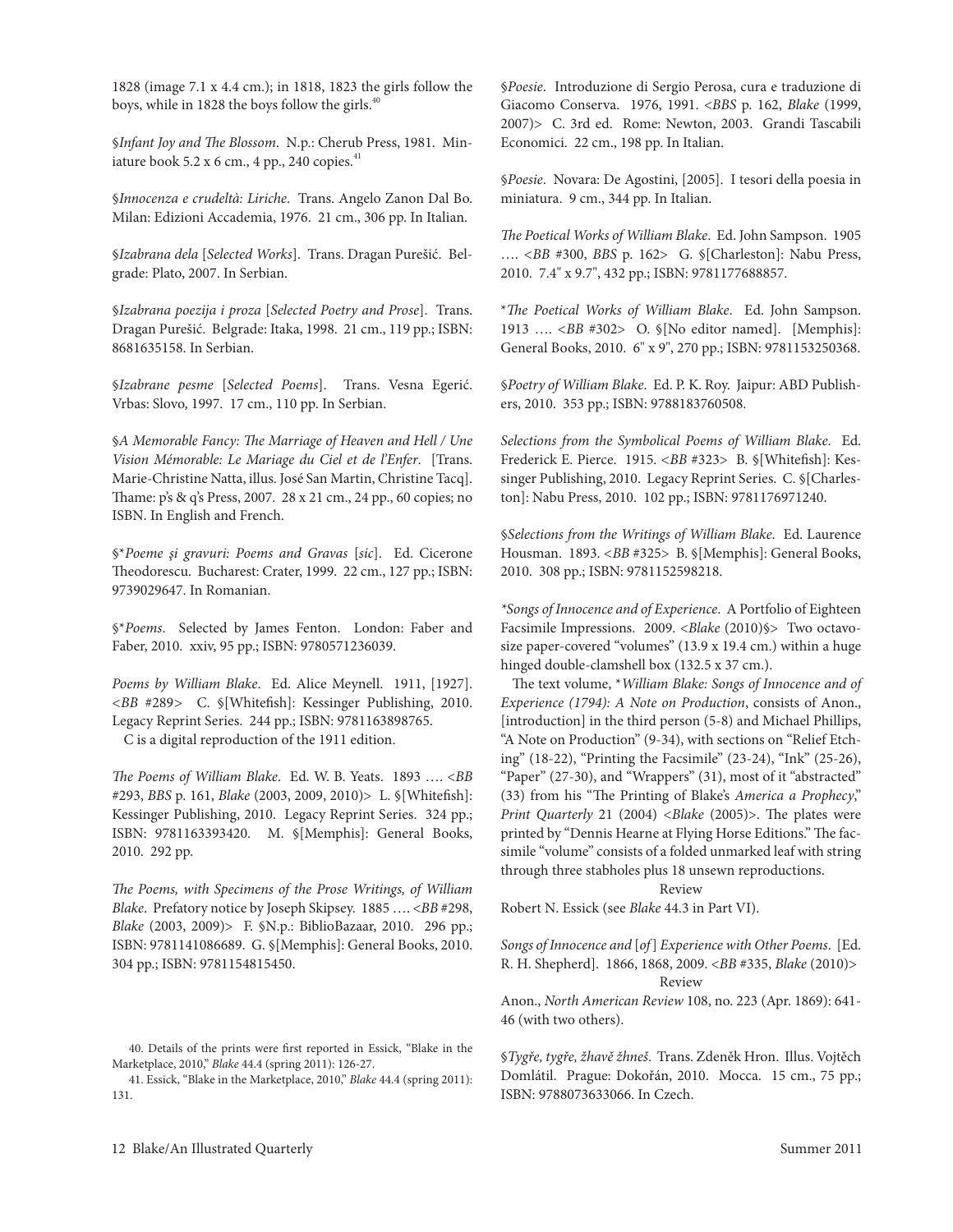§\**Udvalgte skrifter*. copenhagen: Thaning & Appel, 1970. 166 pp. In Danish.

§*Vizije*. Trans. Marko Grčić. Zagreb: Centar za društvene nauke, 1972. Biblioteka centra, edicija Pjesnici. 179 pp. In croatian?

§*Vječno evanđelje*. Trans. Marko Grčić. Zagreb: Grafički zavod Hrvatske, 1980. Biblioteka Zora 2. 20 cm., 196 pp. In croatian?

"Komentar" (172-89).

*William Blake Archive <http://www.blakearchive.org>* 

In 2010 the archive added 39 illustrations to the Bible (20 watercolors and 19 temperas), *An Island in the Moon*, *Milton* (D) (all four copies are now reproduced in the archive), *Visions* (E, I), and *Marriage* (B, E).

#### *Works by William Blake*. 1876. <*BB* #368, *BBS* p. 169>

"A list of Books Published by chatto & Windus" (london, Dec.  $1874)^{42}$  advertises

Blake's Works. Messrs. CHATTO & WINDUS have in preparation a series of Reproductions in Facsimile of the Works of WILLIAM BLAKE, including the "Songs of Innocence and [of] Experience," "The Book of Thel," "America," "The Vision[s] of the Daughters of Albion,"43 "The Marriage of Heaven and Hell," "Europe, a Prophecy," "Jerusalem," "Milton," "Urizen," "The Song of los," &c. These Works will be issued both coloured and plain. (36)

The same works were named and a quotation from charles lamb added in "A list of Books Published by chatto and Windus" (n.d.)<sup>44</sup> and in the Chatto & Windus "List of Books" (Oct. 1876), $45$  omitting the Lamb quotation.

This seems to be the *Works by William Blake*, reproduced from copies of Blake's poems in the British Museum. However, there are important differences. *Works by William Blake* omits *Milton*, *Jerusalem*, *The Marriage of Heaven and Hell*, and "&c," it was not colored, and the individual poems were not separately issued in "a series." *Marriage* was probably omitted because it had been reproduced in 1868 by John camden

42. It is bound at the end of charles Wareing Bardsley, *English Surnames: Their Sources and Significations*, 2nd ed. (london: chatto & Windus, 1875) <Virginia> and *More Puniana; or, Thoughts Wise and Other-Why's*, ed. Hon. Hugh Rowley (London: Chatto & Windus, 1875).

43. Note that the erroneous singular "Vision" is found in both the chatto & Windus list and in *Works by William Blake*.

44. It is bound with edward lee childe, *The Life and Campaigns of General Lee* (london: chatto & Windus, 1875) <Michigan> and with other chatto & Windus publications of 1875 and 1876.

45. Bound with [William Hurrell Mallock], *The New Republic* (london: chatto & Windus, 1877) <Harvard> and other chatto & Windus publications. It does not appear in "A list of Books Published by chatto & Windus" (May 1874) bound with [John camden Hotten], *The Slang Dictionary* (london: chatto & Windus, 1874) <Michigan> or in chatto & Windus lists after 1877.

Hotten, whose stock was taken over by Chatto & Windus.<sup>46</sup> Further, the chatto & Windus lists do not suggest that the work was "for Private circulation." And after 1876 "Blake's Works" no longer appeared in chatto & Windus lists, though Swinburne's *William Blake: A Critical Essay* (london: chatto & Windus, 1868) was advertised in all these lists.

chatto & Windus had 100 sets of "Blake reproductions" printed on 17 Nov. 1877 and bound on 26 Jan. 1878 <*BBS* p. 169>. Plainly the *Works by William Blake* dated 1876 was not ready for distribution until 1878.

*Jerusalem* was probably omitted because an uncolored facsimile was published by John Pearson in 1877 <*BBS* p. 88>.

§*Works of William Blake*. Boston: MobileReference, 2007. Mobi collected Works. ISBN: 9781605011783. An e-book.

\**The Works of William Blake, Poetic, Symbolic, and Critical*. ed. edwin John ellis and William Butler Yeats. 1893 …. <*BB* #369, *BBS* pp. 169-70, *Blake* (2008, 2009)>

Note the \*prospectus for *The Poetic Books of William Blake, Collected, and Their Myth and Meaning Explained by Edwin John Ellis and William Butler Yeats* (london: Quaritch, 1891) <National library of Ireland>.

§*Works: Opere*. Trans. Mihai Stroe. 2 vols. Iași: Institutul European, 2006. In Romanian and English.

Vol. 1: The Prophetic Books: *Vala*, or *The Four Zoas*/cărţile profetice: *Vala* sau *Cei patru Zoa*; vol. 2: The Illuminated Prophetic Books: *Milton*/cărţile profetice iluminate: *Milton*.

## **Part II: Reproductions of Drawings and Paintings**

#### **Section A: Illustrations of Individual Authors**

#### Bible

In 2010, 39 illustrations to the Bible (20 watercolors and 19 temperas) were reproduced in the *William Blake Archive*.

# BLAIR, Robert, *The Grave* (1805)

Edition

\**William Blake's Watercolour Inventions in Illustration of*  The Grave by Robert Blair. Ed. Martin Butlin. 2009. <*Blake*  $(2010)$ 

#### Review

Robert N. Essick (see *Blake* 44.3 in Part VI).

#### **Section B: Collections and Selections**

\*Binyon, laurence. *The Drawings and Engravings of William Blake*. ed. Geoffrey Holme. 1922, 1967. *<BB* #404>

46. Morton D. Paley, "John camden Hotten, A. c. Swinburne, and the Blake Facsimiles of 1868," *Bulletin of the New York Public Library* 79 (1976) <*BBS* p. 598>. chatto & Windus published a transcription of *Marriage* with an introduction by Francis Griffin Stokes in 1911.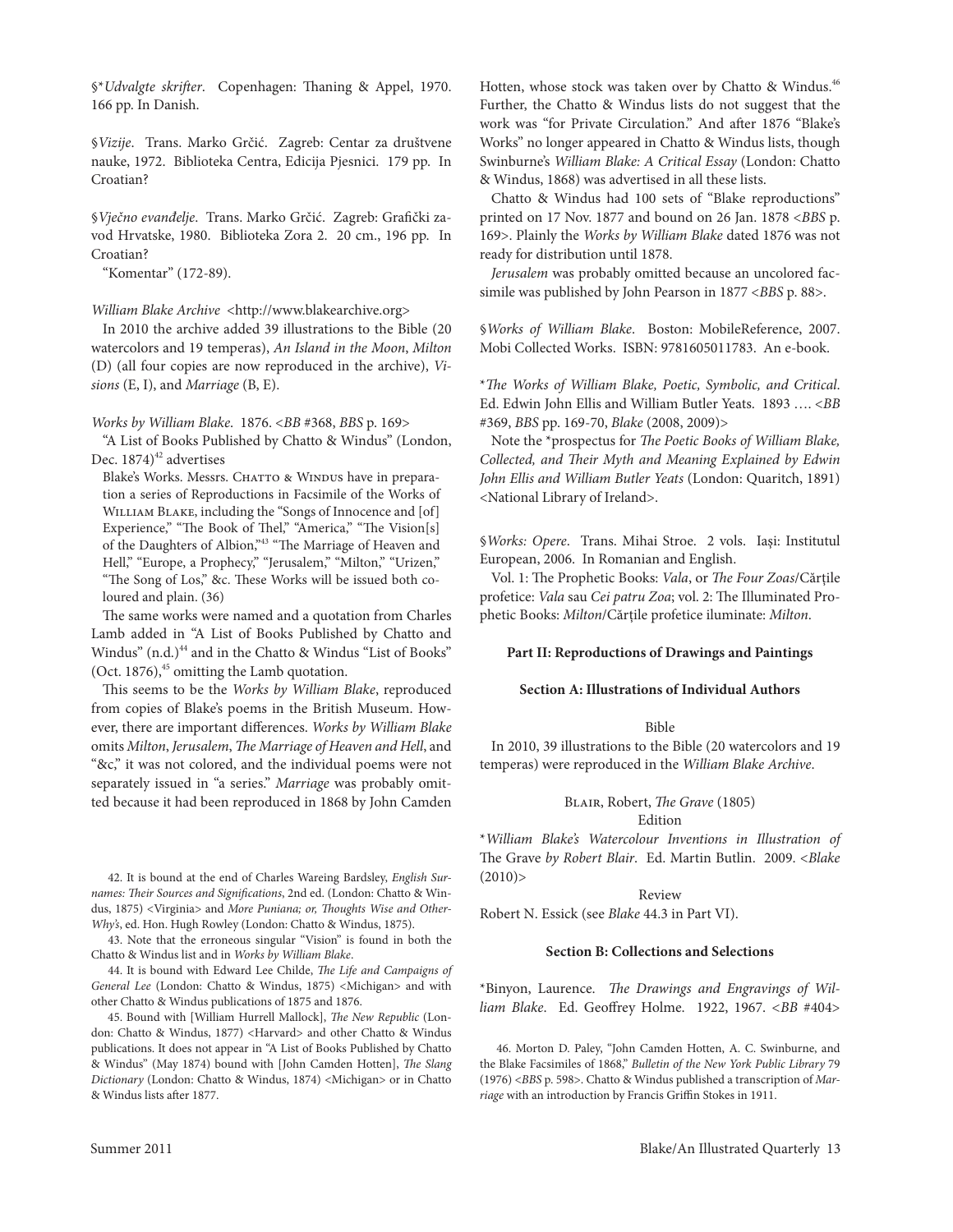c. §[charleston]: Nabu Press, 2010. 292 pp.; ISBN: 9781177680431.

#### **Part III: Commercial Engravings**<sup>47</sup>

#### **Section A: Illustrations of Individual Authors**

#### Bible

#### *Illustrations of the Book of Job* (1826 …) Editions

coutts, Francis. *The Heresy of Job: With the Inventions of William Blake*. 1907. *<BB* #427> B. §[Whitefish]: Kessinger Publishing, 2010. 196 pp.; ISBN: 9781120888532.

§\**The Book of Job Translated in Rhyme by J. H. Schwarz with William Blake's Illustrations. Peoria: Rev. J. H. Schwarz, 1974.* It includes reproductions of "proof" impressions of all

Blake's prints save the title page.<sup>48</sup>

§\**William Blake's Illustrations of the Book of Job*. With a commentary by Dr. Udo Szekulics. Vienna: Udo Szekulics, 2010. 64 pp.; ISBN: 9783200017382.

Includes full-size reproductions of the 22 engravings.

§*Illustrations of the Book of Job*. [charleston]: Nabu Press, 2010. 52 pp.; ISBN: 9781176714991.

BLAIR, Robert, *The Grave* 

(1808, 1813, [1870], 1926)

*The Grave, a Poem*. [c. 1879]. *<BBS* p. 201*>*

New Location: Victoria University in the University of Toronto.

#### Editions

§*The Grave: A Poem Illustrated by Twelve Etchings*. [Whitefish]: Kessinger Publishing, 2010. 26 pp.; ISBN: 9781161364095.

§*The Grave, a Poem. Illustrated by Twelve Etchings Executed by L. Schiavonetti, from the Original Inventions of William Blake*. [charleston]: Nabu Press, 2010. 86 pp.; ISBN: 9781176652071.

# Sales, etc., 1808-1830s49 1808

Anon., "New Works Published in edinburgh," *Scots Magazine, and Edinburgh Literary Miscellany* 70 (Sept. 1808): 683.

47. From 2010 I record pre-1863 references to separately issued prints.

48. The information derives from Essick, "Blake in the Marketplace, 2010," *Blake* 44.4 (spring 2011): 131.

49. The sales records specify Blake, 12 or 13 engravings or etchings, Schiavonetti, quarto, and £2.12.6 for both 1808 and 1813 editions, unless otherwise noted. The quarto is sometimes qualified as "royal" (*Eclectic Review*, *Edinburgh Review*), "atlas" (Ackermann ?1813, 1815, 1816, 1818, 1824, 1828), "elephant" (Ackermann 1815, 1816, Eastburn 1818, Carey 1818, Ackermann 1821-22, eastburn 1822, Ackermann 1824), or "large elephant" (Ackermann ?1813, 1818).

Anon., "List of Works Recently Published," *Eclectic Review 4*, part 2 (Oct. 1808): 950 (under "Poetry"). <Harvard>

Anon., "Quarterly list of New Publications, from October 1808 to January 1809," *Edinburgh Review* 13, no. 26 (Jan. 1809): 500 (under "Arts, Fine"), 508 (under "Poetry").

*A Catalogue of the … Library of John Leigh Philips, Esq. Deceased … Sold by Auction, by Messrs. Winstanley & Taylor*, 17 Oct. 1814 and 8 days (Manchester, 1814) (lot 1400: 1808, £1.18.0 to Brook). <Harvard>

*A Catalogue of a Miscellaneous Collection of Books, New and Second Hand, on Sale, at the Prices Affixed, by John and Arthur Arch, No. 61, Cornhill, London*.1815. <Bodleian>

Thomas edwards's catalogue (1815) (lots 218, 527 [1808]).

"Mr. Ackermann Begs leave to solicit the Attention …." list of publications added to William Warden*, Letters Written on Board His Majesty's Ship the Northumberland, and at Saint Helena; in Which the Conduct and Conversations of Napoleon Buonaparte, and His Suite, during the Voyage, and the First Months of His Residence in That Island, Are Faithfully Described and Related*, 3rd ed. (london: Published for the Author, by R. Ackermann, 1816) ("First Edition, with proof Impressions of the plates. Atlas 4to. Boards, 3l. 13s. 6d. N. B. A few Copies only left of this Edition"). <Michigan><sup>50</sup>

*A General Catalogue of Books, Now on Sale, by Lackington, Hughes, Harding, Mavor, and Jones*, part 2 (1817) (lot 9916 [1808]). <British Library>

A Catalogue of Old Books (London: Longman, Hurst, Rees, Orme, and Brown, 1817) (lot 4902 [1808, £1.10.0]).

*Lackington, Hughes, Harding, Mavor, and Jones's General Catalogue of Books … for the Year 1819* (lot 183 [1808, "gilt leaves"]). <Bodleian, British Library, Harvard>

*Catalogue of Books for 1821* (R. Ackermann, 1821) (as in his 1815 catalogue, below).

[Thomas] *Edwards's Catalogue* (Halifax, 1821) (lot 314 [1808, £3.3.0]). <*BBS* p. 284> <Bodleian>

*Catalogue of the Valuable Library of Benjamin Heath Malkin, Esq. LL.D. … Sold … by Mr. Evans*, 22 Mar. 1828 and 6 days (lot 237 [1808 sold for 7s. 6d.]). <British Library>

*Catalogue of the Library of David Constable … Which Will Be Sold by Auction, by D. Speare … on Wednesday, Nov. 19. and Twenty-One Following Lawful Days* (Edinburgh, 1828) 75 (lot 1370). <Michigan>

#### 1813

Ackermann prospectus (?1813) ("large Elephant Quarto" £2.12.6, "Quarto Atlas" £3.13.6).<sup>51</sup>

50. *Biographie universelle, ancienne et moderne*, vol. 41 (Paris: l. G. Michaud, 1825) 124, lists Blair's *Grave* (1813) in the entry on Schiavonetti. *Ideen zur Kunst-Mythologie*, ed. Julius Sillig, vol. 2 (Dresden: in der Arnoldischen Buchhandlung, 1836) 506n (in German), also refers to the 1813 edition ("der geistvolle Zeichner Blake in seinen Kupfern zu Blairs Grave ...") and describes three scenes. <Michigan>

Note that Ackermann had plainly purchased not only the copperplates and copyright but the remainder of the copies of the 1808 edition. 51. See *BB* p. 533.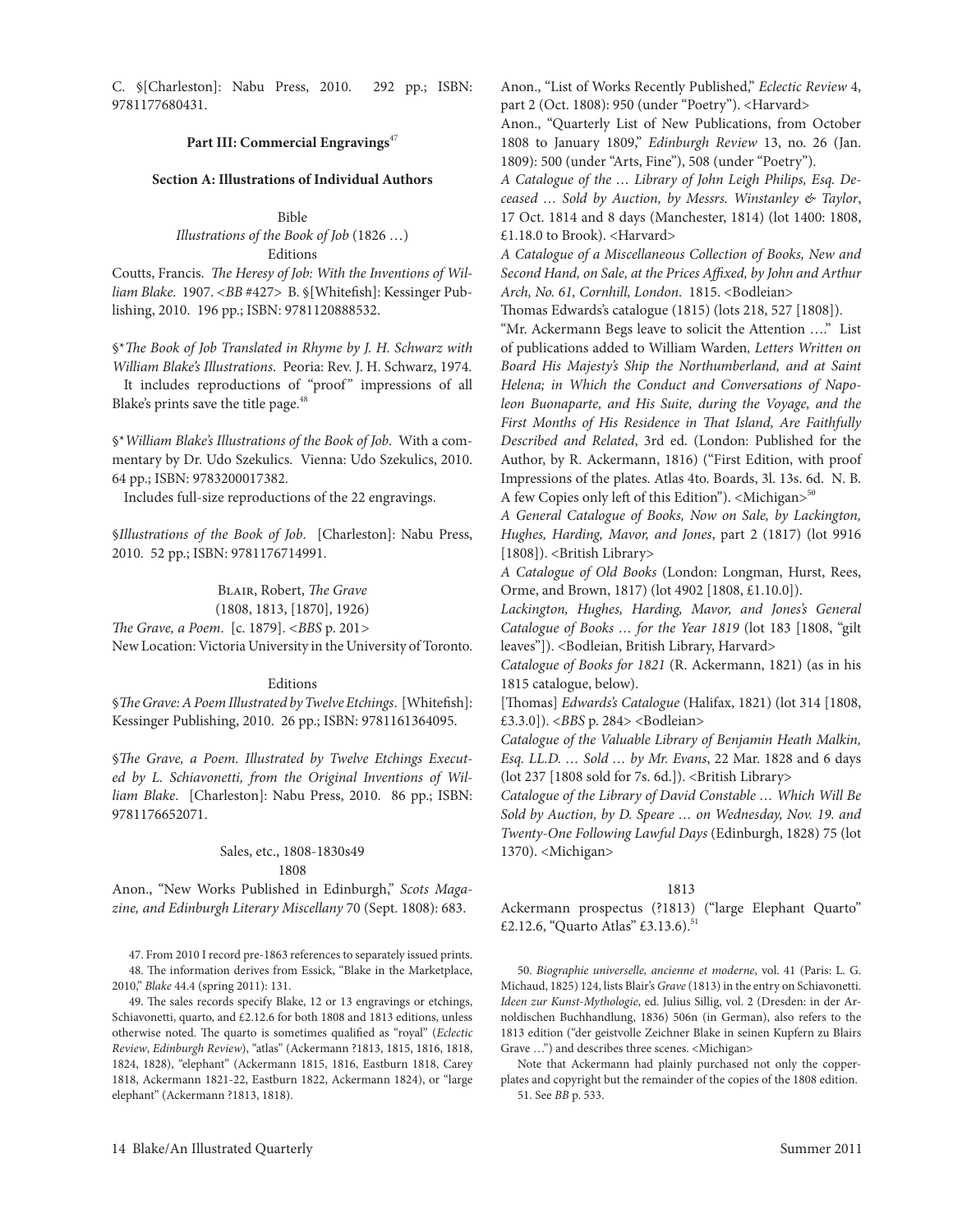*A Catalogue of Books … Property of John Leigh Philips,* 11 Nov. 1814 (lot 709 is 3 prints including "Wm. Blake, engraver, by Schiavonetti, India paper, proof<sup>"52</sup> [Ford, 15s.]). <Harvard> Catalogue of Books, for 1815 (R. Ackermann, 1815) (1808 "proof impressions of the plates, atlas 4to, £3.13.6—A few copies only left of this edition"; 2nd ed. (1813), elephant quarto,  $£2.12.6$ ).<sup>53</sup>

"Books Published by R. Ackermann." List of publications added to Frederic Shoberl, *A Historical Account … of the House of Saxony* ... (London: R. Ackermann, 1816). <Michigan>

*A Catalogue of a Very Extensive and Valuable Miscellaneous Collection of Books from the North of England* [edwards of Halifax] *… Sold by Auction, by Mr. Saunders*, 30 Mar. 1818 and 15 days (lots 949-50 [£1.5.0 and £1.6.0]). <Harvard>

*A Catalogue of Books for 1818 … on Sale by James Eastburn & Co.* (New York, May 1818) 10 ("with proof impressions of the plates," \$15). <New York Public library>

"Works of Art, Published by R. Ackermann." List of publications added to Fredrick Accum, *A Practical Treatise on Gas-*Light, 4th ed. (London: R. Ackermann, 1818) ("Printed on large Elephant Quarto. 2l. 12s. 6d. extra boards.—A few Copies on Quarto Atlas, 3l. 13s. 6d.").

*Catalogue of an Extensive Collection of Books in Every Department of Ancient and Modern Literature, for Sale by M. Carey*  and Son (Philadelphia, 1818) ("Elephant 4to. with proofs. \$15"). <New York Public library>

*London Catalogue* (1818, 1831) lists Murray as publisher. <*BB* p. 533>

Friedrich Adolf ebert, *Allgemeines Bibliographisches Lexikon*, vol. 1 (1821) (in German) (no. 2454). <*BB* #535> <Taylor Institution, Oxford>

"Ackermann's list of Works." Added to the *Edinburgh Review*  36 (Oct. 1821-Feb. 1822). <Stanford>

*A Catalogue of Books, … Now on Sale, for Cash, … by James Eastburn* (New York, May 1822) (lot 17, "with proof impressions of the plates, elephant, boards, \$15"). <Harvard>

"Books, &c. Published by R. Ackermann." Added to Dr. F. A. Krummacher, *Parables,* trans. from the German by Frederic Shoberl (London: R. Ackermann, 1824) and to William combe, *Letters between Amelia in London and Her Mother in the Country* (London: R. Ackermann, 1824). <Princeton>

*A Catalogue of Books … by Rivingtons and Cochran* (1824) (lots 292, 11795). <*BB* #536>

christie sale of William Sharp, 18-19 Feb. 1825 (lot 16, with Portraits of British Poets no. 1, £1.13.0). <British Museum> *A Catalogue of the … Library of the Late Henry Fuseli*, Sotheby,

52. A copy with "proofs on India paper, russia" was listed in the *Catalogue of the Splendid, Choice, and Curious Library of P. A. Hanrott, Esq. Part the First … Sold by Auction, by Mr. Evans*, 16 July 1833 and 11 days, lot 630 (to "Anh[?]" for £2.6.0). <British Library>

53. The title given in the Ackermann list (1815) for the "*First Edition*" (1808)—"with Biographical Accounts of Blair, Schiavonetti, and Cromek"-is in fact that of the 1813 second edition ("TO WHICH IS ADDed a life of the author"), and *BB* p. 533 mistakenly associates the advertisement with the second edition.

22-25 July 1825 (lot 123 ["rare, proofs," 9s. 6d.]). <British library, British Museum, Royal Academy>

"New Works Published by R. Ackermann." Added to *Asiatic Costumes; A Series of Forty-Four Coloured Engravings, from*  Designs Taken from Life (London: R. Ackermann, 1828) (£2.2.0). <Bodleian>

#### chaucer, Geoffrey,

# *The Prologue and Characters of Chaucer's Pilgrims* (1812) Notice

Anon., "Monthly list of Publications," *British Critic* 39 (Feb. 1812): 211 ("The Prologue and characters of chaucer's Pilgrims, with a Frontispiece, representing Part of the Group setting out from the Talbot Inn, Southwark. By Mr. William Bake [*sic*]. 2s. 6d."). <Harvard>

#### Newly Recorded Title

§*European Magazine, and London Review* 43 (Apr. 1803) The oval frontispiece of "GEORGE ROMNEY, ESQ.R" engraved by William Ridley of Romney's self-portrait probably derives from Blake's miniature copied from the self-portrait for Hayley, not from Romney's original (then belonging to Hayley, now in the National Portrait Gallery, london). The evidence is persuasively laid out by Mark Crosby and Robert N. Essick, "'the fiends of commerce'" (see *Blake* 44.2 in Part VI).

Flaxman, John, *Compositions from … Hesiod* (1817, 1870) New location: Morgan library and Museum. Notice $54$ 

Anon., "literary Intelligence," *Scots Magazine and Edinburgh Literary Miscellany* 78 (May 1816): 373-74.

Flaxman, John, *The Iliad of Homer* (1805, 1870) New location: Morgan library and Museum.

Hayley, William, *Ballads* (1805) New location: National library of Denmark.

# Hayley, William, *Designs to a Series of Ballads* (1802) Sales of all four ballads<sup>55</sup>

evans, sale of Hayley's library, 13 Feb. 1821 and 12 following days, lot 1636, "Hayley's Ballads, with Blake's Designs, 4 Numbers, 1802" (4s. 6d. to "Smith"), and lot 1637, 3 numbers ("Rivington," 3s. 6d.), perhaps the copy in the National Library of Wales, "the only traced copy with 3 ballads." Sotheby, 29 Nov.-9 Dec. 1843, "second portion" of the library of Archdeacon Francis Wrangham, lot 557 (30 Nov.), "Blake (W.) Designs to a series of Ballads written by W. Hayley, plates, 4 parts Chichester, 1802" ("Evans," 13s.).

Sotheby, 29-30 Jan. 1878, sale of the library of Albert George

<sup>54.</sup> Advertisements and notices are included only when they specify "engraved by J. Blake."

<sup>55.</sup> The information derives from Essick, "Blake in the Marketplace, 2010," *Blake* 44.4 (spring 2011): 142.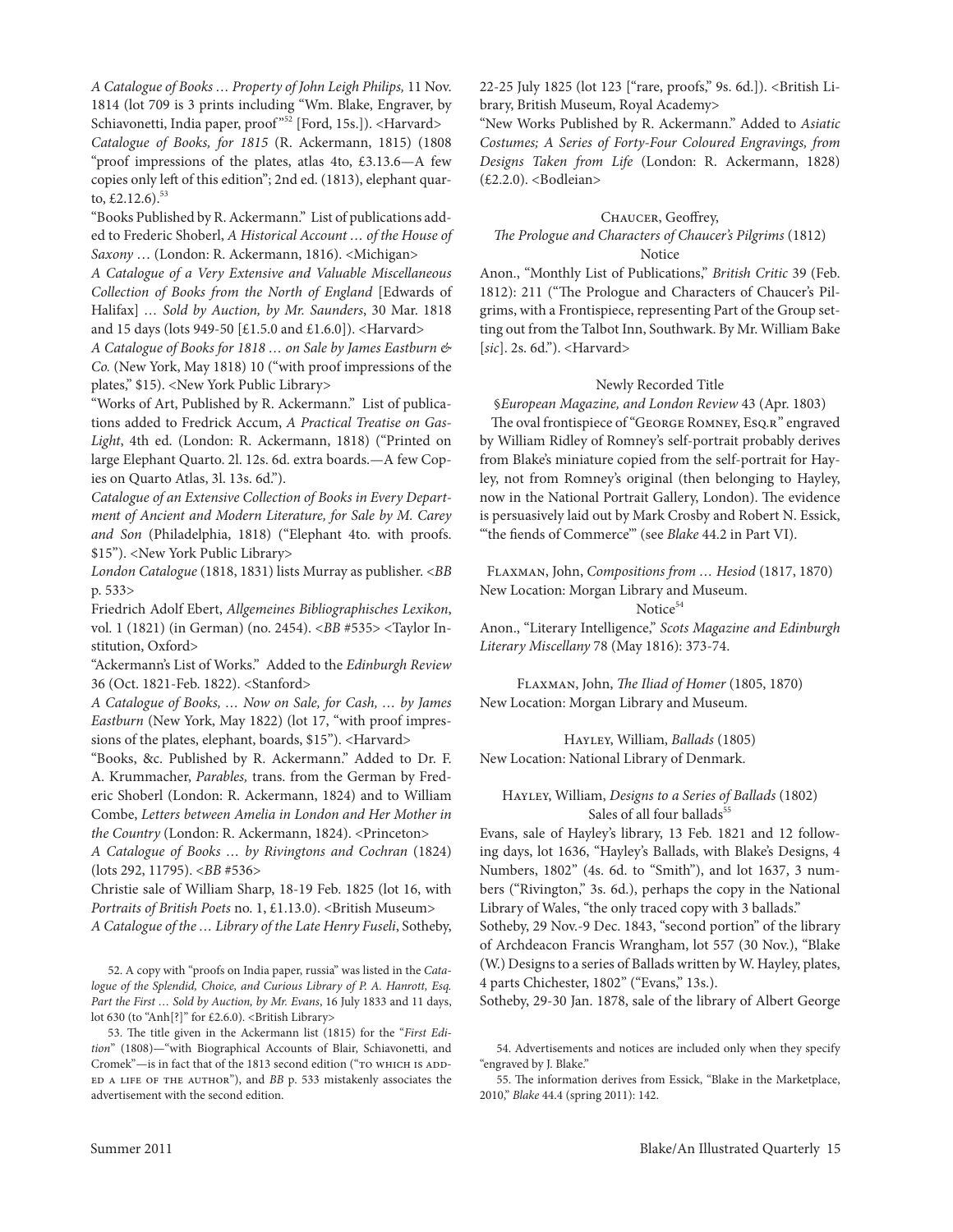Dew-Smith (collector and photographer, 1848-1903), lot 197 (29 Jan.), "Blake (W.) Designs to a Series of Ballads written by W. Hayley, with the Ballads annexed, fine impressions of the plates, green morocco extra, g. e. chichester, 1802" (£9 to "Jones"); perhaps this is the Essick copy in green morocco, all edges gilt.

Hayley, William, *The Life of George Romney* (1809) Ordinary copies of Hayley's *Romney* have a printed spine label reading "LIFE | OF | G. ROMNEY  $| - |$  HAYLEY" < Essick>, but that on large-paper copies reads "HAYleY'S | *LIFE*  | of | ROMNEY. | Illustrated | WITH | TWELVE PLATES | BY | *CAROLINE WATSON*" <Essick>, though she engraved only 7 of them.

Newly Recorded Engraving after Blake

In caroline Watson's frontispiece of three self-portraits of Romney, the small oval one at bottom representing Romney wearing a hat is probably copied from Blake's lost miniature (Mark Crosby and Robert N. Essick, "the fiends of Commerce'" [see *Blake* 44.2 in Part VI] 64).

Hayley, William, *The Triumphs of Temper* (1803, 1807)

The two versions of *The Triumphs of Temper* dated 1807, each called the "Thirteenth Edition," are typographically identical except for the title pages.<sup>56</sup> The one without the Blake prints is the second state of the thirteenth edition, not a new edition.

# Malkin, Benjamin Heath, *A Father's Memoirs of His Child* (1806) Edition

§*A Father's Memoirs of His Child*. [charleston]: Nabu Press, 2010. 246 pp.; ISBN: 9781178413212.

# rees, Abraham, *The Cyclopædia* (1802-20)

Pl. 3, "*GEM Engraving*" "*Engraved by W. Blake & W. Lowry*" and "*Drawn by Farey*," representing Jupiter Serapis, was "copied after pl. 2 in lorenz Natter, *A Treatise on the Ancient Method of Engraving on Precious Stones* (london: for the author, 1754)."57

# *Remember Me!* (1824, 1825) See the cumulative table on p. 17.

# Reviews

Anon., *Mirror of Literature, Amusement, and Instruction* 4, supplementary no. 116 ([4 Dec. 1824]): 413 ("This is another of those annual volumes to which Mr. Ackermann's work has given rise. … *Remember Me* does not rest its claims to support on its superior graphic embellishments or good poetry, but to its botanical embellishments, which to say the truth, are very prettily coloured"). <New York Public library>

a. What I have called "diary" is headed "KALENDAR and AlBUM 1825." All after p. 336 (the diary) is missing from cambridge copy 3, Morgan, National library of Wales copies 2-3, and New York Public library, as in the issue of 1825. In addition, the date has been erased from the title page in cambridge copy 3 and National library of Wales copies 2-3, and the engraved title page with the date is missing from the Morgan copy. All these were presumably issued in 1825.

b. cambridge copy 1 is bound in light-green grained morocco with black tooling round the edges of the boards, gilt tooling on the spine, and a brown title label on the spine with gilt lettering. For the copies now in cambridge, see *BB* #490 and *BBS* p. 247.

c. In cambridge copy 6, the boards and spine are decorated in gilt with a red title label on the spine.

d. Essick copy 1, acquired from Douglas Cleverdon, is described in Geoffrey Keynes, *Blake Studies*, 2nd ed. (Oxford: clarendon Press, 1971) 144.

e. The Essick copy is bound in dark-red morocco, with gilt and blind decorations and "REMEMBER | ME" on the spine; Essick is fairly certain that it is a publisher's binding.

f. The Harvard (Houghton) copy, reproduced online <http:// nrs.harvard.edu/urn-3:HUl.FIG:003640386>, shows the cover of dark-red pebble-grain cloth.

g. The Huntington copy lacks pp. 153-60.

h. The Morgan copy is inscribed "W. M. Rossetti from Swinburne 1878."

i. With extraordinary generosity, Timothy Cutts of the National Library of Wales Rare Book Unit wrote me that

The copy is sewn on three recessed cords laced into boards with a tight back, covered in full embossed purple skiver [soft thin sheepskin]. The headbands are sewn in blue and white thread. The spine is lettered in gold with four gilded panels, and the borders of the boards are tooled with an ornamental gold fillet line.

j. National library of Wales copy 2 has the date rubbed off the title page, and it has been rebound in a dark-green case binding with "1831" tooled in gold on the spine. There are no diary pages, and the copy ends at p. 336. The name W. H. Davey has been scratched on the upper cover.

k. National library of Wales copy 3 comes from the library of Francis William Bourdillon (1852-1921), poet, literary scholar, and bibliographer, of Midhurst, Sussex.

l. In the copy in the Berg collection of the New York Public library, beneath the green cover of the sleevecase is red paper. m. Victoria University copy 1 (formerly Essick's) lacks pp.

73-74 (f. E1).

<sup>56.</sup> Mark crosby, "'a ladys Book': Blake's engravings for Hayley's *The Triumphs of Temper*" (see *Blake in Our Time*, under Mulhallen in Part VI). 57. Essick, "Blake in the Marketplace, 2010," *Blake* 44.4 (spring 2011): 142.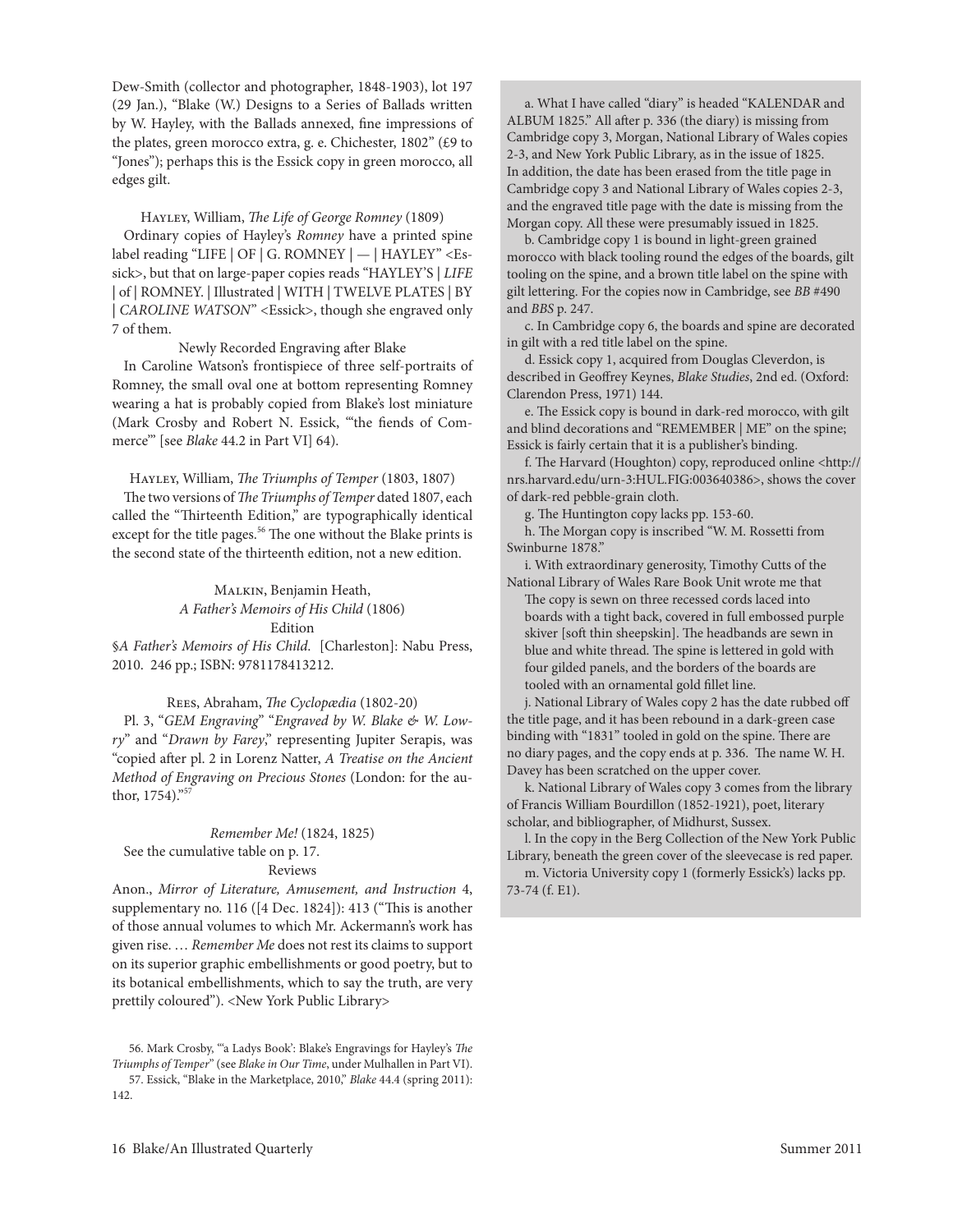# *Remember Me!* (1824, 1825) A Cumulative Table

| Location                                                              | Cover                            | Color of edges   | Color of endpapers                             | <b>Inscription for</b><br>gift or diary <sup>a</sup> | Color of<br>sleevecase |
|-----------------------------------------------------------------------|----------------------------------|------------------|------------------------------------------------|------------------------------------------------------|------------------------|
| Boston Public Library<br>(1824)                                       | rebound                          | gilt             | no endpaper                                    | none                                                 | no sleevecase          |
| Cambridge 1 (1824)                                                    | green straight-grain<br>moroccob | gilt             | marbled blue and<br>brown                      | none                                                 | no sleevecase          |
| Cambridge 2 (1824)                                                    | pink                             | gilt             | slate gray                                     | yes                                                  | pink                   |
| Cambridge 3 (1825?)                                                   | cream                            | yellow           | pink                                           | none                                                 | bright green           |
| Cambridge 4 (1824)                                                    | cream                            | gilt             | brown                                          | 1 in diary                                           | no sleevecase          |
| Cambridge 5 (1824)                                                    | brown                            | gilt             | slate gray                                     |                                                      | slate gray             |
| Cambridge 6 (1824) <sup>c</sup>                                       | bright green                     | gilt             | brown                                          |                                                      | red                    |
| Essick 1 $(1824)^d$                                                   | pale green                       | gilt             | orange                                         |                                                      | red                    |
| Essick 2 (1825)<br>$<$ BBS p. 247>                                    | dark-red morocco <sup>e</sup>    | gilt             | marbled                                        |                                                      |                        |
| Harvard (1825)<br>$<$ BBS p. 247>                                     | reboundf                         |                  | white                                          | S. P. Warren                                         |                        |
| Huntington (1824) <sup>8</sup>                                        |                                  |                  |                                                |                                                      |                        |
| <b>James Madison</b><br>University (1825)                             |                                  |                  |                                                |                                                      |                        |
| Morgan Library<br>$(1825?)^h$                                         | green straight-grain<br>morocco  | gilt             | plain                                          |                                                      | no sleevecase          |
| National Library of<br>Wales 1 (1824)                                 | purple <sup>i</sup>              | sprinkled in red | marbled gray with<br>blue, pink, and<br>orange | Francis Fortuny                                      | no sleevecase          |
| National Library of<br>Wales 2 $(1825$ ?) <sup>j</sup>                | rebound                          | gilt             | plain                                          | none                                                 | no sleevecase          |
| National Library of<br>Wales $3 (1825)^{k}$                           |                                  | yellow           | front green, back<br>white                     | none                                                 | orange                 |
| New York Public Library<br>$(1825)$ <bb #490=""></bb>                 | cream                            |                  | front yellow brown,<br>back cream              |                                                      | bright green           |
| Princeton (1824)<br>$<$ BB#490>                                       | rebound                          |                  | pink                                           | none                                                 |                        |
| <b>Harriet Beecher Stowe</b><br>Center (1824)                         | rebound,<br>leather spine        | gilt             | marbled gray and<br>cream                      | none                                                 | no sleevecase          |
| Victoria University in the<br>University of Toronto 1<br>$(1824)^{m}$ | green straight-grain<br>morocco  | gilt             | marbled                                        |                                                      |                        |
| Victoria University in the<br>University of Toronto 2<br>(1824)       | paper white                      | gilt             | green                                          |                                                      | present                |
| University of Virginia<br>$(1824)$ <bbs 247="" p.=""></bbs>           |                                  |                  |                                                |                                                      |                        |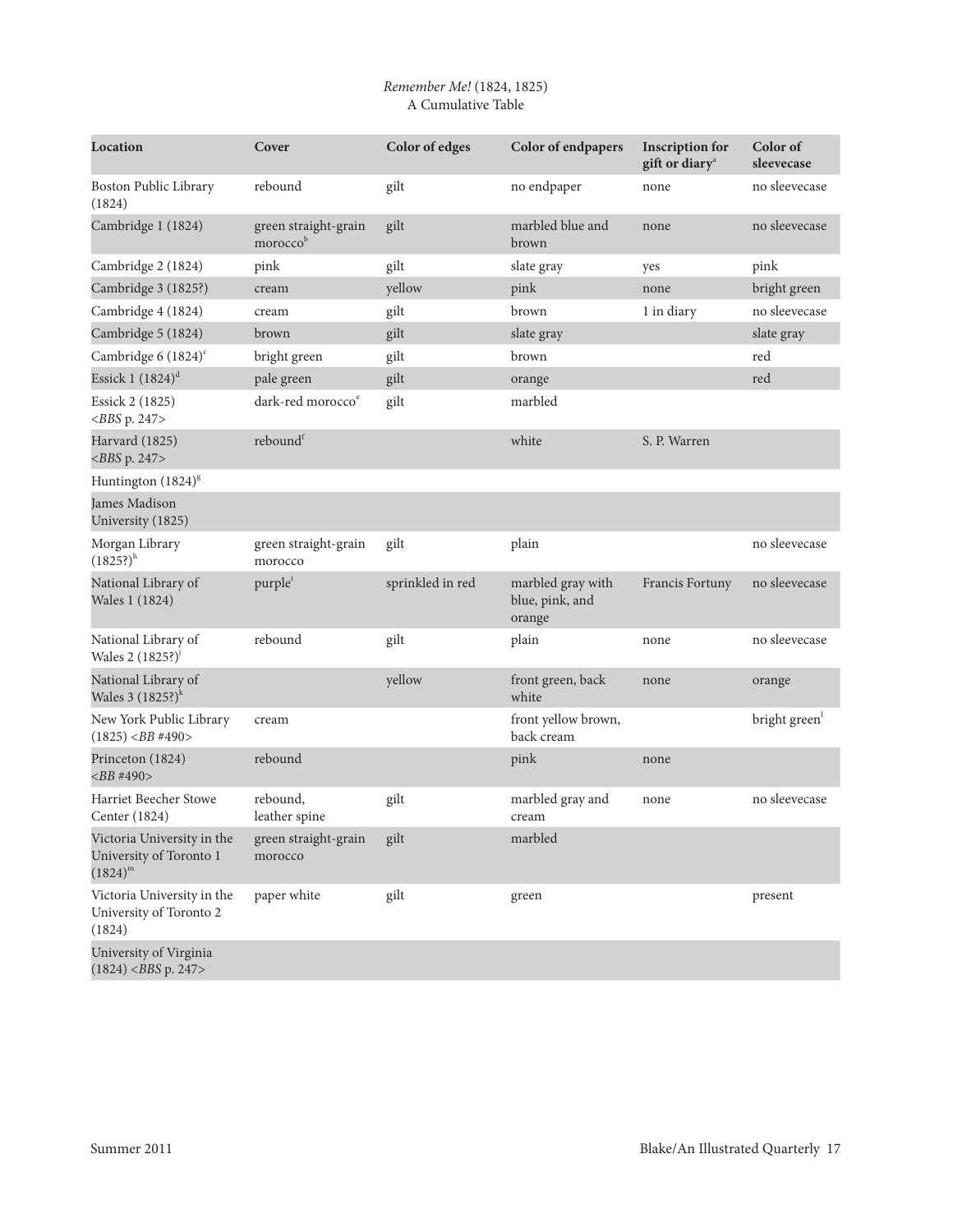Anon., *Monthly Critical Gazette* 2, no. 8 (1 Jan. 1825): 187 ("REMEMBER ME' differs very considerably from any of its rival cotemporaries [but it doesn't say how]. Its engravings, principally of flowers, are very beautiful"). <Bodleian>

#### SALZMANN, C. G.,

#### *Elements of Morality* (1791, 1792, 1799, 1805, ?1815)

Robert N. Essick, "Blake in the Marketplace, 2010," *Blake* 44.4 (spring 2011): 141, suggests that the hand of Blake's apprentice Thomas Owen may be found in the anonymous Salzmann prints dated Oct. 1790 to Mar. 1791: "They are technically quite simple, in comparison with Blake's other etchings/ engravings of the period, and contain awkward patches …."

#### STEDMAN, John Gabriel,

*Narrative, of a Five Years' Expedition …* (1796, 1806, 1813) 1796 New location: National library of Sweden.

Blake's engraving of "The Skinning of the Aboma Snake" was copied in *A General Collection of the Best and Most Interesting Voyages and Travels in All Parts of the World; Many of Which Are Now First Translated into English. Digested on a New Plan, by John Pinkerton … Illustrated with Plates*, vol. 14 (London: Longman, Hurst, Rees, Orme, and Brown, and cadell and Davies, 1813) at p. 257 <Victoria University in the University of Toronto> (see cover illus.; illus. 2 online).

## Virgil, *Pastorals* (1821) Reviews, notices

Anon., "New Books Published in February," *Monthly Magazine* 51, no. 351 (1 Mar. 1821): 167 ("highly pleasing and instructive").

Anon., "literary and Scientific Intelligence," *Edinburgh Maga*zine 8 (Apr. 1821): 378. <Bodleian>

Anon., "Quarterly list of New Publications, from March to July 1821," *Edinburgh Review* 35, no. 71 (July 1821): 519.

# WOLLSTONECRAFT, Mary, *Original Stories from Real Life* (1791, 1796) Edition

*Mary Wollstonecraft's Original Stories with Five Illustrations by William Blake with an Introduction by E. V. Lucas*. 1906, 1977. <*BB* #514c, *BBS* p. 269> c. §*Original Stories*. *With Five Illustrations by William Blake with an Introduction by E. V. Lucas*. [Memphis]: General Books, 2010. 132 pp.; ISBN: 9781152567252.

Young, edward, *Night Thoughts* (1797) New location: National library of Denmark.

Sales and collection records, 1798-1840<sup>58</sup> *A Catalogue of Rare, Splendid, and Valuable Books, in Every*  *Branch of Polite Literature; Including the Entire Libraries of the Rev. Harvey Spragg … also of the Rev. Henry Putman …. The Sale Will Begin on February 19, 1798, by John White, Bookseller, at Horace's Head, in Fleet-Street, London* (1798) (lot "1217 Young's Night Thoughts, a magnificent edition, with Engravings from Drawings by Blake, 5l 5s to subscribers, when completed, boards  $---1797$ "). <Bodleian>  $\dagger$ 

Anon., "A correct list of New Publications," *Monthly Magazine* 5, no. 32 (June 1798): 455 ("Young's Night Thoughts, decorated with appropriate Designs, by Mr. Blake, Part 1. 1l. 1s. Robson").

§*Englische Blätter* [*English Leaves*], ed. l[udwig] Schubart (erlangen, in der Waltherschen Kunst- und Buchhandlung, 1798) (the catalogue entries are in English, the commentaries in German: "Young's Night Thoughts, decorated with appropriate Designs, by Mr. Blake, Part. I."). †

*A Catalogue of Valuable Books, in Various Languages, and in Every Class of Literature: Which Are to Be Sold, at the Prices Affixed to Each Article, by Thomas Payne, Bookseller* (london, 1799) (lot "777 Young's Night Thoughts, with engravings round each page from the designs of Blake, 2 numbers, boards, — 1797 & 98"). <Bodleian> †

*A Catalogue of Books, in Every Department of Literature … Now on Sale by John White* (london, Mar. 1801) 50 (lot "1227 Young's Night Thoughts, a magnificent edition, with Engravings from Drawings by Blake, boards,  $5l$  5s  $-$  1797," listed under folio). †

*A List of Books, for Sale at W*[illiam Nelson] *Gardiner's, 48, Pall-Mall, at the Ready Money Prices Affixed* (london: Printed by J. Barker, 1808) 40 (lot "860 Young's Night Thoughts, curious cuts, by Blake, boards, 1l 5s 1797"). <Bodleian> †

§*A Catalogue of Books, in English, Greek, Latin, French and Italian Literature, with a Few Articles in the Spanish, Portuguese, German, Russian, and Dutch Languages for Sale at W. Gardiner's, 48, Pall-Mall, at the Ready Money Prices Affixed*  (london: Printed by J. Barker, 1809) (all details as in 1808, above). †

*1810. A Catalogue of a Small Collection of Ancient and Modern Books, Selected with the Greatest Care, and Containing Many Curious and Rare Articles, for Sale at W. Gardiner's, 48, Pall-Mall, at the Ready Money Prices Affixed* (london: Printed by J. Barker, 1810) 47, 80 (lot "691 Young's Night Thoughts, curious cuts, by Blake, boards, £1 5s  $-$  1796"; lot "1213 Young's Night Thoughts, with Engravings by Mr. Blake, fol. boards,  $£1$  5s  $-$  1797 This is one of the most singular and eccentric works that ever appeared"). <Bodleian>  $\dagger$ 

§*A Catalogue (Part the First for 1810) of a Curious and Valuable Collection of Books, in Various Languages and Classes of Literature and Including Also a Small but Select Collection of Oriental Manuscripts: Which Are Now Selling for Ready Money at the Prices Affixed by W*[illiam] *Ford* (Manchester: Printed by c. Wheeler and Son, 1810) ("Night Thoughts on life, Death and Immortality, with the singular designs round the margins by BlAKe, calf cleg. ib. …"). <Bodleian> †

*A Catalogue (Part the Second for 1810-11) of a Curious and* 

<sup>58.</sup> Records marked  $\dagger$  are also reported in Wayne C. Ripley, "Printed References to and Known Prices of Blake's *Night Thoughts*, 1796-1826," *Blake* 43.2 (fall 2009): 72-75. The unseen (§) entries derive from him.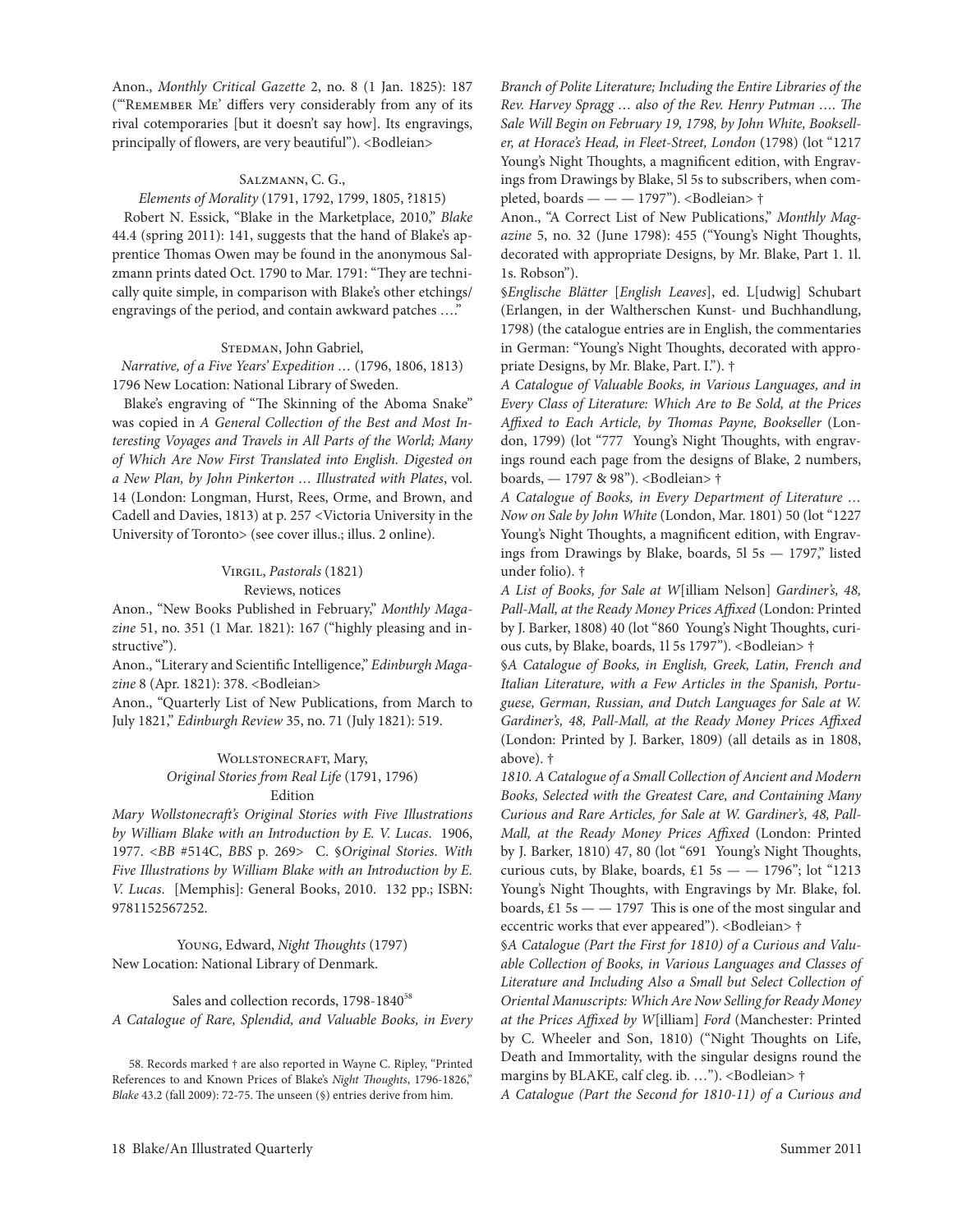*Valuable Collection of Books, in Various Languages and Classes of Literature … Which Are Now Selling, for Ready Money, at the Prices Affixed to Each Article by W. Ford, Bookseller* (Manchester: Printed by c. Wheeler and Son, 1811) (lot "15431 Young's Complaint, and the Consolation; or Night thoughts with Blake's singular designs round the text. ib. [london] 1797.—Blair's Grave, with engravings from the designs of Blake. large paper. eleg. bd. in blue mor. &c. 8l 8s. ib. 1808"). <Bodleian> †

*Temple of the Muses, Finsbury Square. Lackington, Allen, & Co's General Catalogue, for the Year 1811* (lot "264 Young's Night Thoughts, finely printed, with curious plates, designed and etched by Blake, first 4 Books, bds. 2l. 10s. 1797"; "6569 Young's Night Thoughts, (first four nights of) finely printed, with marginal plates, from designs by Blake, bds. 2l. 10s."). <Bodleian> †

*Lackington, Allen, and Co's General Catalogue of Books, for the Year 1815* (1815) (lot 119, "finely printed, with curious plates, designed and etched by Blake," £2.2.0). <Huntington>

*Librorum Impressorum, Qui in Museo Britannico Adservantur,*  Catalogus, vol. 7 (London, 1819) n. pag. ("YOUNG (EDW.) D.D. … The complaint and the consolation or Night Thoughts, with marginal Designs by Mr. Blake. fol. Lond. 1797"). <New York Public Library>  $\dagger$ 

§e. and A. evans, *Bookseller's and Printseller's Catalogue* (london, 1820) (lot "421 Blake (Wm.) Illustrations of Young's Night Thoughts, 4to. bds. 30s. — 1797"; "566 Young's Night Thoughts, with numerous fine plates by William Blake, fol. Bds. 1l. 1s. — — 1797"). †

Friedrich Adolf ebert, *Allgemeines Bibliographisches Lexikon*, vol. 1 (1821) (in German). <*BB* #535> <Taylor Institution, Oxford>

[Thomas] *Edwards's Catalogue* (Halifax, 1821) (lot 16 ["many fine plates by Blake," gilt edges, £2.2.0]). <*BBS* p. 284>

*A Catalogue of … Books, (Selected from the Stock in Trade) of Mr. Thomas Edwards … Auction, by Messrs. Thomas Winstanley & Co. … Manchester* (May 1826) (lots 1076 [Blake's *Night Thoughts* drawings] and 1224 [half bound, blue russia]). <*BB* #538> <Bodleian>

*The English Portion of the Library of the Ven. Francis Wrangham* (1826) 626 ("Young's Night Thoughts I-IV [i.e., part 1] with Marginal Engravings by W. Blake 1797," listed under quartos). <*BBS* p. 284> <New York Public library>

*A Catalogue of the … Library of the Late George Edward Griffiths, Esq. …. Together with … the Property of a Well Known Amateur of the Fine Arts* [Thomas Griffiths Wainewright] (Aug. 1831) (lot 1746). <*Blake* (2002)>

*Catalogue of the Fifth and Concluding Portion of the Valuable and Extensive Library of P. A. Hanrott, Esq. …Which Will Be Sold by Auction, by Mr. Evans* (Mar. 1834) (lot "1245 Young's Night Thoughts, plates by Blake,—1797"). <Harvard>

William Thomas lowndes, *The Bibliographer's Manual of English Literature …*, vol. 2 (london: William Pickering, 1834) 1999 (Edward Young, "The Complaint or Night Thoughts. … With marginal Designs by Blake. london, 1797. fol. Some copies have coloured plates"). <Harvard>

No. XIX. london, 1836. *A Select Catalogue of Books, Forming Part of the Stock of Francis MacPherson, 4 Middle Row, Holborn* ("Young's Night Thoughts; with marginal Designs by Blake. Folio, boards, 1l. 11s. 6d.—1797").

*Catalog von Kunstsachen und Büchern welche in der Anstalt für Kunst und Literatur (R. Weigel) in Leipzig vorräthig oder durch dieselbe besorgt werden*, part 7 (leipzig, 1838) 23 (in German) (lists Young's *Night Thoughts* by Blake). <Fogg Art Museum>

#### **Section B: Collections and Selections**

\*Butterworth, Adeline M. *William Blake, Mystic*.1911. *<BB* #516> B. §[charleston]: Nabu Press, 2010. 98 pp.; ISBN: 9781171519058.

# **Appendix: Books Improbably Alleged to Have Blake Engravings**

Hume, David, *The History of England* (London: Robert Bowyer, 1793-1806) <*BBS* p. 278>

An advertisement for a prospectus (dated 2 Jan. 1792) for Bowyer's edition of Hume's *History of England* appeared in the *Oracle* for 30 Jan. 1792. The work was to appear "in Numbers," "Superbly Ornamented," but there is no indication of how many numbers or engravings. The "Gentlemen … actually Engaged" include "W. Blake" among engravers.<sup>59</sup>

# **Part IV: Catalogues and Bibliographies**

#### 1843 21 February

[Sotheby] *Catalogue of the Second Portion of the Extensive Singularly Curious and Valuable Library of Thomas Jolley, Esq. F.S.A. Containing the First Division of … the Early English Poets* …. 1843. <Huntington>

Lot 336 is "Blake (William) Poetical Sketches Privately printed, 1783<sup>\*</sup>\* Contains King Edward the Third, a Drama" [6d. to the dealer Rodd]. This may be copy Q, though it could equally well be K, M, or V-Y. $60$  The catalogue was discovered by Robert N. Essick in 2010 while he was browsing in the Huntington stacks.

#### 1864

Bernard Quaritch. *A Catalogue of Books* …. 1864. <Harvard> 6521 "BlAKIANA." Ms. life of Blake "extracted from cunningham's Lives ... ILLUSTRATED with numerous specimens of his works … including portions of his 'Songs of Innocence and Experience;' 'Book of Ahania;' 'Europe, a Prophecy;' 'Books of Thel and Urizen;' '[For the Sexes: The] Gates of Paradise;' 'The elements' [?*For the Sexes* pls. 4-7 ("Water,"

59. The advertisement was pointed out to me by Mark crosby. Advertisements in the *Oracle* for 13-14 Jan. and 6 Feb. were already recorded. 60. Copy Y is the newly recorded copy owned by Robert N. Essick.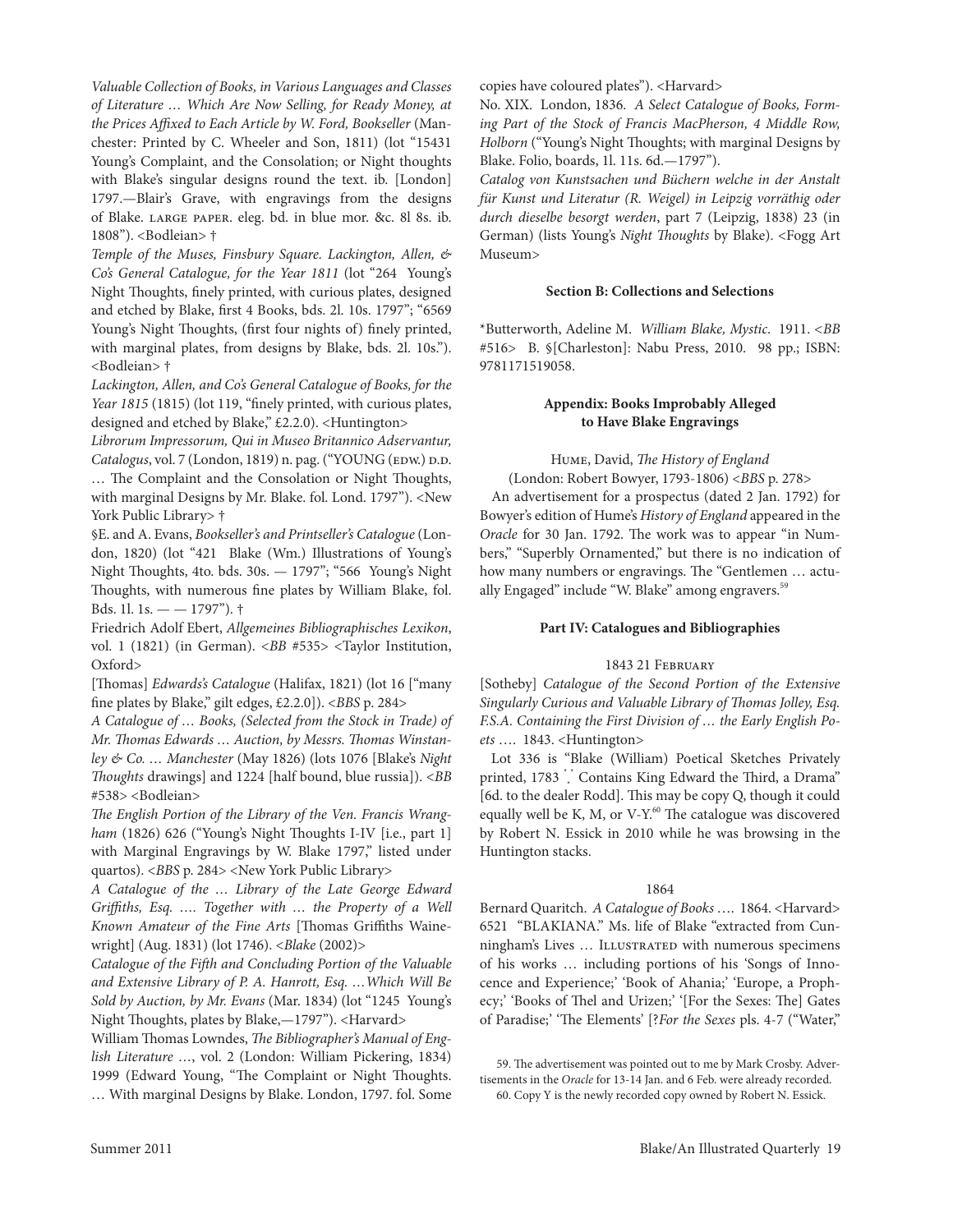"earth," "Air," "Fire")]; 'canterbury Pilgrimage,' the large and scarce print, etc. in all 114 plates, some duplicates in different states and tinted by the artist: also 14 portraits of the artist; his friends, and contemporaries, including A PORTRAIT OF thomas Hayley, an Original Drawing, by W. Blake: a Manuscript Index to the Songs of Innocence, believed to be in the autograph of the artist: list of Original Drawings and Sketches sold by auction in 1862 [perhaps the Sotheby sale of 29 Apr. 1862, Blake lots 158-202 <*BB* #565>], with the prices realised, etc. in 1 vol. impl. 4to. hf. bound, crimson morocco. … £21."

6522 *Thel* [J], motto, title, and 6 designs; *Visions* [G], 11 designs; "in one volume, roy. 4to. olive morocco, gilt edges, by c. lewis, £15. 15s," "The cuts in both pieces coloured in the artist's peculiar style."

6523 Dante, 7 prints.

9032 "BLAKE (William) [For the Sexes:] THE GATES OF PARADISE [G], impl. 4to. LARGE PAPER, hf. morocco, gilt top, uncut,  $£6. 15s$ . Consisting of twenty engraved leaves, the first being the title with an etching headed 'for the Sexes,' …. The second is the frontispiece ...," "2 leaves containing an epilogue … 'to the Accuser ….'"

#### 1878 29 January

Sotheby sale of A. G. Dew-Smith, 29-30 Jan. 1878.

The sale included *America* (B), *Visions* (N), and Blake's copy of Swedenborg's *Divine Love and Divine Wisdom* (1788).

#### Review

§*Academy* (9 Feb. 1878) (*Visions* [N] sold for £30 and *America* [B] for £16.5.0).

#### 1879 March

Bernard Quaritch. *No. 322. Catalogue of English Literature*. Mar. 1879. <Bodleian> (see illus. 3 online)

12893 eleven letters from Blake to Hayley, 26 Nov. 1800-4 June 1805, £52.10.0.

12894 "A PROJECTED WORK: Original Design (considerably different from the published engraving):

'Piping down the valleys wild,

Piping songs of pleasant glee,

On a cloud I saw a child,

And he laughing said to me:'—

5 verses of 4 lines each, on 1 leaf [*Songs* pl. 4] The Shepherd, a frontispiece 1 " [*Songs* pl. 2] An ideal Hell 1 " [Butlin #217] —the three Drawings in Blake's usual rich style of colouring, executed *circa* 1820, £10

From the collection of a friend of Blake's."

## 1883 10 August

Bernard Quaritch. *No. 350. Catalogue of Some More Works on the Fine Arts; Painting, Sculpture, Architecture, Miniatures and Fine Specimens of Bookbinding Chiefly Obtained from Private Sources*. 10 Aug. 1883. <Bodleian> (see illus. 4 online) 13842 Blake drawings, "the Butts collection," 26 paintings, 3 vols. (2 folio, 1 royal octavo), "red morocco extra, with flaps like portfolios," £1,200.

It consists of

*Comus*, 8 designs "mounted to the size of 11 in. by 8½ in." [Butlin #528].

*Paradise Lost*, 9 designs "mounted to the size of 28 in. by 20 in." [Butlin #536 3-9, 11-12].

Biblical designs, "mounted to the size of 22 in. by 17½ in.," viz. "Famine" [Butlin #196]; "Plague" [Butlin #193]; "Pestilence" [Butlin #442]; "Moses and the Bronze Serpent" [Butlin #447]; "Golia[t]h and David meeting" [Butlin #457]; "The King of Babylon moving to Hell" [Butlin #467]; "The Whirlwind, Ezekiel's Vision" [Butlin #468]; "The Woman caught in adultery" [Butlin #486]; "Abraham about to sacrifice Isaac" [Butlin #109] with, around the margins, heads of [various] [Butlin #84].

13843 Forty sketches from "the Tatham collection," "in pencil or chalk (two or three of them washed in colour) with MS. inscriptions by Frederic<sup>[k]</sup> Tatham; mounted on 23 leaves of cardboard, and enclosed in a portfolio, hf. red morocco" [Butlin #79, 81, 96-97, 103, 150, 177, 205, 211, 218, 228, 339, 369-73, 592, 598-99, 622, 643, 678, 756, 759, 788-89, 792-96, 816, 819, 824, 830-32, 834, r10] plus Mrs. Blake, "a Face in the Fire" [Butlin  $\#C2$ ], and 4 Wedgwood proofs, £36.

13844 "Joseph of Arimathea among the Rocks of Albion" [L] (1773), "this is one of the Gothick Artists  $\ldots$ ," 10" x 5½", £4.

13845 *Thel* [J] and *Visions* [G] bound together, colored, "olive morocco extra, gilt edges, by Hering," £85, "fetched, 1881, [a]t christies £85 and was priced by the dealer who bought it £105."

13846 "chaucers canterbury Pilgrims," £7.10.0.

13847 Forty-five engravings "from the Flaxman collection," "including some early pieces of 1800 [perhaps Hayley's "little tom" (1800) or his *Essay on Sculpture* (1800)], the Portraits of Mr. and Mrs. William cowper [presumably Blake's engravings for Hayley's *Cowper* (1803), frontispiece of cowper after Romney in vol. 1 or the frontispiece after Lawrence in vol. 2, plus "M<sup>rs</sup> COWPER | Mother of the Poet" in vol. 1, at p. 4],"<sup>61</sup> £3.16.0.

#### 1883 OCTOBER

Bernard Quaritch. *Catalogue of Works on the Fine Arts …*. Oct. 1883. <Harvard>

10249 Three drawings for *Songs*: "Introduction" to *Innocence*, "The Shepherd" (frontispiece to *Innocence*), and "An ideal Hell" [Butlin #217], "From the collection of a friend of Blake's," £10.

10250 *Songs* [U] from the Beckford collection, £170.

10251 America [R], £36.

10252 The manuscript of cunningham's *Life of Blake* with 103 engravings, with a manuscript index to the *Songs*, £80.

10253 Young's *Night Thoughts* (1797), £12.

61. The other prints might have included some from Flaxman's *Naval Pillar* (1799), 3 pls., Homer, *Iliad* (1805), 3 pls., and Hesiod (1817), 37 pls.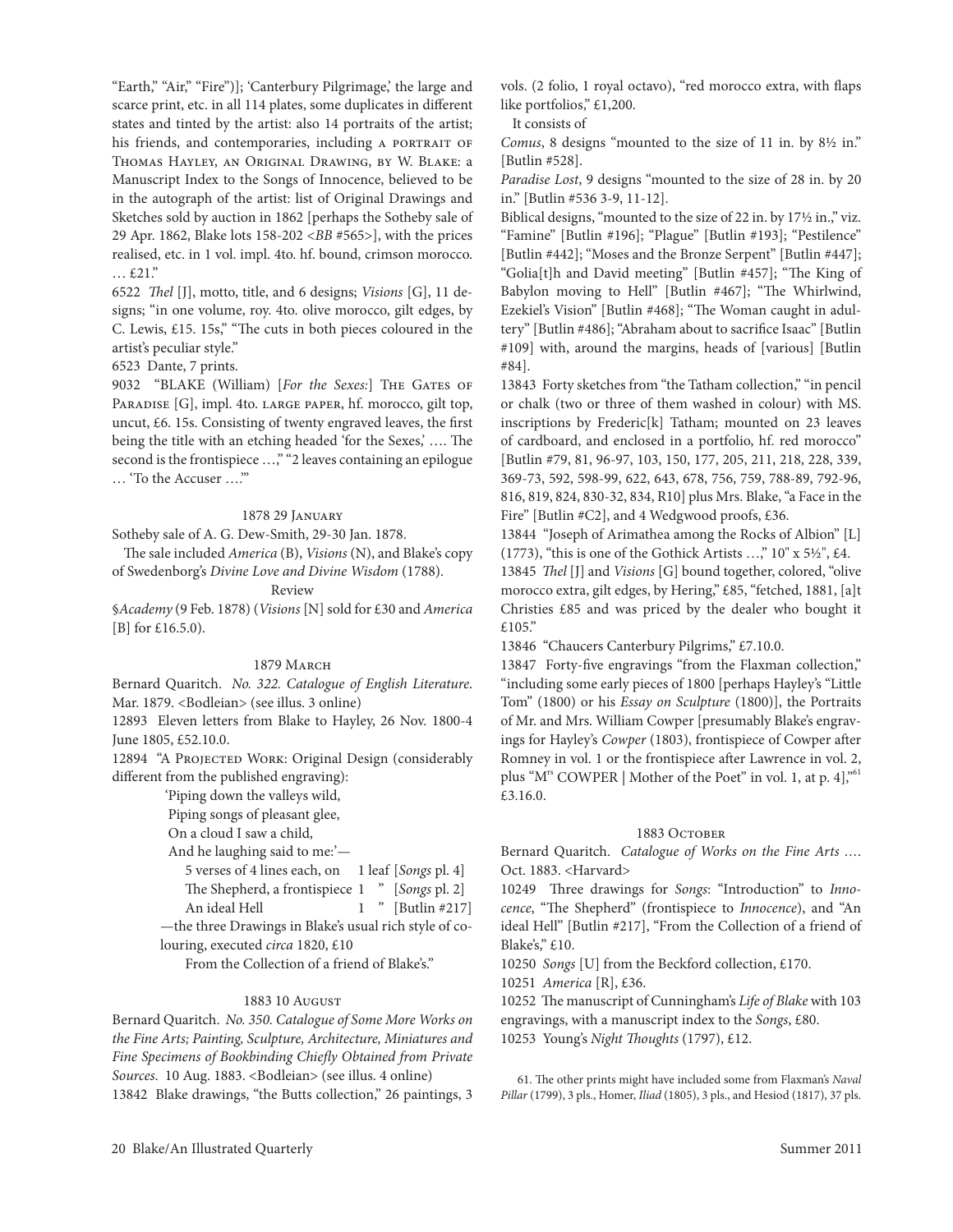10254 Blair, *The Grave* (1808), £5.5.0.

10255 Dante proofs with "2 portraits of Dante and MS. descriptions added," £10.10.0 [I have no other record of this]. 10256 *Job* (1825), £16.16.0.

10257 *Works* (1876), £4.4.0.

10258 "A collection of [11] Books illustrated with Blake's Plates," £28.

10259 Gilchrist (1880), 35s.

12295 *Descriptive Catalogue* [F], "green morocco extra, from Beckford's library, £10.10s."

13842 Drawings from the Butts collection: *Comus*, *Paradise Lost*, the Bible, £1,200.

13843 Tatham collection, 40 drawings on 23 leaves, £36.

13844 "Joseph of Arimathea" [L], £4.

13845 *Thel* [J] bound with *Visions* [G], £85.

13846 "chaucers canterbury Pilgrims" (1810), 37" x 22", £7.10.0.

13847 Forty-five engravings "from the Flaxman collection," £3.16.0.

13848 Gilchrist (1880), 35s.

# 1890 23 April–1 May

[Sotheby] *Catalogue of a Portion of the Important Library of Thomas Gaisford, Esq.* <*BB* #585>

The Thomas Gaisford whose bookplate is in *America* (B), *Thel* (c), *Europe* (e), *Urizen* (c), *Poetical Sketches* (N), *Innocence* (H), *Songs* (M), *Visions* (I), and Young's *Night Thoughts* (1797) (colored copy G) is not the Greek scholar (1779-1855), as in the *BB* index, but his son with the same name (b. 1816).<sup>62</sup>

# 1983

\*robert N. essick. *The Separate Plates of William Blake: A Catalogue*. 1983. <*BBS* p. 301>

For addenda, see *Blake* 43.4 in Part VI.

# 1991

\*robert N. essick. *William Blake's Commercial Book Illustrations*. 1991. <*BBS* p. 310>

For addenda, see *Blake* 43.4 in Part VI.

# 2009 20 April–4 October

\*Martin Myrone, ed. *Seen in My Visions: A Descriptive Catalogue of Pictures*. 2009. <*Blake* (2010)>

# Reviews

robin Blake, "William Blake at tate Britain," *Financial Times* 25 Apr. 2009 <*Blake* (2010)§> ("the Tate's tribute to the most lovable of all English artists ... is rather melancholy, and very touching").

\*tom lubbock, "William Blake: The Art of a 'lunatic'?" *Independent* [london] 27 Apr. 2009 <*Blake* (2010)§> (largely about Robert Hunt's review).

\*Alexander Gourlay (see *Blake* 43.3 in Part VI). §\*Andrew lambirth, *Art Book* 17.2 (2010): 73-74.

# 2009 11 September–2010 3 January

William Blake's World: "A New Heaven Is Begun." Morgan library and Museum, New York. <*Blake* (2010)> Reviews<sup>63</sup>

\*evan Mantyk, "Blake's Anti-Atheism on Display at Morgan library," *Epoch Times* 10 Sept. 2009 <http://www.theepochtimes. com>.

\*Lance Esplund, "Artist as Oracle: The Morgan's exhibition of the work of William Blake reminds us of the artist's many gifts," *City Arts* 15 Sept. 2009 <http://cityarts.info>.

\*Jill Krementz, "Photo Journal: William Blake's World," *New York Social Diary* 15 Sept. 2009 <http://www.newyorksocial diary.com> (32 reproductions).

\*Anon., *AO Art Observed* 17 Sept. 2009 <http://artobserved. com>.

\*Beatrice V. Thornton, "William Blake at the Morgan library," *Magazine Antiques* 17 Sept. 2009 <http://www.themagazine antiques.com>.

Arielle concilio, "William Blake and the Imagination at the Morgan library and Museum," *Columbia Daily Spectator* 22 Sept. 2009 <http://blogs.columbiaspectator.com/spectacle> [arts blog].

\*Drew toal, "William Blake's World: 'A New Heaven Is Begun,'" *Time Out New York* 24-30 Sept. 2009 <http://newyork. timeout.com>.

\*Anon., "William Blake's World: 'A New Heaven Is Begun' at the Morgan library," *artrepublic.com* Sept. 2009 <http://www. artrepublic.com>.

Anon., "Blake Illuminations at Morgan," *Northport Journal* 8 Oct. 2009.

\*Anon., *Week* 16 Oct. 2009 <http://theweek.com>.

\*Graham Fuller, "extreme Blake," *Arts Desk* 18 Oct. 2009 <http://www.theartsdesk.com>.

\**World Journal* 24 Oct. 2009 <http://www.worldjournal.com> (in Japanese).

\*Thomas Micchelli, "William Blake's World: 'A New Heaven Is Begun,'" *Brooklyn Rail* Oct. 2009 <http://www.brooklynrail. org>.

\*Marjorie Welish, "extreme Art: The creative talent of William Blake and eighteenth-century French drawings are at the Morgan library," *New York Observer* 9 Nov. 2009.

\*chloe Malle, "William Blake's Heavenly Imagination," *Daily Beast* 12 Nov. 2009 <http://www.thedailybeast.com>.

\*Anon., "William Blake @ the Morgan: tyger, tyger!" *eCognoscente* [New York] Nov. 2009 <http://www.ecognoscente. com>.

\*Greta Berman, "William Blake: Praise the lord with Stringed Instruments," *Juilliard Journal* 25.3 (Nov. 2009).

63. Reviews of the exhibition only (there was no catalogue), omitting mere notices.

<sup>62.</sup> Joseph Viscomi, "two Fake Blakes revisited" (see *Blake in Our Time*, under Mulhallen in Part VI) 70n11.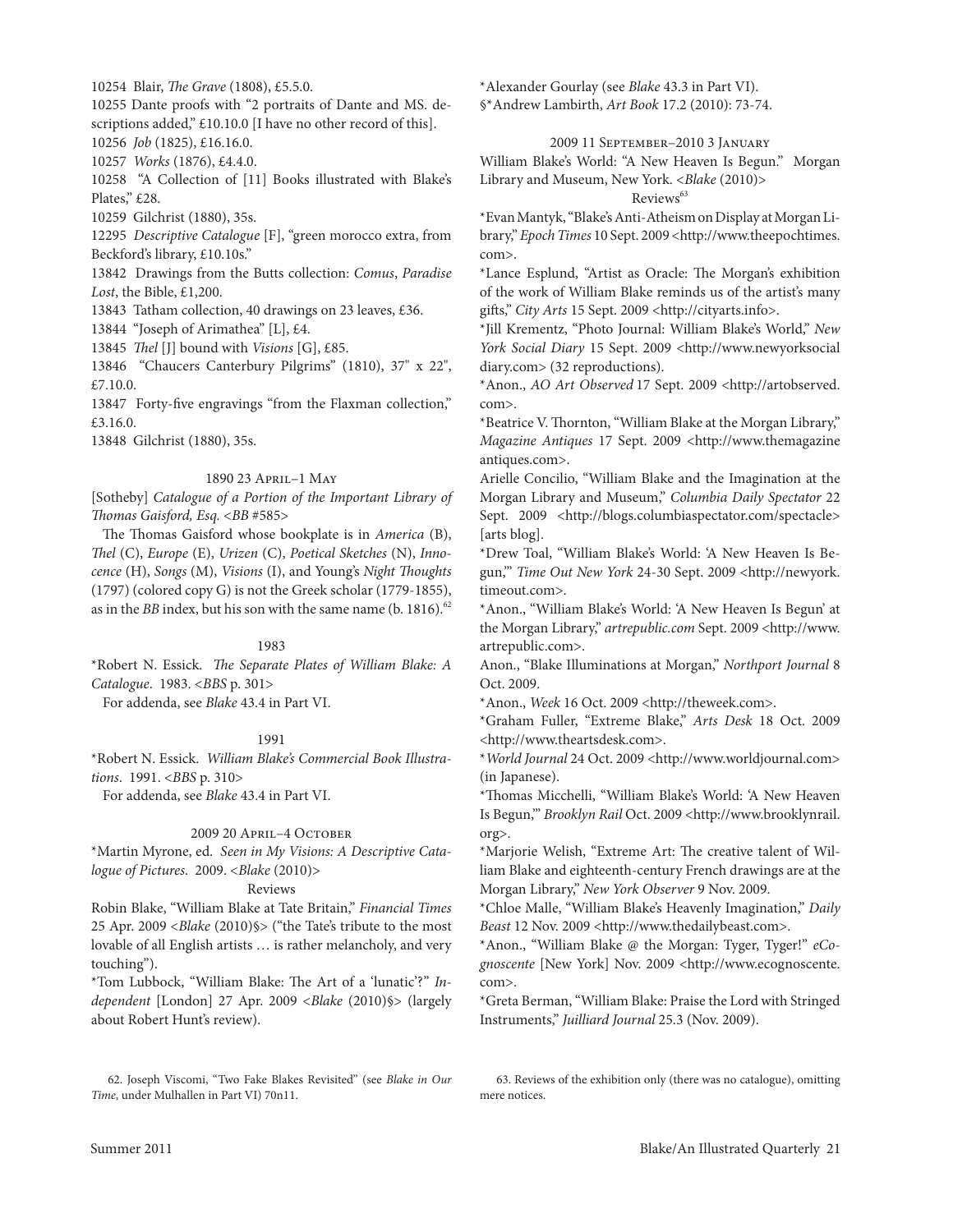\*Peggy roalf, "William Blake: Sympathy for the Devil," *Design Arts Daily* 8 Dec. 2009 <http://www.ai-ap.com/dart>.

\*Menachem Wecker, "Did William Blake Know Hebrew?" *Jewish Daily Forward* 11 Dec. 2009 <*Blake* (2010), under Wecker in Part VI) (also at <http://www.forward.com>).

\*Michaelanthony Mitchell, "William Blake at the Morgan," *Mapcidy* 18 Dec. 2009 <http://www.mapcidy.com>.

\*Morton D. Paley (see *Blake* 43.4 in Part VI).

\*Anon., *ArtMagick* (date unknown) <http://www.artmagick. com>.

Richard Goodman, *Fine Books and Collections* (date unknown), 5 pp.

## 2009 12 September–2010 3 January

Michael Phillips and the Infernal Method of William Blake. Cornell Fine Arts Museum, Rollins College.

Review James Rovira (see *Blake* 44.3 in Part VI).

# 2010 19 June–10 July

\*William Blake: engravings for the Book of Job and Other Prints. larkhall Fine Art ltd. (Bath).

Exhibition with only an invitation card.

# 2010 3 August-2 October

\*[Karen Mulhallen]. *Remember Me! Blake in Our Time: A Keepsake Book in Celebration of an Exhibition and Symposium on the Life and Art of William Blake (1757-1827)* [at] *Victo*ria University, Toronto. [Toronto: Victoria University, 2010]. Horizontal 8°, 64 pp., 38 reproductions, 61 exhibits; ISBN: 9780986707100 (see illus. 5 online).

The exhibition focuses particularly on works acquired since the gift (2005) of the Bentley collection of Blake and his contemporaries (see the Victoria University exhibition of 30 Oct.- 15 Dec. 2006 <*Blake* (2007)>), including the extra-illustrated Bray, *Life of Thomas Stothard* (1851) (see pp. 13, 22, 24-25), *Diario de los niños* (1839-40) (pp. 16-17), Varley, *Zodiacal Physiognomy* (1828) (pp. 18-19), Stothard, "The Fall of Rosamond" (1783) (pp. 22-23), Watteau, "Morning [and] Evening Amusement" (1782) (pp. 26-28), Morland, "The Idle laundress" and "The Industrious cottager" (pp. 29-31), "chaucers canterbury Pilgrims" (1810) (pp. 34, 36-37), "Spring" (pp. 46-47), and *Remember Me!* (1824, two copies, one with the rare color-printed slipcase) (pp. 52-55). *Marriage* (M) is reproduced entire.

The undated draft letter by William Hayley addressed to "Dear Poet & Philosopher" (laid into a copy of Hayley's *Triumphs of Temper* [1803]) was almost certainly sent to Erasmus Darwin, not "to William Blake" (p. 21). The letter recommends "my excellent friend Flaxman who is just returned [in 1794] from Rome" as a sculptor for a monument to Wedgwood (Flaxman's monument to Wedgwood is in Stoke-on-Trent church).

The exhibition and catalogue were associated with Blake in Our Time: A Symposium Celebrating the Future of Blake Studies and the Legacy of G. E. Bentley Jr (28 Aug. 2010), organized by Karen Mulhallen, and the launch of *Blake in Our Time: Essays in Honour of G. E. Bentley Jr*, ed. Karen Mulhallen (see Part VI).

Podcasts in video and audio of the symposium and still photos of the exhibition are available online <http:// library.vicu.utoronto.ca/blake\_in\_our\_time/podcasts.html>. The symposium part consists of:

Karen Mulhallen. "Welcome and Introductions."

Robert N. Essick. "Collecting Blake." (About great collectors of the past, not about his own major collection.)

Joseph Viscomi. "Recovering the Earliest Versions of Blake's Oddest Book." (About *The Song of Los*.)

Mary lynn Johnson. "Blake's Pictures at 'The Salterns' and How captain Butts challenged His Sister's Inheritance."

Angus Whitehead. "Blake and George cumberland's 'Pocketbooks.'"

John E. Grant. "Songs for Thomas Butts: Visions of the 'Title Page, 'Earth's Answer' and 'The Tyger.'"

Dennis Read. "Disputing the Sins of His Father: Thomas cromek contra Gilchrist."

Garry leonard. "Without contraries Is No Progression: Did Blake Invent Modernist cinema?"

Stephen Nachmanovitch. "Job Returns-A Music and Multimedia Meditation on Blake's *Illustrations of the Book of Job*." (Introduced by Brian corman.)

Mark Crosby. "Blake's Seal[s]." (The images with which he sealed his letters.)

Keri Davies. "Brother Blake and Sister Blake and the lost Moravian History of William Blake's Family."

Susanne Sklar. "The Mouth of a true Orator: *Jerusalem*'s Operating Instructions."

# **Part V: Books Owned by William Blake the Poet**

# Newly Recorded Title

Title page: THE | MYSTICAL INITIATIONS; | OR, | HYMNS | OF | OrPHeUS | trANSlAteD FrOM tHe OrIGINAl | GreeK: | WItH A PrelIMINArY DISSertAtION | ON THE | LIFE and THEOLOGY of ORPHEUS; | BY | THOMAS tAYlOr. | [Greek motto] | lONDON, | PrINteD for the AUTHOR, | And fold by T. PAYNE and Son, at the Mews-gate; L. | Davis, Holborn; B. WHITE and Son, Fleet-ftreet; and | G. NICHOL, Strand. 1787.<sup>64</sup>

location: Bodleian library, Arch. H e.181.

History: Offered "*newly bound in calf*" at £2.2.0 in Bernard Quaritch's *Catalogue* (no. 414) (London, Feb. 1928);<sup>65</sup> "Bt.

64. My transcription derives from the copy in the Rylands Library, University of Manchester, via *Eighteenth Century Collections Online*, not from the copy in the Bodleian.

65. It does not appear in Quaritch's *Catalogue* (no. 410) (Oct. 1927), which lists many other books by Taylor, suggesting that it was newly acquired by Quaritch in 1928. The Quaritch catalogue does not mention the annotations.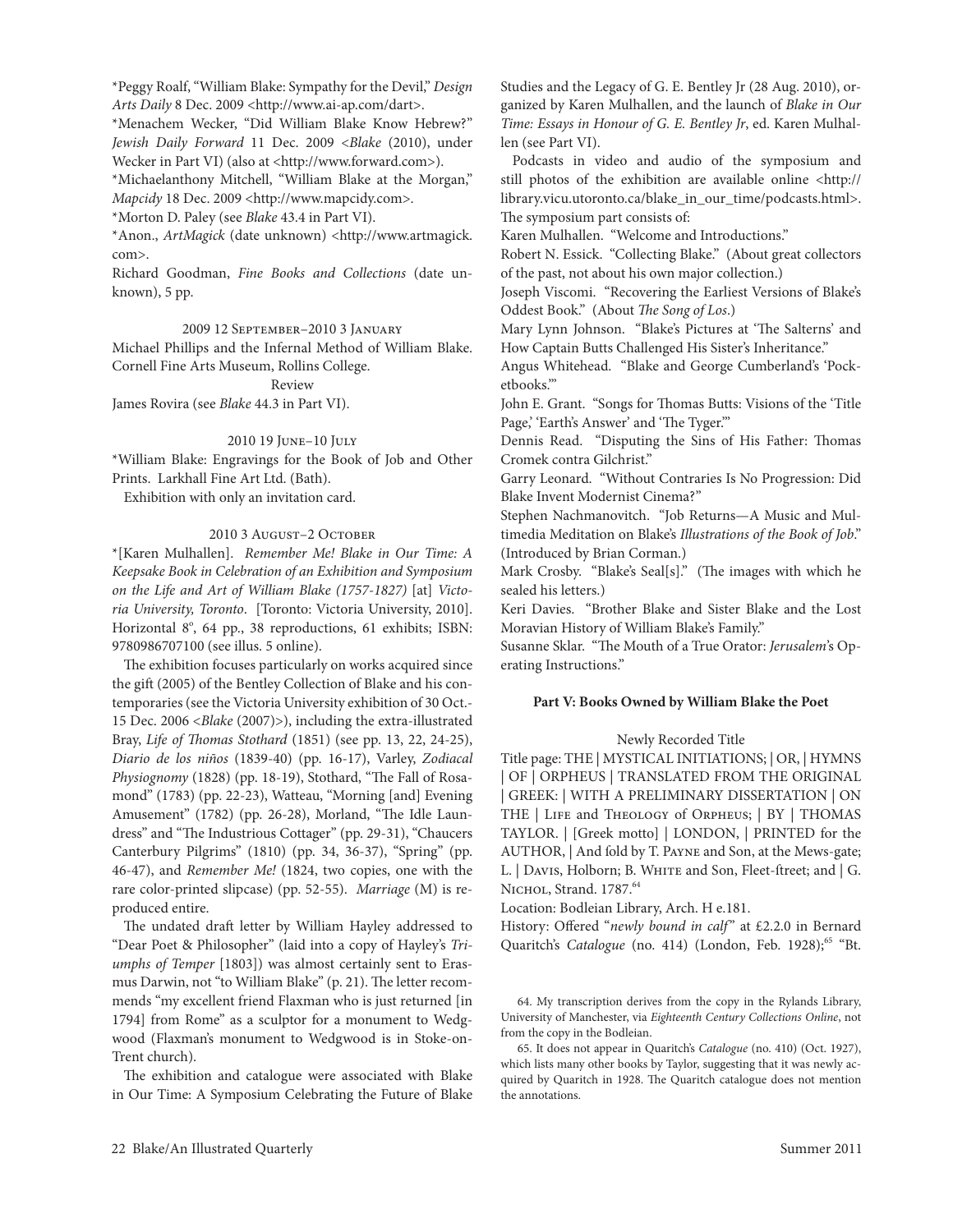from Quaritch" (according to an inscription on the front pastedown) by the Bodleian library, where it was stamped 29 Sept. 1928. Its Blake associations were first noticed by Philip cardinale in 2001 and recorded by Philip and Joseph cardinale in *Blake* 44.3 (winter 2010-11): 84-102, the source of almost all the information here.

Binding: Bound, probably in 1928, in brown calf.

Annotations and underlinings: There are annotations on pp. vii-viii and 69, corrections of printer's errors on pp. 89 and 225, and underscoring and sidebars on pp. iv-v, vii-viii, 1-3, 5-6, 9-10, 14-15, 19-22, 26-28, 30, 44-47, 68, 70-72, 75-76, 78- 79, 84, and 97. "All the handwriting and most of the underlining … appear in orange-brown ink; some underlining and markings are in a darker, brown-black shade of ink. Pencil marks appear on pages 14, 30, 44, 68, 70, and 97" (Cardinale and cardinale 85). The only extensive note says:

There is no instance of a poet writing good Eng. Blank verse who has not also written good Rhyme: but many have written good rhyme who have shewn no capability of writing. good Blank verse *—*

Handwriting: Minute comparison with *An Island in the Moon*  (?1784-85) strongly suggests that the hand which wrote the annotations in Taylor's book is that of William Blake, and the two inks used in underlining are much like those Blake used. The identification of Blake as the creator of the pencil marks is much more speculative but still plausible.

There were reviews in *Critical Review* 63 (June 1787): 401- 06; *Town and Country Magazine* 19 (July 1787): 293; *European Magazine, and London Review* 12 (July 1787): 18-19 (5s.; "Mr. Taylor hath displayed no common erudition"; "we warmly recommend the 'Dissertation"'; "though Mr. Taylor may not be ranked very high as a poetical translator, he may be placed in no inferior station among the proficients in abstruser literature"); *Monthly Review* 79 (Aug. 1788): 133-42.

#### **Appendix: Books Owned by the Wrong William Blake**

#### Bible

§*The Bible in Miniature, or a Concise History of the Old and New Testaments. London: E. Newbery, 1780.* 

A copy is inscribed in ink in "the same juvenile hand" on the front and rear pastedowns "a a Blake" and "W Blake." Robert N. Essick, to whom the work was offered in Nov. 2010 by Maggs, concludes that it is "very unlikely that these inscriptions ... are by the poet and artist."<sup>66</sup> Let us assume charitably that they are by one of the host of contemporary individuals named "William Blake" or "W. Blake."67

67. See "'My Name is legion: for we are many': 'William Blake' in london 1740-1830," *BR*(2) 829-45.

#### **Part VI: Criticism, Biography, and Scholarly Studies**

Adams, Hazard. *Antithetical Essays in Literary Criticism and Liberal Education*. 1990. *<BBS* p. 330*>*

For a revised version of chapter 4, see *Blake's Margins*, below.

\*Adams, Hazard. *Blake's Margins: An Interpretive Study of the*  Annotations. 2009. 4°, 204 pp.; ISBN: 9780786445363. <*Blake*  $(2010)$ §>

It consists of chapters on Blake's annotations to (1) lavater, *Aphorisms* (7-27); (2) Swedenborg, *Heaven and Hell*, *Divine Love*, and *Divine Providence* (28-60); (3) Watson, *Apology* (61-80); (4) Bacon, *Essays* (81-96); (5) Dante, *Inferno*, trans. Boyd (97-108); (6) Reynolds, *Discourses* (109-38); (7) Spurzheim, *Insanity* (139-49); (8) Berkeley, *Siris* (150-59); (9) Wordsworth, *Poems* and preface to *The Excursion* (160-76); (10) Thornton, *Lord's Prayer* (177-92); plus (11) "Addendum" (193-94) and (12) "A Note on Blake's Reading" (195-97).

Earlier versions of chapter 6 appeared as "Revisiting reynold[s]'s *Discourses* and Blake's Annotations," *Blake in His Time*, ed. Robert N. Essick and Donald Pearce (1978) <BBS pp. 466-68*>* and in his *Antithetical Essays in Literary Criticism and Liberal Education* (1990) *<BBS* p. 330*>*.

#### Reviews

Jason Whittaker, *Zoamorphosis: The Blake 2.0 Blog* <http:// zoamorphosis.com> 16 Feb. 2010 ("there is little that is specifically new or innovative," but it is useful on the context).

§Morton D. Paley, *New Books on Literature 19* <http://www. nbol-19.org> 22 May 2010.

Shirley Dent, *Times Literary Supplement* 2 July 2010: 26-27 (with another) (it is his "close and unswerving attention to what Blake has to say" that makes the book "so rewarding").

§\*Adams, Hazard. *William Blake on His Poetry and Painting: A Study of* A Descriptive catalogue*, Other Prose Writings and*  Jerusalem. Jefferson: McFarland & company, 2010 (copyright 2011). 199 pp.; ISBN: 9780786449866.

§Alves, Andrea lima. "A interação entre texto e ilustrações nos illuminated books de William Blake pelo prisma da obra *America, a Prophecy* [The Interaction between Text and Illustration in the Illuminated Books of William Blake through His Work America, a Prophecy]." Universidade Estadual de campinas PhD, 2007. In Portuguese.

Anon. [under Blake (1758-1828)]. *Pierer's Universal-Lexikon der Vergangenheit und Gegenwart*. Vol. 2. Altenburg: Verlagsbuchhandlung von H. A. Pierer, 1857. 841. In German.

§Anon. *Art by William Blake*. [Memphis]: General Books, 2010. 107 pp.; ISBN: 9781155319315. Not illustrated.

Anon. "Attack and Defence of Swedenborg in the cheltenham Examiner." *Intellectual Repository and New Jerusalem Magazine* 5, no. 60 (Nov. 1839): 663. <Bodleian>

<sup>66.</sup> Essick, "Blake in the Marketplace, 2010," *Blake* 44.4 (spring 2011): 125.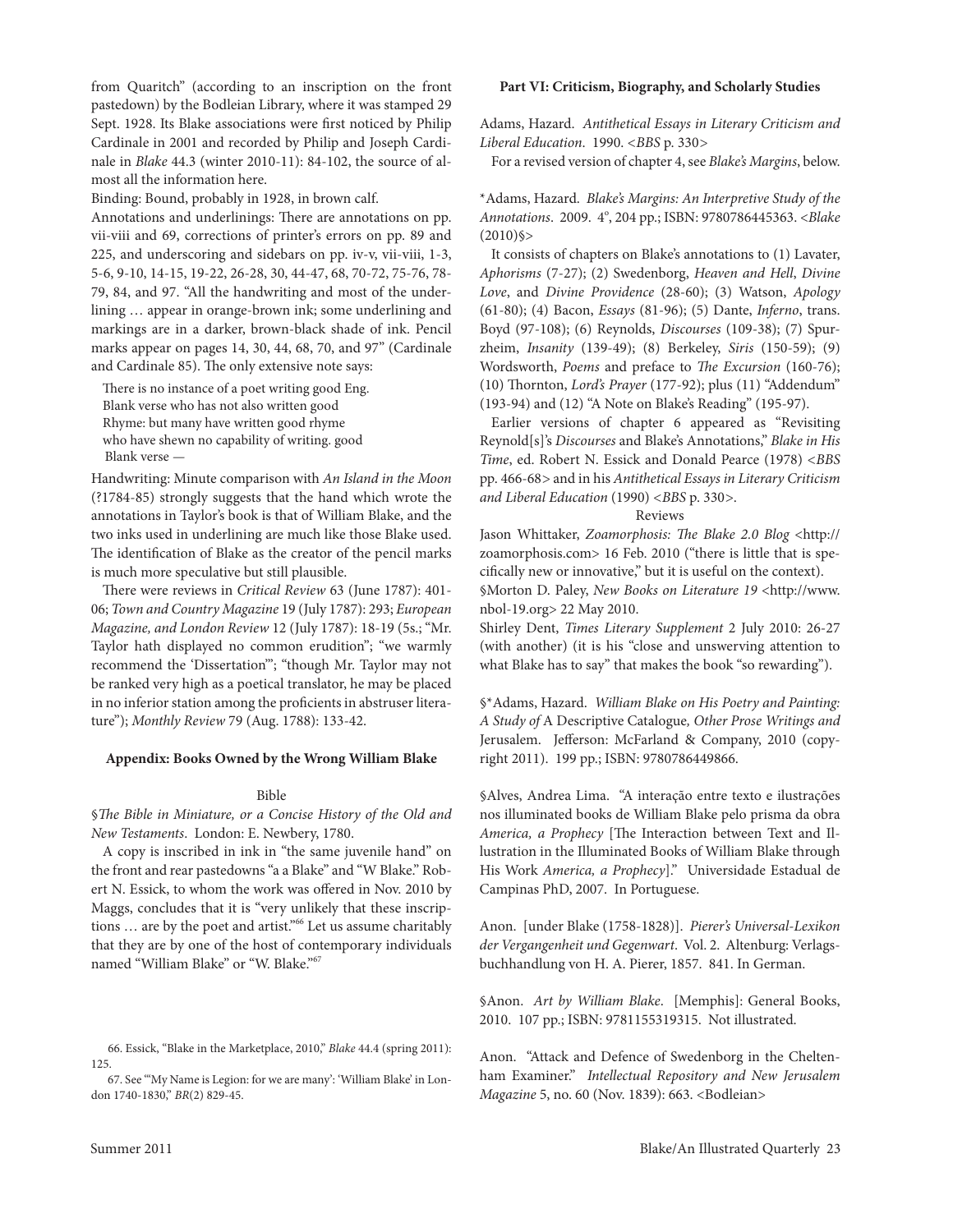The attack in the *Cheltenham Examiner*, 4 Sept. 1839, assumes that the new edition of Blake's *Songs* is "a fair specimen of what 'Swedenborgianism' truly is." A reply by "A Swedenborgian" is in the issue for 18 Sept., but it does not point out "that Swedenborg and his doctrines are in no degree answerable for the phantasies and absurdities of Blake," whose "childish" poems should be called "Songs of Silliness and Diseased Perception."

Anon. "Blake, Katharine." Sarah Josepha Hale. *Woman's Record; or, Sketches of All Distinguished Women, from "The Beginning" till A.D. 1850*. 1853. <*Blake* (2010), under Hale> B. *… from the Creation to A.D. 1854*. New York: Harper & Brothers, 1855. c. *… A.D. 1868*. New York: Harper & Brothers, 1870. D. *Biography of Distinguished Women; or, Woman's Record, from the Creation to A.D. 1869*. New York: Harper & Brothers, 1876. E. 1970.

Mostly quotation from "a writer, who knew them intimately" [cunningham ¶10]; Blake died in 1828 and "she died a few years afterwards."

Anon. "Britain's Tate Unveils Mislaid Blake Etchings." *Yahoo! News* canada 11 Jan. 2010 [AFP news agency]. <http:// ca.news.yahoo.com>.

The Tate "unveiled Monday eight 'powerful' etchings by ... William Blake, which lay undiscovered for decades before turning up at a second-hand book sale" "tucked inside a railway timetable in a box of books." They were bought by the Tate for £441,000 with the help of the Art Fund. The vendor "has asked to remain anonymous." They "will go on public display" at the Tate in July and will then "travel to the Pushkin State Museum of Fine Art in Moscow in November 2011 for the exhibition William Blake and British Visionary Art."

Anon. [Miss Flaxman]. "John Flaxman, Esq. P.S. R.A." *Gentleman's Magazine* 97.1 (Mar. 1827): 273-76; (May 1827): 472.

An obituary consisting mostly of a list of monuments. "His illustrations of Hesiod were made after his return to England. The original drawings remain in the possession of his sisters; and engravings from them, by W. Blake, were published in 1816 [i.e., 1817]" (273).

§Anon. *Poetry by William Blake*. [Memphis]: General Books, 2010. 165 pp.; ISBN: 9781155789132.

A collection of notes about Blake's poems from *Wikipedia*.

\*Anon. "William Blake etchings Secured for the Nation: Eight etchings by William Blake have been acquired for the nation after the Tate gallery raised £441,000." *BBC News* 11 Jan. 2010. < http://www.bbc.co.uk/news>.

They are from the Small Book of Designs (B).

§Anon. *William Blake Le Mariage du Ciel et de l'Enfer, And Did Those Feet in Ancient Time, Urizen, Grand Dragon Rouge, Mythologie de William Blake*. [Memphis]: General Books,

2010. 30 pp.; ISBN: 9781153608565. In French. It consists of entries from *Wikipedia*.

Anon. "William Blake: The Illustrator of The Grave, &c." *Literary Gazette* (1827) *<BB* #1071A>

This appeared, seemingly word for word, in the *Standard*  [london] 18 Aug. 1827.

§Anon. *Works Inspired by William Blake*. [Memphis]: General Books, 2010. 40 pp.; ISBN: 9781156203736. It consists of entries from *Wikipedia*.

§Basan, F. *Dictionnaire des graveurs anciens et modernes*.2nd ed.Paris: chez l' Auteur, cuchet, et Prault, 1789. 1: 70. B. F. Basan. *Supplément au dictionnaire des graveurs anciens et modernes*. 1791. *<BB* #A1129> c. P. F. and H. l. Basan. *Dictionnaire des graveurs anciens et modernes*. 2nd ed. 1809. *<BB* #1129>

The first edition of the *Dictionnaire* (1767) had no Blake entry. The entry in the 1789 edition is the same as those in 1791 and 1809, "except for minor differences in punctuation and spelling," according to Robert N. Essick, "Blake in the Marketplace, 2010," *Blake* 44.4 (spring 2011): 125.

§Beer, John. "Blake's Poetry and Prophecies." *The Cambridge*  History of English Poetry. Ed. Michael O'Neill. Cambridge: cambridge University Press, 2010.

\*Bentley, G. e., Jr. "Pictura Ignota: Blake's Most Seen, least Known Painting." *Descant* 41.4 (winter 2010): 73-103.

The \*painting (1812) is the inn sign, perhaps 6' x 8', for the courtyard of the Talbot (formerly Tabard) Inn in Southwark representing "chaucer and his merry company setting out [from the inn] on their journey" to Canterbury (see illus. 6 online). The sign, visible for 60 years, was repeatedly described and ascribed to Blake in the nineteenth century, but has been forgotten since then. Another painting hung "over the gateway" representing chaucer may also have been by Blake.

Bentley, G. E., Jr. *William Blake's Conversations*. 2008. <*Blake*  $(2009)$ 

# Review

Mark lussier, *University of Toronto Quarterly* 79.1 (winter 2010): 427-28 (with its "superb introduction," written in an "engaging style," "Bentley's *William Blake's Conversations* will join his other foundational works in exerting an enabling influence on future research").

§Bjelogrlić, Aleksandar. "Blejk na pragu novog doba [Blake at the Threshold of the New Age]." *Nevidljivi arhipelag*. Belgrade: Praizvorni Zivot, 1994. 15-29. In Serbian.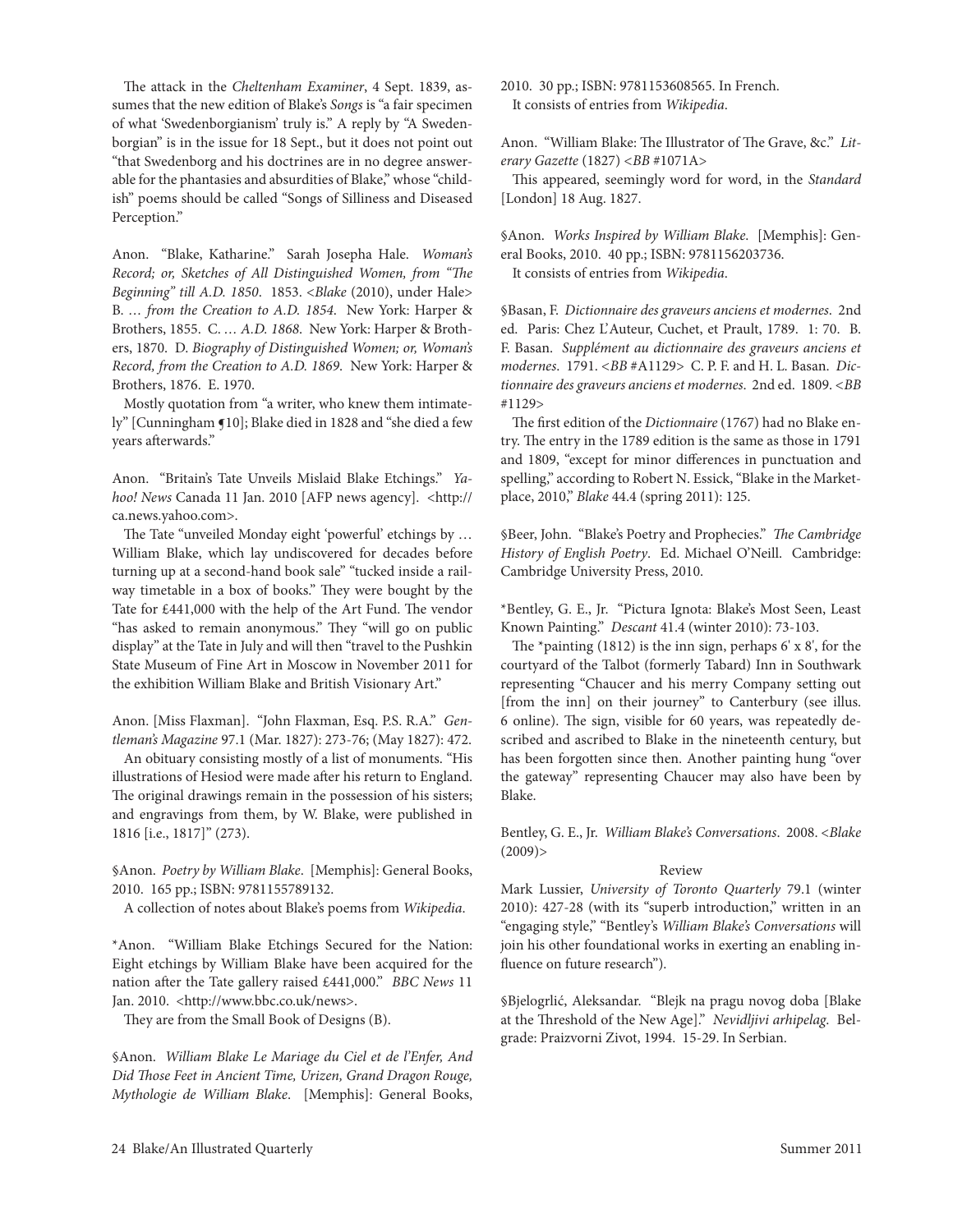# *Blake/An Illustrated Quarterly* Volume 43, number 3 (winter 2009-10)

Angus Whitehead. "Mark and eleanor Martin, the Blakes' French Fellow Inhabitants at 17 South Molton Street, 1805- 21." 84-95. (Wonderfully rich "new information concerning Martin, his wife, his nationality, and his trade" [84].)

## Reviews

\*Alexander Gourlay. William Blake's 1809 exhibition, tate Britain, 20 Apr.-4 Oct. 2009; Martin Myrone, ed., *Seen in My Visions: A Descriptive Catalogue of Pictures*. 96-100. (The exhibition "is no more successful than the original … in communicating Blake's ideas" [96].)

Nancy M. Goslee. Matthew J. A. Green, *Visionary Materialism in the Early Works of William Blake* (2005). 100-04. ("The struggle to understand his study is well worth the time" [104].) Minute Particulars

Morton D. Paley. "'And the sun dial by Blake' (Butlin #374A)." 105-06. (About a lost drawing by Blake.)

G. E. Bentley, Jr. "Blake Copperplates in the Thomas Ross Archive." 107-08. (The copperplates in the archive of the printpublishing firm of Thomas Ross are almost certainly copies of Blake's plates, not the originals.)

Wayne C. Ripley. "The Early Marketing of *The Grave* in London and Boston." 109-10. (About puffs by cromek in *Universal Magazine* [July 1806], *Monthly Magazine* [Aug. 1806], and *Monthly Anthology* [Oct. 1806].)

Nelson Hilton. "Waxed in Blake." 110-11. (The first stanza of Bob Dylan's "Gates of eden" strongly recalls *Marriage* pls. 17-18.)

## *Blake/An Illustrated Quarterly* Volume 43, number 4 (spring 2010)

\*Robert N. Essick. "Blake in the Marketplace, 2009." 116-48. (Enormously impressive, comprehensive, and detailed. It includes an "Appendix: New Information on Blake's Engravings" for his *The Separate Plates of William Blake* [1983] and *William Blake's Commercial Book Illustrations* [1991] [148].)

# Review

\*Morton D. Paley. William Blake's World: "A New Heaven Is Begun," Morgan library and Museum, 11 Sept. 2009-3 Jan. 2010. 149-51. (A "major exhibition"; "Although there is no catalogue, the entire exhibition is posted on the Morgan web site" [151].)

# Remembrance

"Karl Kroeber, 1926-2009." 151. (Reprinted from Philip Petrov, "Karl Kroeber, or living and Dying in the Present," *Columbia Spectator* 12 Nov. 2009: 4.)

#### Newsletter

Anon. "Conference in Oxford ... and in Toronto." 151. (Blake, Gender, and Sexuality in the Twenty-First Century is organized by Helen Bruder and Tristanne Connolly, 15-16 July 2010, at St. Aldate's Church, Oxford, and Blake in Our Time, organized by Karen Mulhallen, "will celebrate the future of Blake studies and the legacy of G. E. Bentley, Jr., on 28 August 2010 at Victoria University in the University of Toronto.")

## *Blake/An Illustrated Quarterly* Volume 44, number 1 (summer 2010)

G. E. Bentley, Jr., with the assistance of Hikari Sato for Japanese publications. "William Blake and His circle: A checklist of Publications and Discoveries in 2009." 4-48. (The 269 previously unrecorded references to Blake before 1863 helped swell the checklist to fill the whole issue, and even so the introduction was severely curtailed, some entries were conflated or postponed, and the customary "Addenda and corrigenda to *Blake Records*, 2nd ed. (2004), … now appear on the journal's web site …. They will be updated yearly" [4]. The most remarkable discovery [by David Alexander] is the apprenticeship record [1788] of Thomas Owen to William Blake [5].)

# *Blake/An Illustrated Quarterly* Volume 44, number 2 (fall 2010)

\*Mark Crosby and Robert N. Essick. "the fiends of Commerce': Blake's letter to William Hayley, 7 August 1804." 52-72. (Blake's newly discovered letter is reproduced, transcribed, and most impressively annotated.)

# Review

Jason Whittaker. Nicholas M. Williams, ed., *Palgrave Advances in William Blake Studies* (2006). 73-75. (It "offers a fairly comprehensive view of critical approaches to Blake in the early twenty-first century" [73].)

# Minute Particular

\*Paul Miner. "Blake's Design of Nebuchadnezzar." 75-78. (One source of *Marriage* pl. 24, first suggested by Frederick York Powell, "Blake's Etchings," *Academy* 7 [16 Jan. 1875]: 66, but later ignored, is probably in le Sieur de Royaumont [Nicolas Fontaine], *The History of the Old and New Testament* [1691, 1701, 1703, 1705, etc., in English, 1670 in French].)

# *Blake/An Illustrated Quarterly*

# Volume 44, number 3 (winter 2010-11)

\*Philip J. cardinale and Joseph r. cardinale. "A Newly Discovered Blake Book: William Blake's Copy of Thomas Taylor's *The Mystical Initiations; or, Hymns of Orpheus* (1787)." 84- 102. (An admirably argued demonstration that the annotations in a copy of Taylor's book in the Bodleian are in a hand "strikingly similar" to that in *An Island in the Moon* [?1784- 85], and the extensive underlinings and sidebars in similar inks are probably also by Blake. color versions of pp. vii-viii are reproduced at <http://www.blakequarterly.org>.)

## Reviews

\*robert N. essick. Martin Butlin, ed., *William Blake's Watercolour Inventions in Illustration of* The Grave *by Robert Blair* (2009); Michael Phillips, ed., *Songs of Innocence and of Experience*: A Portfolio of Eighteen Facsimile Impressions (2009). 103-10. ("The reproductions of the twenty *Grave* watercolors are excellent" [104], and the Flying Horse edition "is certainly a handsome object" [106].)

James Rovira. Michael Phillips and the Infernal Method of William Blake, Cornell Fine Arts Museum, Rollins College,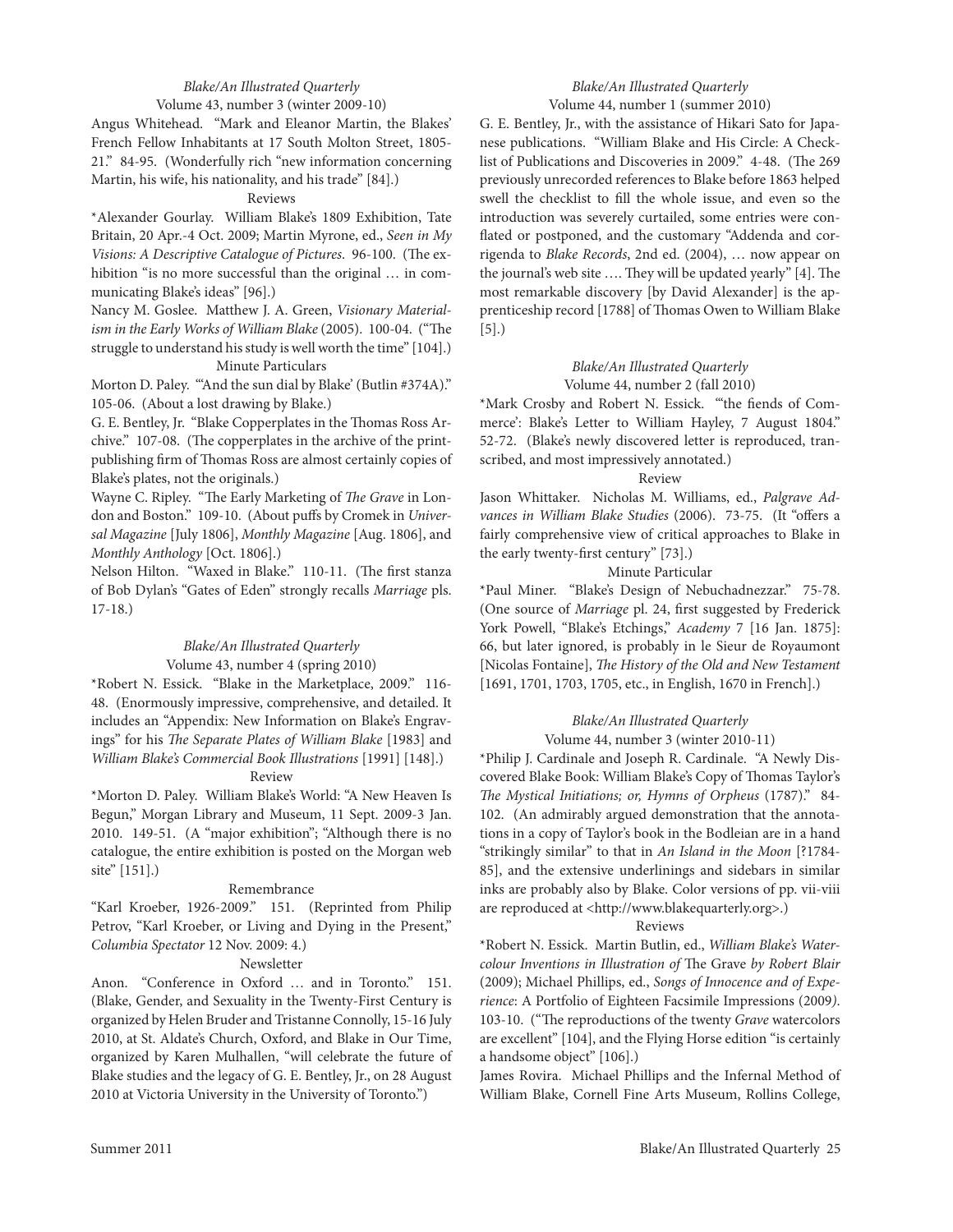12 Sept. 2009-3 Jan. 2010. 110-11. (The exhibition included Phillips's reproductions of copperplates and prints from them of *Songs* [18 plates and prints], *America* pl. 1, *Europe* [5], and "inking daubers, historical pigments …"; "Illustrations of the exhibition and of some of the Phillips copperplates and impressions are online at ... <http://www.blakequarterly.org>.")

§Blake, David, and Elliott Gruner. "Redeeming Captivity: The Negative Revolution of Blake's *Visions of the Daughters of Albion*." *Symbiosis: A Journal of Anglo-American Literary Relations* 1.1 (1997): 21-34.

§Bogoeva, ljiljana. "Blejk i nadolazece vreme [Blake and the Future]." *Student* no. 6 (Mar. 1973). In Serbian.

§Bogoeva, ljiljana. "U traganju za identitetom: Primer Vilijama Blejka i Vilijama Butlera Jejtsa [In Search of Identity: Examples of William Blake and William Butler Yeats]." *Gradina* 9 (1980): 44-53. In Serbian.

Boldina, Alla. "Androgynous Imagination in Romantic and Modernist Literature: From William Blake and Elizabeth Barrett Browning to D. H. lawrence and H. D." State University of New York (Binghamton) PhD, 2007. <*Blake* (2008)>

It was published in her book (see below).

§Boldina, Alla. *Androgynous Imagination of Difference: From William Blake and Elizabeth Barrett Browning to D. H. Lawrence and H. D*.Saarbrücken: VDM Verlag Dr. Müller, 2007. ISBN: 9783836461788.

Apparently derived from her thesis (see above).

Borkowska, eliza. *But He Talked of the Temple of Man's Body: Blake's Revelation Un-Locked*. 2009. <*Blake* (2010)§> A philosophical consideration of Blake and John locke.

§Brown, Mark. "Tate Britain Makes Room for William Blake Art Found in Railway Timetable: Curator [Philippa Simpson] says of eight tiny, hand-coloured works tackling big themes: 'It's probably best not to get into too much detail.'" *Guardian* [London] 12 Aug. 2010. <http://www.guardian.co.uk>

The prints are from the Small Book of Designs (B).

\*Bruder, Helen P., and tristanne connolly, eds. *Queer Blake*. Basingstoke: Palgrave Macmillan, 2010. ISBN: 9780230218369.

There are some queer uses of "queer" here.

Helen P. Bruder and Tristanne Connolly. "Introduction: 'What is now proved was once, only imagin'd.'" 1-20. ("Blake's queer themes are striking and abundant" [12].)

Helen Kidd. "Pansexuality (Regained)." 21-22. (A poem.) 1. christopher Z. Hobson. "Blake and the evolution of Same-Sex Subjectivity." 23-39. (About "ideas of same-sex subjectivity" [23].)

2. Richard C. Sha. "Blake and the Queering of Jouissance."

40-49. (About "jouissance, meaning enjoyment" [40], i.e., masturbation.)

3. \*Peter Otto. "Drawing lines: Bodies, Sexualities and Performance in *The Four Zoas*." 50-62. (About Swedenborg and the illustrations on *Four Zoas* pp. 40, 112.)

4. Elizabeth C. Effinger. "Anal Blake: Bringing Up the Rear in Blakean criticism." 63-73.

5. \*Martin Myrone. "The Body of the Blasphemer." 74-86. (About Blake's picture of the stoning of the blasphemer.)

6. Jason Whittaker. "Trannies,<sup>68</sup> Amputees and Disco Queens: Blake and contemporary Queer Art." 87-96.

7. Helen P. Bruder. "'Real Acting': 'Felpham Billy' and Grayson Perry Try It On." 97-115. (About the "Pickering Manuscript" and Felpham; Perry is a "peerless transvestite" [97].)

8. Tristanne Connolly. "'Fear not / To unfold your dark visions of torment': Blake and Emin's Bad Sex Aesthetic." 116-39. (Tracey Emin is an artist and poet.)

9. Bethan Stevens. "'Woes & … sighs': Fantasies of Slavery in *Visions of the Daughters of Albion*." 140-52.

10. caroline Jackson-Houlston. "'The lineaments of … desire': Blake's Visions of the Daughters of Albion and Romantic Literary Treatments of Rape." 153-62.

11. \*Steve clark. "'Yet I am an identity / I wish & feel & weep & groan': Blake's Sentimentalism as (Peri)Performative." 163- 85.

12. David Fallon. "'By a False Wife Brought to the Gates of Death': Blake, Politics and Transgendered Performances." 186-98.

13. Mark Crosby. ""No Boys Work': Blake, Hayley and the Triumphs of (Intellectual) *Paiderastia*." 199-208. (About Hayley's teaching boys such as the sons of the Earl of Egremont and e. G. Marsh, as well as Blake.)

14. Susan Matthews. "Hayley on his Toilette': Blake, Hayley and Homophobia." 209-20. (About "Blake's use of the satirical figure of the effeminate man in post-1800 references to William Hayley" [209].)

15. Keri Davies. "'My little cane Sofa and the Bust of Sappho': Elizabeth Iremonger and the Female World of Book-Collecting." 221-35.

# Review

Max Fincher, *Times Literary Supplement* 6 Aug. 2010: 26 (Blake as "a queer icon").

\*Brus, Günter. *Brus's + Blake's Jobs: Bild-Dichtung, Werke auf Papier, Nachwort, Transkription, Impressum, Vorzugsausgaben*. Klagenfurt: Ritter Verlag, 2008.  $4^{\circ}$  (30 cm.), 162 + 22 pp.; ISBN: 9783854154327. In German.

The work consists of notes, doodles, and echoes of Blake's designs from "The Ancient of Days" to Dante. It originated in a symposium on his seventieth birthday, 18 Oct. 2008, and an exhibition 17 Oct. 2008-25 Jan. 2009 at Neue Galerie Graz, Austria.

68. A "tranny" is apparently a transvestite.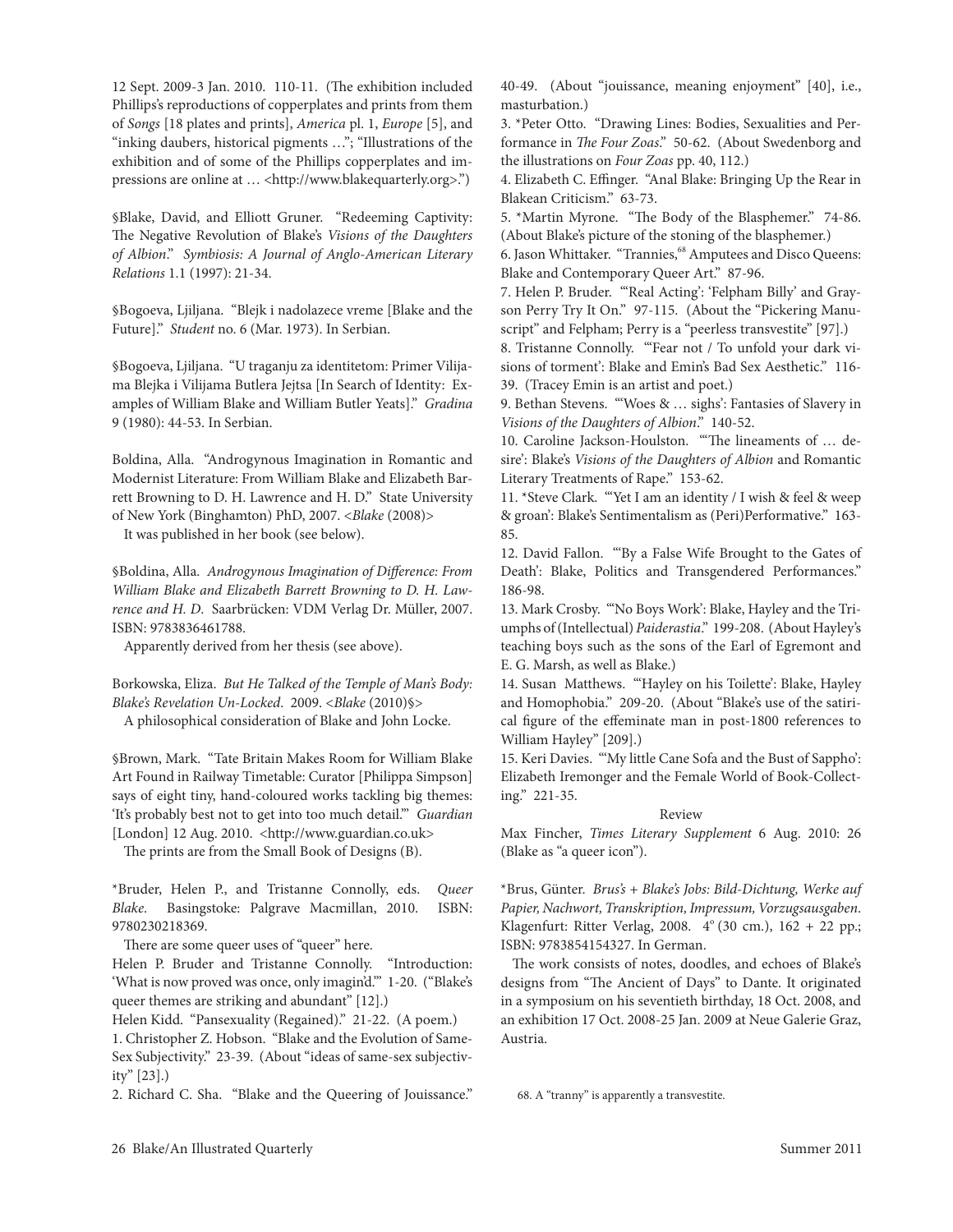§Burdett, Osbert. *William Blake's Poland Street and the Early Prophecies*. [Whitefish]: Kessinger Publishing, 2010. 17.8 x 25.4 cm., 26 pp.; ISBN: 9781161538748.

An extract from Burdett's *William Blake* (1926) *<BB* #1316*>.*

\*Bürger, M. W. [i.e., J. Thoré]. "William Blake." *Histoire des peintres de toutes les écoles: école anglaise*. 1863. *<BB* #1317>

The wood engraving of "Death's Door" (11.3 x 17.4 cm.), signed "L. Chapon" (i.e., Léon Louis Chapon [1836-1918]), is not noted in *BB*. 69 The work seems to consist of individually paginated chapters first issued separately.

\*Buryn, ed. *The William Blake Tarot of the Creative Imagination*. 1995. *<Blake* (1996)*>* B. §2010.

*Mary K. Greer's Tarot Blog* <http://marygreer.wordpress. com>, 9 Sept. 2010, announces the "Revised Edition of the William Blake Tarot." The 2010 edition is said to have better colors, etc. Ed Buryn, "my ex-husband," created it, but Mary Greer had a lot to do with the original.

\*cary, elisabeth luther. *The Art of William Blake: His Sketch-Book, His Water-Colours, His Painted Books*. 1907. *<BB* #1349*>* B. §[charleston]: Nabu Press, 2010. 25 cm., xi, 56 pp., xlix leaves of pls.; ISBN: 9781146920360.

§chapman, Wayne K. "Blake, Swedenborg, and *A Vision*: A Case for Recombinate Influence." *Yeats's Poetry in the Making: Sing Whatever Is Well Made*. Basingstoke: Palgrave Macmillan, 2010. 154-85 (chapter 7).

\*cheney, Sheldon. "A Mystic in the Age of enlightened Scepticism: William Blake." *Men Who Have Walked with God*. 1945. <*BB* #1378> B. §*William Blake: A Mystic in the Age of Enlightened Skepticism*. [Whitefish]: Kessinger Publishing, 2010. 8.5" x 11", 88 pp.; ISBN: 9781161595062.

\*chesterton, G. K. *William Blake*. 1910 …. *<BB* #1381*, BBS* p. 436*, Blake* (2003)> J. §[charleston]: Nabu Press, 2010. 226 pp.

chevalier, tracy. *Burning Bright*. 2007. <*Blake* (2008, 2009,  $2010$ )

The German translation §*Die Lieder des Mr. Blake*, trans. Ursula Wulfekamp (Berlin: list, 2008) <*Blake* (2010)>, has also appeared under the title §*Das Mädchen mit den funkelnden Augen* (Berlin: list, 2010).

§crnjanski, Milos. "Viljem Blejk [William Blake]." *Srpski književni glasnik* 22.2 (16 Sept. 1927): 157-58. In Serbian.

\*crosby, Mark. "William Blake in Westminster Abbey, 1774- 1777." *Bodleian Library Record* 22.2 (Oct. 2009): 162-80.

"This article situates his [Blake's] time in the Abbey in the

69. Essick, "Blake in the Marketplace, 2010," *Blake* 44.4 (spring 2011): 130.

context of his apprenticeship before offering a few examples of how the Gothic aesthetic resonates in his later works" (162). It is part of an issue "In Celebration of Richard Gough (1735-1809)" (118-224).

\*Damon, S. Foster. *William Blake, His Philosophy and Symbols*. 1924 …. *<BB* #1455, *BBS* p. 447, *Blake* (2010)> G. §[Whitefish]: Kessinger Publishing, 2010. 510 pp.; ISBN: 9781161609417. (Hardcover version of the Kessinger paperback of 2006 <*Blake* (2010)>.)

§DeAngelis, Michael. "Gender and Other Transcendences: William Blake as Johnny Depp [in *Dead Man*]." *Ladies and Gentlemen, Boys and Girls: Gender in Film at the End of the Twentieth Century.* Ed. Murray Pomerance. Albany: State University of New York Press, 2001. cultural Studies in cinema/Video. 283-99.

§Dent, Shirley. "Iniquitous Symmetries: Aestheticism and Secularism in the Reception of William Blake's Works in Books and Periodicals during the 1860s, 1870s, and 1880s." University of Warwick PhD, 2000. xi, 308 leaves. <http:// wrap.warwick.ac.uk/2904>.

\*De Selincourt, Basil. *William Blake*. 1909 …. <*BB* #1480, *Blake* (2002, 2006)> E. §[Charleston]: Nabu Press, 2010. 400 pp.; ISBN: 9781178354799.

§\*Dołowska, ewa, ed. *Wielcy malarze—ich życie, inspiracje i dzieło. Cz. 155, William Blake*. Warsaw: P. O. Polska, 2005. 29 cm., 31 pp.; ISBN: 838978565X. In Polish. A biography.

§Drennan, William. "Blake and Gnosis." University of liverpool PhD, 1999.

\*edmundson, Mark. "William Blake's America, 2010." *Chronicle of Higher Education* 24 Oct. 2010. <http://chronicle.com/ article/William-Blakes-America-2010/125024>.

Blake's "london," which today he might call "New York," "reveals us to ourselves" as "mentally imprisoned." (By 2 Nov. 2010 there had been 11 online responses—to the politics, not to Blake.)

eliot, t. S. "The Naked Man." *Athenæum* (1920) *<BB* #1544, *BBS* p. 461, *Blake* (2009)*>* … "William Blake." *Valitud esseesid*. Trans. Jaak Rähesoo. [Tallinn]: Hortus Litterarum, 1997. In Estonian.

elliott, clare. "'A Backward Glance O'er' the (Dis)United States: William Blake, Ralph Waldo Emerson and the 'Authentic American religion.'" *European Journal of American Culture* (2009) <*Blake* (2010)§>

"emersonian self-reliance, when read through this Blakean lens, needs serious consideration …" (91).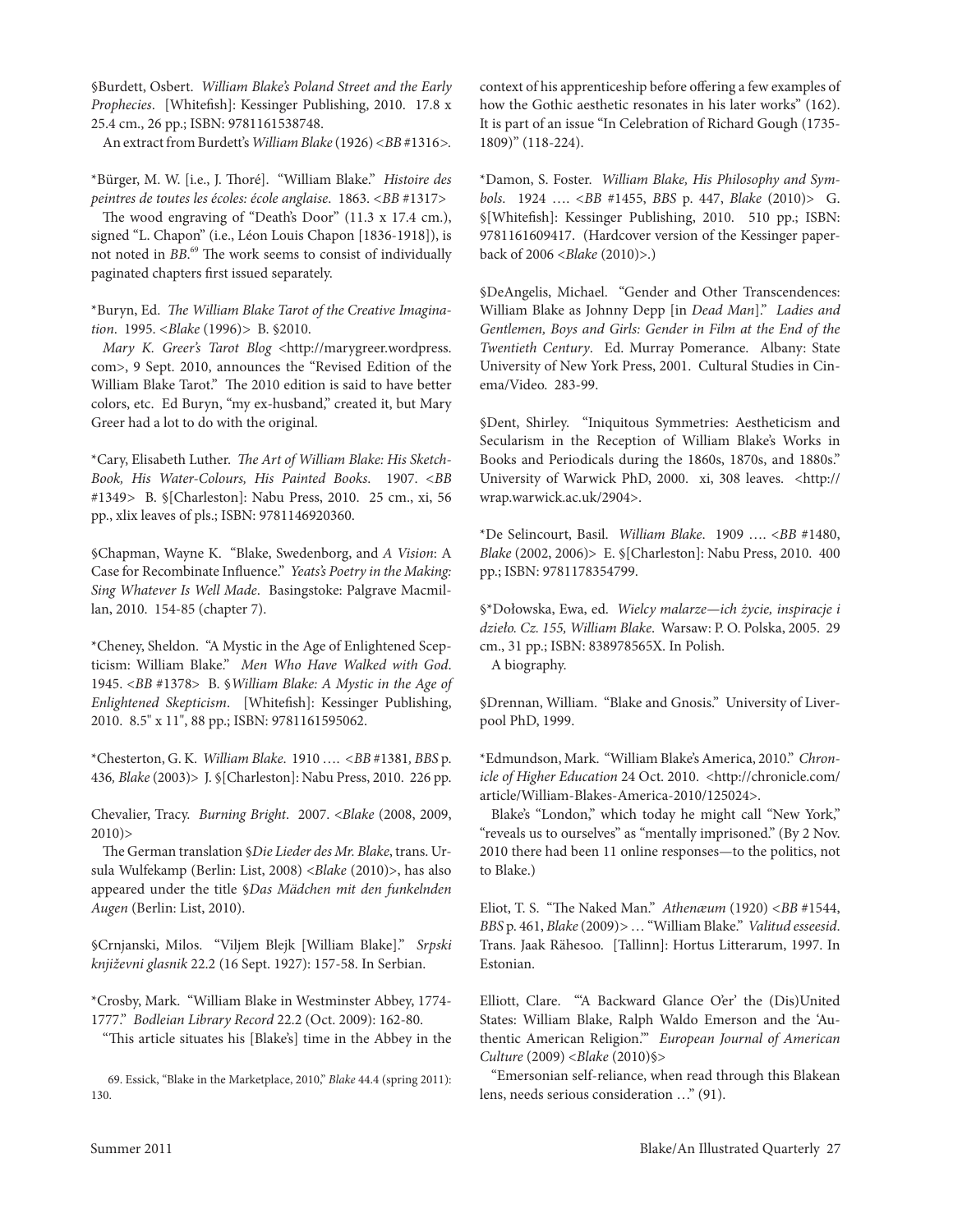§Elliott, Clare. "William Blake and America: Freedom and Violence in the Atlantic World." *Comparative American Studies* 7.3 (2009): 209-24.

§Elliott, Clare Frances. "William Blake's American Legacy: Transcendentalism and Visionary Poetics in Ralph Waldo Emerson and Walt Whitman." University of Glasgow PhD, 2008. 277 pp.

\*erdman, David V. "Blake's Vision of Slavery." *Journal of the Warburg and Courtauld Institute* (1952) <BB #1569> B. Reprinted in *Enslavement and Emancipation*. Ed. Blake Hobby. New York: Bloom's literary criticism, 2010. Bloom's literary Themes. 229-44.

§Erle, Sibylle. *Blake, Lavater and Physiognomy*. London: Legenda, 2010. Studies in comparative literature 21. xii, 232 pp.; ISBN: 9781906540692.

\*erle, Sibylle. "leaving Their Mark: lavater, Fuseli and Blake's Imprint on *Aphorisms on Man*." *Comparative Critical Studies* (2006) <*Blake* (2010)§>

Particularly concerned with "the early history of physiognomy in England, Lavater's reception and his English connections" (348).

\*essick, robert N., and Donald Pearce, eds. *Blake in His Time*. 1978. *<BBS* pp. 466-68*>*

For a revised version of Hazard Adams, "Revisiting reynold[s]'s *Discourses* and Blake's Annotations," see Adams, *Blake's Margins*, above.

§\*Farrell, Michael. "Blake and the Methodists." University of Oxford DPhil, 2010. vii, 356 pp.

§\*Fostowicz, Michał. *Boska analogia: William Blake a sztuka*  starożytności. Gdansk: Wydawnictwo Słowo/obraz Terytoria, 2008. 23 cm., 563 pp.; ISBN: 9788374538121. In Polish.

§\*Furman-Adams, Wendy. "Visual Arts." *Milton in Context*. ed. Stephen B. Dobranski. cambridge: cambridge University Press, 2010. 180-209 (chapter 16; 189, 193-95 on Blake).

Gannon, Thomas c. *Skylark Meets Meadowlark: Reimagining the Bird in British Romantic and Contemporary Native American Literature*. lincoln: University of Nebraska Press, 2009. 67-71.

Garnett, Richard. *William Blake, Painter and Poet*. 1895, 1971, 1972. <*BB* #1669, *BBS* p. 482> D. §[Whitefish]: Kessinger Publishing, 2010. Legacy Reprint Series. 98 pp.

§\*Garrett, Yanis. *Songs of Innocence and* [*of*] *Experience: William Blake.* Study Notes for Standard English: Module C 2009-2012 HSc*.* Seven Hills [Australia]: Five Senses education, 2009. Top Notes. 21 cm., 169 pp.; ISBN: 9781741300789. \*Gilchrist, Alexander*. Life of William Blake, "Pictor Ignotus."* 1863 …. <*BB* #1680, *BBS* p. 484, *Blake* (1999, 2002, 2007, 2010)> Q. §[1863 ed.]. Vol. 1. [Whitefish]: Kessinger Publishing, 2010. 432 pp.; ISBN: 9781163442982. R. [1880 ed.]. cambridge: cambridge University Press, 2010. 992 pp. [both vols.]; ISBN: 9781108013697.

Reviews, announcements, etc. (1863 ed.) Anon., *London Review of Politics, Society, Literature, Art, and Science* 7, no. 176 (14 Nov. 1863): 519-20 ("really first-rate"). Anon., "Miscellanea," *American Literary Gazette and Publishers' Circular* [Philadelphia] 2, no. 3 (1 Dec. 1863): 83 (under "Novelties in English Literature" is "the late Alexander Gilchrist's 'life of William Blake,' which has been ready for some months, and deferred until the reading season set in, has appeared at last").

Anon., "William Blake the Artist," *Bookseller: A Handbook of British and Foreign Literature* (10 Dec. 1863): 709-10. <Michigan>

Anon., "Reviews and Notices of Books," *Lancet* no. 2103 (19 Dec. 1863): 705-07 ("some of the productions of William Blake were in their sublimity of conception almost superhuman ... we are of the bewitched ...," but "he really was insane" [706]).

Anon., *Westminster Review* 81, no. 159 (Jan. 1864): 46-54 (quotes "My Silks," "The Voice of the Devil," and "The little Boy lost").

Anon., "Pictor Ignotus," *Illustrated Magazine* ns 24 (1867): 19- 28 (mostly paraphrase). <Bodleian>

Gillham, D. G. *Blake's Contrary States: The "Songs of Innocence and of Experience" as Dramatic Poems*. 1966. *<BB* #1688> B. §cambridge: cambridge University Press, 2010. Manufactured on demand. 268 pp.; ISBN: 9780521129862.

Gilroy, John. "Revolution, Reaction and the Natural World: Wordsworth and coleridge, John clare and William Blake" and "Extended Commentary: Blake, 'The Tyger' from *Songs of Experience* (1793)." *Romantic Literature*. Harlow: longman, 2010. York Notes companions. ISBN: 9781408204795.

§Goldman, William David. "'Prophetic History': Blake, Browning and the Visionary Tradition." University of London PhD, 2005.

Goldsmith, Steven. "William Blake and the Future of Enthusiasm." *Nineteenth-Century Literature* (2009) <*Blake*  $(2010)$ §>

"Sartre's *The Emotions* provides a useful framework for understanding" Blake's modern critics (460 [abstract]).

§Gordon, Robert C. "Apocalypse Improvised: The Prophecies of William Blake." *Arms and the Imagination: Essays on War, Politics, and Anglophone Culture*. lanham: Hamilton Books, 2009. chapter 12.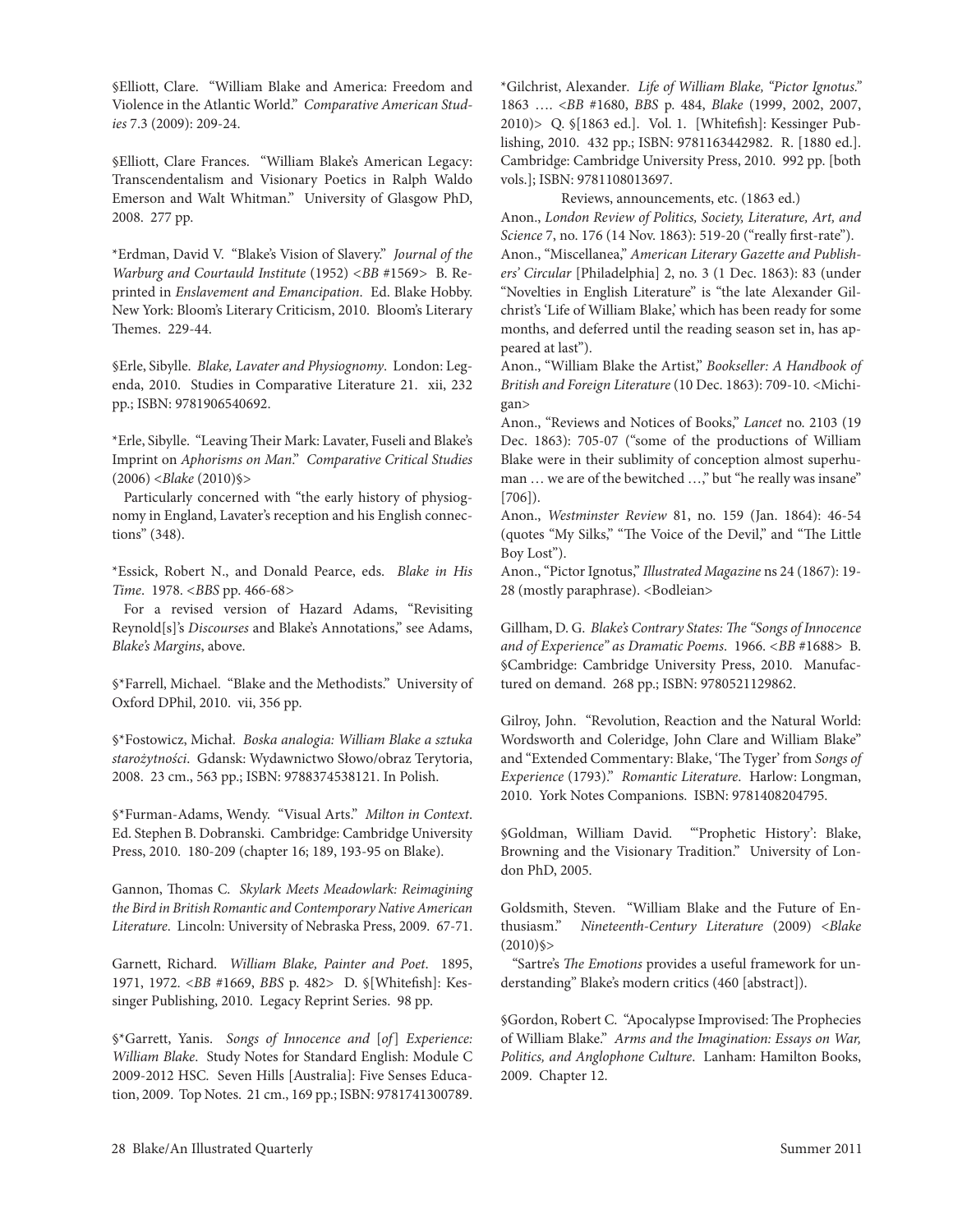§Grabnar, Andrej. *William Blake: literarni portret*. Šmarješke toplice: Stella, 2010. Klasiki in duhovnost. 22 cm., 124 pp.; ISBN: 9789612462017. In Slovenian.

§Grčić, Marko. "Uz vizije Williama Blakea [With Visions of William Blake]." *Provincia deserta*. Zagreb: Kolo Matice hrvatske, 1970. 73-81. In Croatian.

See also his *Vizije* (Part I, Section B).

§Grčić, Marko. "William Blake." *Forum* 14.9-10 (Sept.-Oct. 1967): 7-52.

Green, Matthew J. A. *Visionary Materialism in the Early Works of William Blake: The Intersection of Enthusiasm and Empiricism*. 2005. <*Blake* (2006, 2008, 2009)>

# Review

Nancy M. Goslee (see *Blake* 43.3, above).

§\*Haggarty, Sarah. *Blake's Gifts: Poetry and the Politics of Exchange*.cambridge: cambridge University Press, 2010. Cambridge Studies in Romanticism no. 84. 256 pp.; ISBN: 9780521117289.

Parts of chapter 3, "charity" (84-110), are revised from "From Donation to Demand?" *Blake and Conflict*, ed. Haggarty and Jon Mee (2009) *<Blake* (2010)>.

\*Haggarty, Sarah, and Jon Mee, eds. *Blake and Conflict*. 2009. *<Blake* (2010)>

For a revised version of chapter 6, "From Donation to Demand? Almsgiving and the 'Annotations to Thornton," see Haggarty, *Blake's Gifts*, above.

Hamblen, Emily S. On the Minor Prophecies of William Blake. 1930. <*BB* #1780>

It was published in separate chapters as

§*William Blake and His Return to Illumination*. [Whitefish]: Kessinger Publishing, 2010. 18 pp.; ISBN: 9781161503111. §*William Blake and* The Book of Urizen. [Whitefish]: Kessinger Publishing, 2010. 44 pp.; ISBN: 9781161571745. §*William Blake and the Psychology of His Symbols*. [Whitefish]: Kessinger Publishing, 2010. 24 pp.; ISBN: 9781161520477. §*William Blake and* The Song of los. [Whitefish]: Kessinger Publishing, 2010. 28 pp.; ISBN: 9781161536058.

§Hartman, Geoffrey. "Notes toward a Supreme Addiction: The Theology Fiction of William Blake and Philip K. Dick." *Religion, Literature and the Imagination: Sacred Worlds. Ed.* Mark Knight and louise lee. london: continuum, 2009. continuum literary Studies. chapter 2.

\*Higgins, charlotte. "tate Buys … Blakes." *Guardian* [london] 12 Jan. 2010. <http://www.guardian.co.uk>.

They were bought for £441,000 with the aid of the Art Fund.

§Hobby, Blake. "Urizen and the Fragmentary Experience of the Sublime in *The Four Zoas*." *The Sublime*. ed. Blake Hobby. New York: Bloom's literary criticism, 2010. Bloom's literary Themes.

§Hoffmann, Deborah lee. "The Spirit of Sound: Prosodic Method in the Poetry of William Blake, W. B. Yeats, and T. S. Eliot." McGill University PhD, 2010.

§Hoyle, Ben. "Rare Etchings by William Blake Discovered in Railway Timetable." Times [London] 11 Jan. 2010. About prints from the Small Book of Designs (B).

§\*Hutchings, Kevin. "Gender, environment, and Imperialism in William Blake's *Visions of the Daughters of Albion*." *Romantic Ecologies and Colonial Cultures in the British Atlantic World, 1770-1850*. Montreal: McGill-Queen's University Press, 2009.

§Ibata, Hélène. "William Blake's Visual Sublime: The 'Eternal labours.'" *European Romantic Review* 21 (2010): 29-48.

## §\**Interfaces*

Number 30 (spring 2010): Blake Intempestif/Unruly Blake Ed. Jean-Marie Fournier and Maurice Géracht

Jean-Marie Fournier. "Presentation."

Martin Myrone. "Blake's Unruly Art History: The case of the 1809 exhibition." 7-20.

Michael Phillips. "'printing in the infernal method.'" 21-34.

Andrew Lincoln. "Blake's Innocence Reconsidered." 35-46.

Pierre-Yves Courdert [i.e., Coudert]. "Enclosure and Expansion: Blake, Science, and the Body." 47-56.

laurent châtel. "W. B. & W. B.: 'A long Story'—Sublime congruences between Gray, Beckford and Blake." 57-74.

Christian La Cassagnère. "The Sublimity of the Tyger." 75-84. B. Eugene McCarthy. "Reading Blake: A Case for Memorization." 85-90.

Steve Shepherd. "*Songs of Innocence and of Experience*: Blake into Rock." 91-104.

Michael Phillips. "A Note on the Facsimile of William Blake's *Songs of Innocence and of Experience*." 105-10.

Martin Postle. "'Sir Joshua and his Gang': Blake, Reynolds and the Royal Academy." 111ff.

Only 150 copies of the issue were printed, each with an impression from Michael Phillips's facsimiles [2009] of Blake's copperplates of *Songs* pls. 1, 3-4, 8, 12, 18-19, 24, 27, 29-30, 33, 37-38, 42, 46.

§James, Nicholas Philip. "William Blake." *Eduardo Paolozzi: Newton Figures*. london: cv Publications, 2005. cv/Visual Arts Research.

A recorded conversation (1990) with Paolozzi (1924-2005).

§Jaynes, Julian. "The Ghost of a Flea: Visions of William Blake." "Voices of the Mind," part 2 of *Reflections on the Dawn of Con-*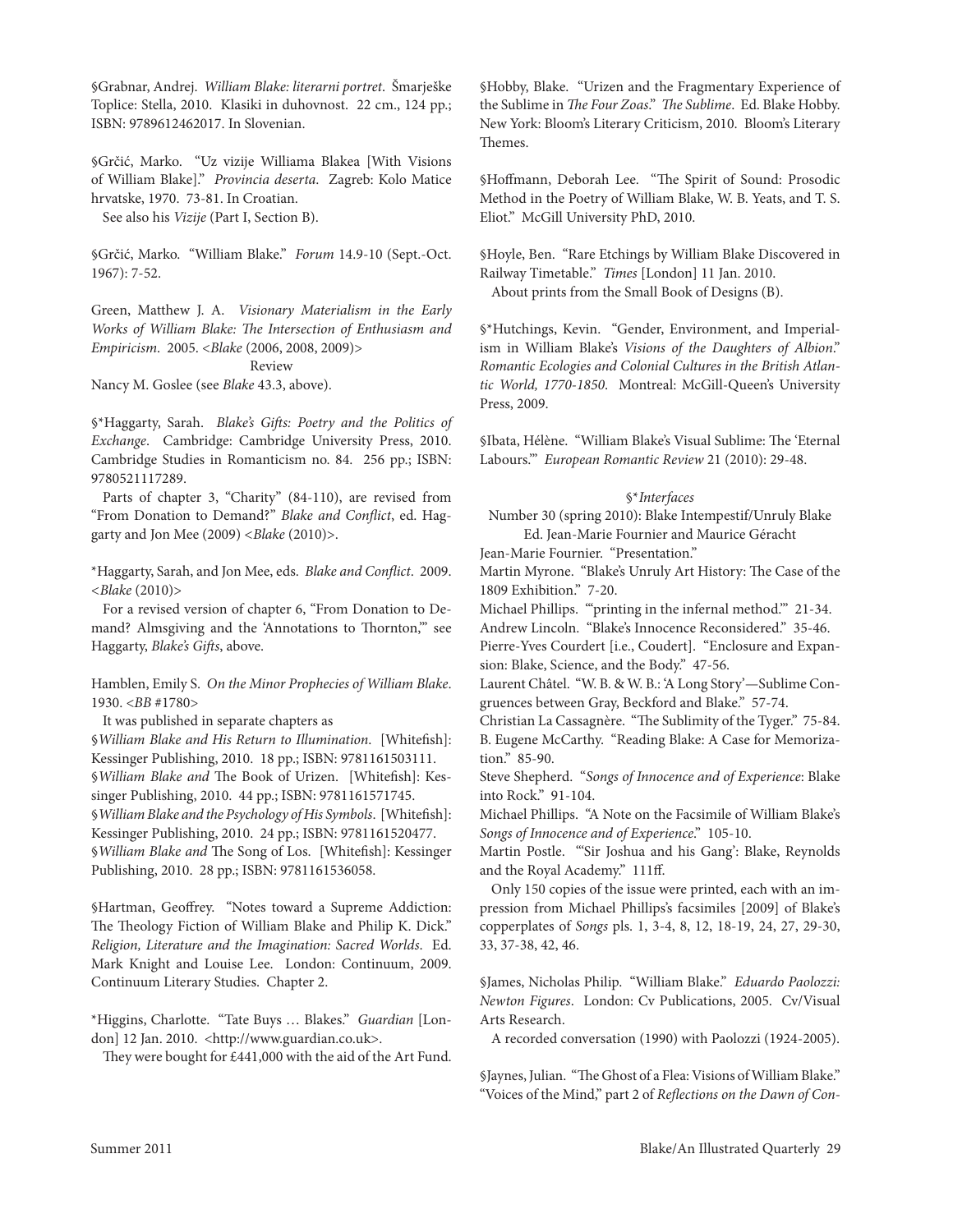*sciousness: Julian Jaynes's Bicameral Mind Theory Revisited*. ed. Marcel Kuijsten. Henderson: Julian Jaynes Society, 2006.

§Johanson, Paula. "William Blake (1757-1827)." *Early British*  Poetry: "Words that Burn." Berkeley Heights: Enslow Publishers, 2009. Poetry Rocks!

Short biographies for a juvenile audience.

\*Jones, John H. *Blake on Language, Power, and Self-Annihila*tion. New York: Palgrave Macmillan, 2010. 8°, xiii, 235 pp.; ISBN: 9780230622357.

"Whereas *Milton* concerns itself with the annihilation of authorial Selfhood, *Jerusalem* … [focuses] on the self-annihilation of the reader" (175).

Portions of the "Introduction" (1-20), "*The Marriage of Heaven and Hell*: Dialogue and 'Imposition'" (chapter 2, 59-95), "*The [First] Book of Urizen*: The Problem of Authorial Selfhood" (chapter 3, 97-133), "*Milton*: The Annihilation of Authorial Selfhood" (chapter 4, 135-73), and "*Jerusalem*: The Reader and Self-Annihilation" (chapter 5, 175-211) are revised from his "'Self-Annihilation' and Dialogue in Blake's creative Process: *Urizen*, *Milton*, *Jerusalem*" (1994) (see below). chapter 3 is revised from his "Printed Performance and reading *The Book[s] of Urizen*" (1999) <*Blake* (2003)>.

\*Jones, John H. "Printed Performance and Reading *The Book[s] of Urizen*: Blake's Bookmaking Process and the Transformation of Late Eighteenth-Century Print Culture." Colby *Quarterly* (1999) <*Blake* (2003)>

For "a revised version," see his *Blake on Language, Power, and Self-Annihilation*, above.

Jones, John H. "'Self-Annihilation' and Dialogue in Blake's creative Process: *Urizen*, *Milton*, *Jerusalem*." *Modern Language Studies* 24.2 (spring 1994): 3-10.

"Through self-annihilation, Blake attempts to undo the oppression of monologism" (9).

Revised portions appear in several chapters of his *Blake on Language, Power, and Self-Annihilation*, above.

§Kallerud, Mauritz Royce. "The Genre of Conjectural History: Jean-Jacques Rousseau, Mary Shelley, and William Blake in the New World." State University of New York (Buffalo) PhD, 1998. 242 pp.

§Kamčevski, Danko. "Paradoks u poeziji Viljema Blejka [Paradox in the Poetry of William Blake]." *Koraci* [Journal of literature, Art, and culture] 44.5-6 (June 2010): 157-64. In Serbian.

On the relationship between the language of paradox and the language of poetry, especially in "The Tyger" and *The Marriage of Heaven and Hell*.

§Kamperidēs, lampros. *Hoi gamoi tou Ouranou kai tēs Gēs: mia anagnōsē tou* [ezra] *Pound kai tou Blake me hodēgo ton*  [Zēsimos] *Lorentzato*.Athens: Gephyres, 2003. 21 cm., 81 pp.; ISBN: 9605272539. In Greek.

Keeble, Brian. "William Blake: Art as Divine Vision." *Temenos Academy Review* (2006) <*Blake* (2007)> B. *God and Work: Aspects of Art and Tradition*. Foreword by Wendell Berry. 2009. 85-98 (chapter 7). <*Blake* (2010)§>

"The urgency of his polemic all but defies us to feel the impress of his exaltation" (2009, p. 86).

\*Kennedy, Maev. "Tate to Show Hidden Blakes. Consumed by flames, contorted in ecstasy … William Blake's lost depictions of the torments of hell have been acquired by the Tate." Guardian [London] 11 Jan. 2010. <http://www.guardian. co.uk>.

The prints [from the Small Book of Designs (B)] were found in "an Edwardian international train timetable"; "a book lover bought them at a sale in north london in 1978."

Kobayashi, Keiko. "Blake and Kenzaburo Oe." *Ritsumeikan Bungaku* [*Journal of Cultural Science*] no. 615 (2010): 562-56 [*sic*].

"This is a revised version of the oral report … to the International conference 'Blake in the Orient' [2003 <*Blake* (2004)>]  $\cdots$ "

§Koljević, Nikola. "Aktuelna rec u Blejkovom delu [The Word Actual (contemporary) in Blake's Work]." *Književne novine*  57 (Dec. 1957): 5. In Serbian.

§Kovel, Joel. "Dark Satanic Mills: William Blake and the Critique of War." *Capitalism Nature Socialism* 21.2 (June 2010): 4-19.

§Kuić, Ranka. "Blejk, pesnik covekove duse [Blake, a Poet of Man's Soul]." *Antologija engleske romantičarske poezije*. Belgrade: Naučna knjiga, 1974. 7-13. In Serbian.

§\*Lamennais, Félicité Robert de. *En troendes tale*. Trans. Truls Winther. [Illustrations by William Blake]. Oslo: Tanum-Norli, 1978. 113 pp.; ISBN: 8251807182. In Norwegian.

langridge, Irene. *William Blake: A Study of His Life and Art Work*. 1904. *<BB* #2098> B. §[charleston]: Nabu Press, 2010. 318 pp.; ISBN: 9781178018172.

§[lewis, David, ed.]. *Blake Book*.leipzig: lubok, 2010. 11 x 16 cm., 112 pp.; ISBN: 9783941601352. In English. Artistic exercises in response to Blake by 14 artists.

§linkin, Harriet Kramer. "lucy Hooper, William Blake, and 'The Fairy's Funeral.'" *Romanticism and Victorianism on the Net* no. 54 (May 2009). <http://id.erudit.org/ iderudit/038760ar>.

On the context of lucy Hooper's poem.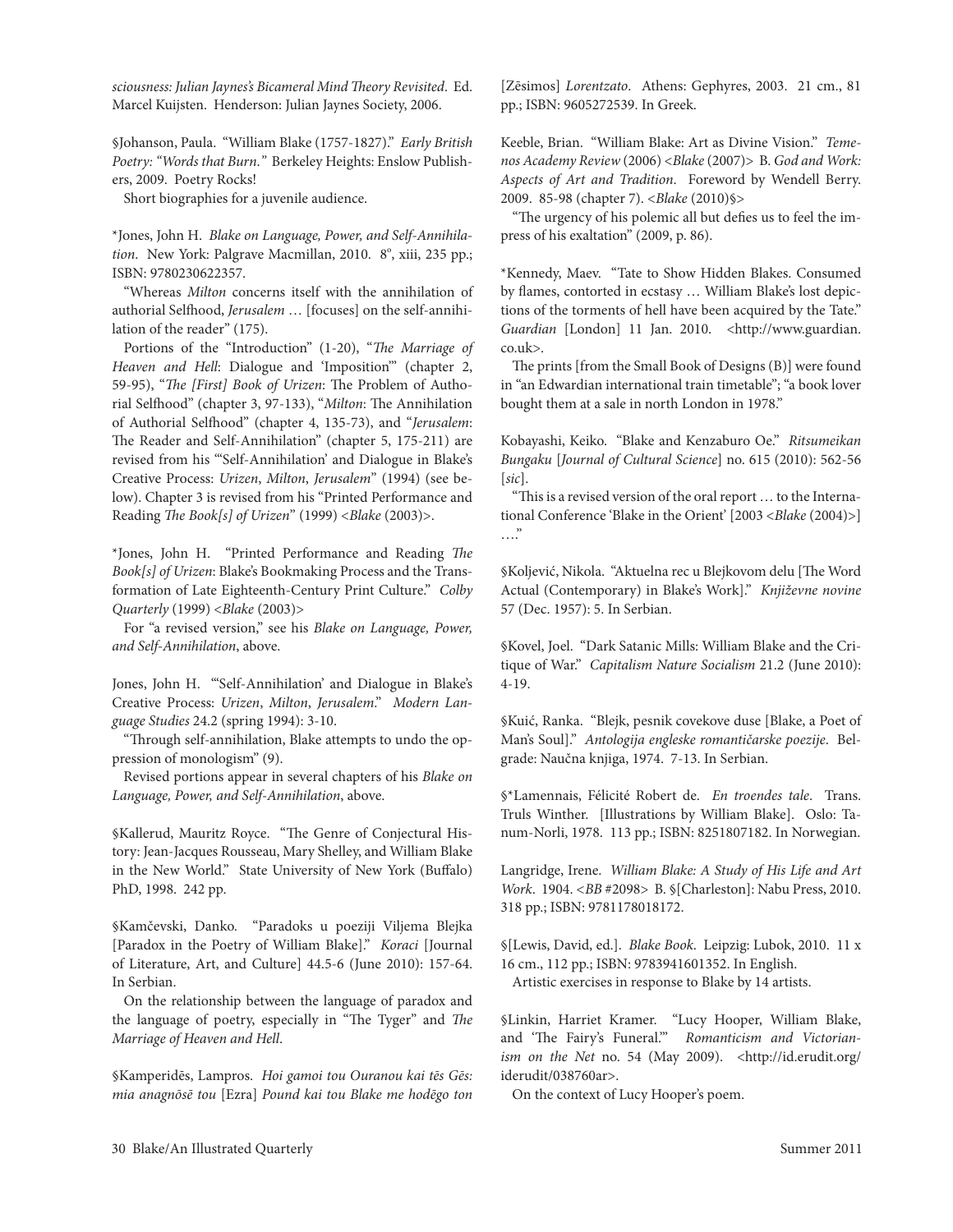\*linnell, David. *Blake, Palmer, Linnell and Co.: The Life of John Linnell*. 1994. *<Blake* (1995)*>* B. §Brighton: Book Guild, 2010. ISBN: 9780863329173.

§Lučić, Milka. "Blejk i pohvala imaginaciji [Blake and a Tribute to Imagination]." *Politika* 13 Mar. 1999. In Serbian.

§MacPhee, chantelle l. '"All the world's a stage': William Blake and William Shakespeare." University of Glasgow PhD, 2002.

\*Makdisi, Saree. *William Blake and the Impossible History of the 1790s*. 2003. <*Blake* (2004)>

```
Review
```
Jackie DiSalvo, *Science and Society* 73.1 (2009): 144-46 <*Blake* (2010)§> ("his study sounds a cautionary note for radicalism based on a politics of individual rights").

\*Malmberg, Carl-Johan. "William Blakes guld. Reflektioner kring ett måleriskt element [William Blake's Gold. Reflections on a Painterly element]." *Biblis* [a publication of Kungliga biblioteket (National library of Sweden)] no. 49 (spring 2010): 2-14. In Swedish.

Malmberg, one of Sweden's foremost art critics, argues that gold in the illuminated books is, in M. H. Abrams's sense, both mirror and lamp. Contrasting the use of gold in a medieval illumination on the one hand and in an early painting by Ingres on the other, Malmberg shows that gold often does not have symbolic meaning in Blake's works (he adduces the gold in the *Jerusalem* pl. 59 design, where the daughters labor at wheels, "Terrible their distress"), but is there for its own sake, its own existence, and that, while it may have symbolic meaning at times, there are important places where gold=gold.

\*Matsushima, Shoichi. *Blake ron-shu: Pickering kohon Milton sonota* [*Essays on Blake: The Pickering Manuscript, Milton,*  and Others]. Tokyo: Eikosha, 2010. 19 cm., 280 pp.; ISBN: 9784870971288. In Japanese.

§Mauger, Matthew Peter. "Prophetic legislation: William Blake and the Visionary Poetry of the law." University of London PhD, 2005.

§Menneteau, Patrick. "William Blake and the Dark Side of the Enlightenment: Toward a Reassessment of the Jungian contribution." *The Enlightenment by Night: Essays on After-*Dark Culture in the Long Eighteenth Century. Ed. Serge Soupel, Kevin l. cope, and Alexander Pettit. New York: AMS, 2010. AMS Studies in the Eighteenth Century, no. 59.

\*Mertz, Jeffrey Barclay. "A Visionary among the Radicals: William Blake and the circle of Joseph Johnson, 1790-95." University of Oxford DPhil, 2010. 322 pp., 10 illustrations.

Well informed, cautious, and judicious.

§Milanović, ljubomir. "Hermeneutika u delu Viljema Blejka [Hermeneutics in the Work of William Blake]." *3+4* 4 (1998- 99): 44-47. <http://www.komunikacija.org.rs/komunikacija/ casopisi/3\_4/4/index\_html?stdlang=ser\_lat>. In Serbian.

§Morgan, Paige. "The Minute Particular in the Immensity of the Internet: What Coleridge, Hartley and Blake Can Teach Us about Digital editing." *Romanticism* 15.3 (Oct. 2009): 265-75.

Morimatsu, Kensuke. "Ima hitotsu no romanha shizen bigaku—Blake wo ta no shijin gun to hikaku koryo [Another Aesthetics of Romantic Nature—Comparing Blake with Other Poets]." *Taikai Proceedings* [*Proceedings of the 81st General Meeting of the English Literary Society of Japan*] no. 81 (2009): 59-61. In Japanese.

\*Mulhallen, Karen, ed. *Blake in Our Time: Essays in Honour*  of G. E. Bentley Jr. Toronto: University of Toronto Press, 2010. 4°, xvi, 300 pp., 51 reproductions; ISBN: 9781442641518.

Karen Mulhallen. "Introduction." 3-15. ("G. E. Bentley Jr almost single-handedly shifted the focus of Blake criticism from formalism and symbolism to the 'Minute Particulars' of Blake's life and work" [3].)

Part One: "Every Minute Particular Is Holy": Materials 1. Robert N. Essick. "Collecting Blake." 19-34. (A masterful survey of the "symbiotic relationship" between Blake collecting and Blake scholarship.)

2. \*Joseph Viscomi. "Two Fake Blakes Revisited; One Dew-Smith Revealed." 35-78. (A brilliant demonstration that *America* [B] pls. 4, 9 are photolithographic facsimiles [not fakes] made between 1874 and 1878 by A. G. Dew-Smith [1848-1903], an admirable photographer and commercial lithographer, and each marked by him "F" [?for "Facsimile"] to perfect his copy.)

3. \*Joyce H. townsend and Bronwyn A. Ormsby. "Blake's Painting Materials, Technical Art History, and the Legacy of G. E. Bentley Jr." 79-92. ("This paper discusses the motives that inspired our research into … Blake's output, the way it developed, and its findings in the context of other technical studies on Blake" [80].)

Part Two: "For Friendship's Sake": Friends and Patrons

4. David Bindman. "New light on the Mathews: Flaxman and Blake's Early Gothicism." 95-104. (Inscriptions by A. S. Mathew on early Flaxman drawings of Gothic subjects, especially for chatterton, "strongly suggest that Mathew was directly involved in Flaxman's early attempts at illustrating chatterton" [96].)

5. \*Mark Crosby. ""a Ladys Book': Blake's Engravings for Hayley's *The Triumphs of Temper*." 105-30. ("Blake's six plates were not reprinted in the *second* thirteenth edition" [i.e., the second state of the thirteenth edition], partly because the copperplates had become very worn [106].)

6. Mary lynn Johnson. "More on Blake's (and Bentley's) 'White collar Maecenas': Thomas Butts, His Wife's Family of Artisans, and the Methodist Withams of St. Bartholomew the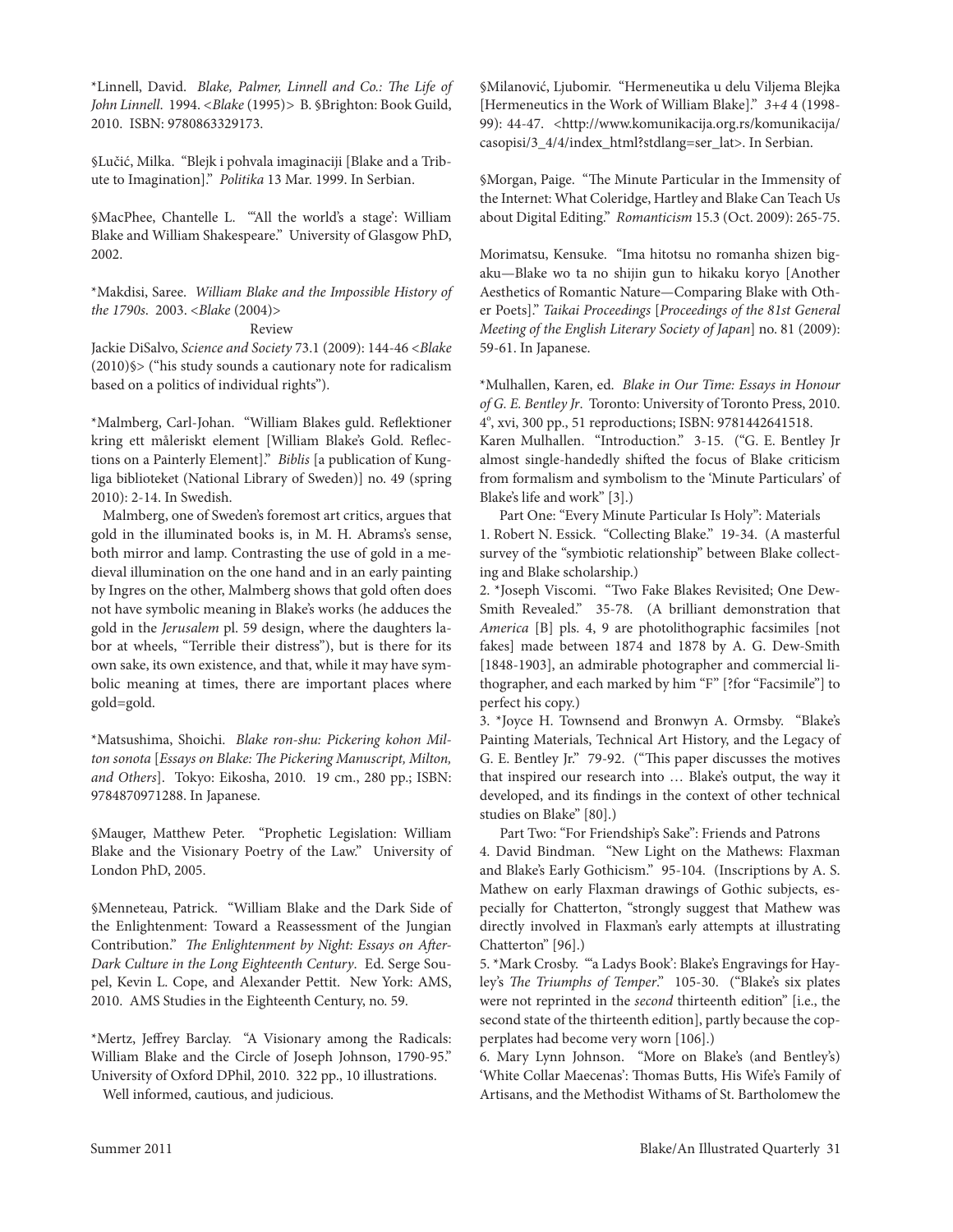Great." 131-64. (A densely factual and original essay only occasionally related to Blake. The parents of Thomas Butts were married by John Wesley.)

7. Angus Whitehead. "'Went to see Blake—also to Surgeons college': Blake and George cumberland's Pocketbooks." 165- 200. (On 3 June 1820 George Cumberland "Went to see Blake" and perhaps took him "to introduce [him?] to Mr [William] clift," the distinguished curator of the Hunterian Museum in the Royal College of Surgeons, and to discuss with Clift the purchase of a fossil.)

8. \*Martin Butlin. "George Richmond, Blake's True Heir?" 201-12. (Richmond is Blake's artistic heir, especially in his *Creation of Light* [1826].)

Part Three: "What I Both See and Hear":

Architecture and Industry

9. \*Morton D. Paley. "William Blake and chichester." 215-32. ("The foundations of his [Blake's] four-gated city [of Golgonooza] lay in chichester" [219].)

10. Keri Davies. "William Blake and the Straw Paper Manufactory at Millbank." 233-61. (The first European straw paper mill was built at Millbank in 1801 by Matthias Koops [who had been declared bankrupt in 1790] and was declared bankrupt in 1803, which ruined Richard Twiss [d. 1821], who owned Blake's *For Children*.)

Jerome McGann. "Epilogue: A Memorable Fancy." 262-64. (The Prolific Giant in *Marriage* pls. 16-17 is GeB, or rather "all those books and essays turned out from his Printing House in Hell: clearing away rubbish, building and decorating immense bibliographical palaces …" [263].)

\*robert Brandeis. "Appendix: William Blake in toronto: The Bentley collection at Victoria University library." 265-72. (The essay "outline[s] the extent of the [Bentleys' bibliophilic] infection and its ultimate successful 'comforting cure'" in giving the collection to the Victoria University library [265].)

For the associated exhibition and symposium, see *Remember Me!* under 2010 in Part IV.

\*Nicoll, Allardyce. *William Blake and His Poetry*. 1922, 1969, 1977. <*BB* #2285, *BBS* p. 587> D. §[Memphis]: General Books, 2010. 160 pp.; ISBN: 9781152118560.

Niimi, Hatsuko. "*Milton* no joka ni tsuite—Blake juyo no ichi danmen [Preface to *Milton*: A Case Study in the Historical reception of William Blake]." *Nihon Joshi Daigaku Eibei Bungaku Kenkyu* [*Japan Women's University, Studies in English and American Literature*] no. 45 (2010): 1-17. In Japanese.

§Niyogi, Ralla Guha, ed. Romanticism and Its Legacies. Kolkata: Fine Prints in collaboration with Basanti Devi college, 2009. ISBN: 9788190688949.

It includes:

Subir Dhar. "Blake's london and the Metaphysics of closure." Malobika Sarkar. "William Blake: A composer of Melodies As Well."

Abhishek Sarkar. "Blake's Thel: The Feminine Mystique."

Gwee li Sui. "Who Won the Battle of Ideas between Newton and Blake?"

§Norvig, Gerda S. "On creativity and Psychological Boundaries in the life and Work of William Blake." Fielding Graduate University [Santa Barbara] PhD, 2008.

\*Otto, Peter. "Politics, Aesthetics, and Blake's 'bounding line.'" *Word and Image* 26.2 (Apr.-June 2010): 172-85.

On Blake's "prophetic politics" as seen in *America*, *The Book of Los*, and *Jerusalem* (174-75).

§Pavlović, Miodrag. "Proročke knjige Vilijama Blejka [The Prophetic Books of William Blake]." *Čitanje zamišljenog*  [*Reading of the Imagined*]. Novi Sad: Bratstvo-Jedinstvo, 1990. 135-40. In Serbian.

§Pavlović, Miodrag. "Visionar Vilijam Blejk [Visionary William Blake]." *Politika* ("Kultura-umetnost") 13 Oct. 1957: 3. In Serbian.

Pearsall, Derek. *William Langland, William Blake, and the Po*etry of Hope. 2003. <*Blake* (2004)> B. Reprinted in §*The Mor*ton W. Bloomfield Lectures, 1989-2005. Ed. Daniel Donoghue, James Simpson, and Nicholas Watson. Kalamazoo: Medieval Institute Publications, Western Michigan University, 2010.

\*Phillips, Michael. "The Printing of Blake's *America a Prophecy*." *Print Quarterly* (2004) *<Blake* (2005)>

Most of Phillips's "A Note on Production" in *\*Songs of In*nocence and of Experience: A Portfolio of Eighteen Facsimile Impressions (2009) (see Part I, Section B) is "abstracted" from his 2004 essay.

§Popović, Vladeta. "Vilijam Blejk [William Blake]." *Kroz englesku književnost* [*Through English Literature*]. Belgrade: Izdavacka knjizarnica Rajkovica i Cukovica, 1929. 51-59. In Serbian.

§Popović, Vladeta. "Vilijam Blejk [William Blake]." *Strani pregled* 2 (Dec. 1927): 219-25. In Serbian.

§Powys, John cowper. "William Blake." *Essays on De Maupassant, Anatole France, William Blake*. 1916. <*BB* #2447> B. §[Whitefish]: Kessinger Publishing, 2010. 70 pp.; ISBN: 9781161607444.

§Pullman, Philip. "Freedom: The award-winning novelist shares much of his philosophy of liberty with visionary artist William Blake." *Resurgence* no. 258 (2010): 25-27.

Quinney, laura. *William Blake on Self and Soul*. 2009. <*Blake*  $(2010)$ §>

"Blake's psychology of subjectivity is astute, innovative, and complex" (xi). "A portion" of chapter 2, "Wordsworth, Plato,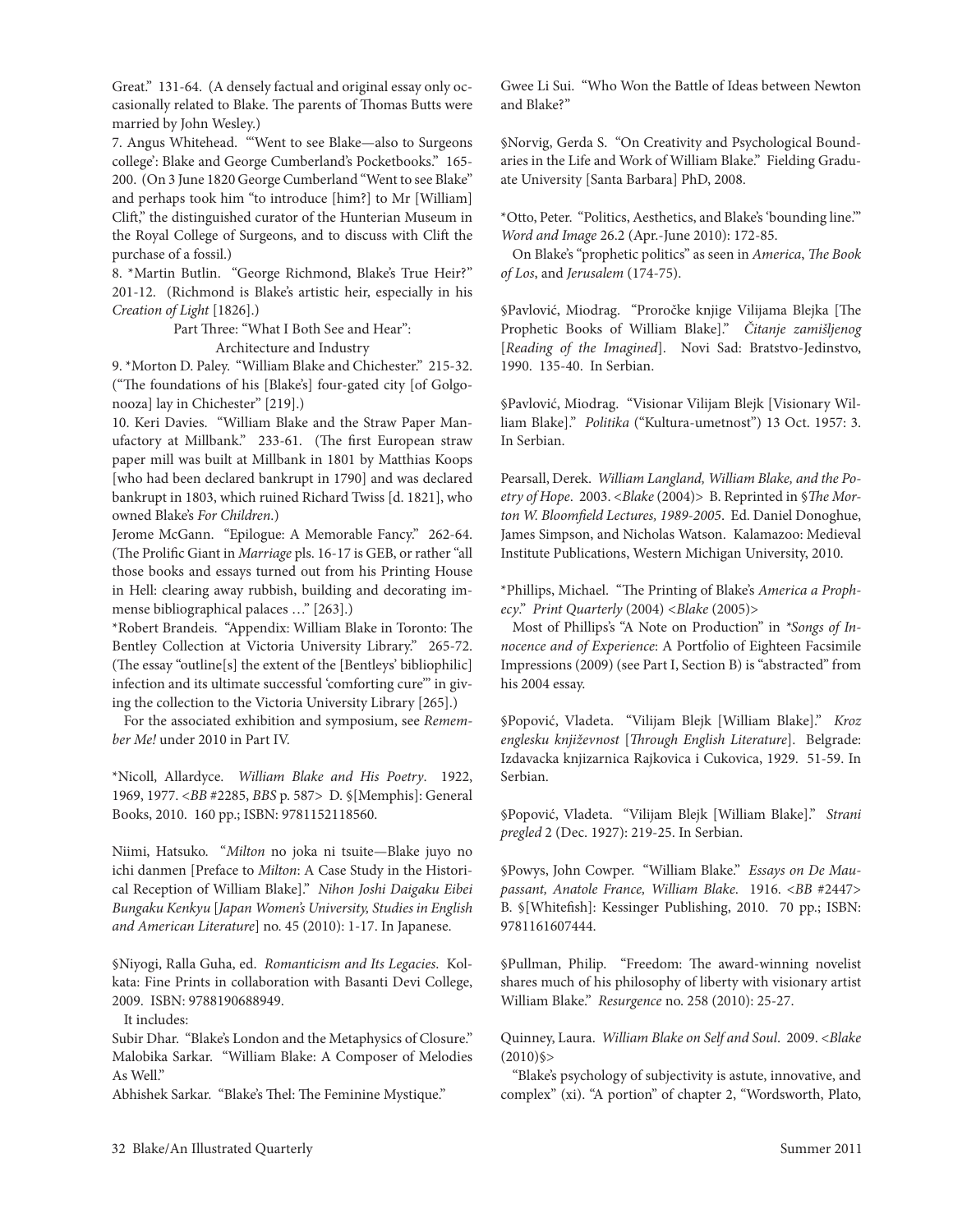and Blake," had appeared as "Wordsworth's Ghosts and the Model of the Mind," *European Romantic Review* 9.2 (spring 1998): 293-301, and another portion, revised here, had been printed as "Swerving Neo-Platonists," *Wordsworth Circle* 37.1 (winter 2006): 31-38.

#### Review

Shirley Dent, *Times Literary Supplement* 2 July 2010: 26-27 (with another) ("the acuity of these readings is undermined by the jarring addition of twentieth-century theorists").

\*ripley, Wayne c., and Justin Van Kleeck, eds. *Editing and Reading Blake*. [college Park]: University of Maryland, Sept. 2010. A Romantic Circles Praxis Volume. <http://www. rc.umd.edu/praxis/editing\_blake/index.html>.

Wayne C. Ripley. "Introduction: Editing Blake." 35 paragraphs. ("The first task of every editor has been to remediate" Blake's work. Many of the contributors to the volume "have … worked as project assistants to the *Blake Archive* and received their graduate training from its editors.")

David Fuller. "Modernizing Blake's Text: Syntax, Rhythm, Rhetoric." 25 paragraphs. (A sound and responsible essay.)

\*Mary lynn Johnson. "contingencies, exigencies, and editorial Praxis: The case of the 2008 Norton Blake." 23 paragraphs. (An "anecdotal case history" of the fundamentally redesigned Norton edition of Blake, which "is the product of trade-offs" [¶3, 1].)

Justin Van Kleeck. "editioning William Blake's *VALA/The Four Zoas*." 83 paragraphs. (A responsible, reliable, and judicious summary of the problems in editing *Vala*.)

W. H. Stevenson. "The Ends of Editing." 48 paragraphs. ("In all this, the editor must keep head above water"  $[$   $[$ 48].)

\*rachel lee and J. Alexandra McGhee. "'The productions of time': Visions of Blake in the Digital Age." 46 paragraphs. (The essay, about Blake's "hybridity," "documents our experiences editing Blake's … *Island in the Moon* … in the *William Blake Archive*" [**[11, 7].**)

\*Wayne C. Ripley. "Delineation Editing of Co-Texts: William Blake's Illustrations." 35 paragraphs. ("Social-text editing provides the most appropriate editorial model for Blake's illustrations of other authors." With examples from Young's *Night Thoughts* [1797] and Blair's *Grave* [1808], he wants to show "the social realities of these works" [5, 35].)

§rix, robert. "Magnetic cure in William Blake's *The French Revolution*." *Explicator* 68.3 (2010): 167-71.

Rix, Robert. William Blake and the Cultures of Radical Chris*tianity*. 2007. <*Blake* (2008)>

## Reviews

Ariel Hessayon, *English Historical Review* 124, no. 506 (2009): 195-96 <*Blake* (2010)§> ("a careful and balanced reconstruction of an important aspect of Blake's world").

Jeremy Tambling, *Journal for Eighteenth-Century Studies* 32.1 (2009): 123-24 <*Blake* (2010)§> (a "useful book").

§John Ruff, *Christianity and Literature* 59.2 (2010): 347-51.

§rix, robert W. "William Blake og lidenskabens uønskede engle." *Engleskrift*. Ed. Annegret Friedrichsen and Charlotte cappi Grunnet. copenhagen, 2006. 44-60. In Danish.

§roberts, Jonathan. *Blake*. *Wordsworth*. *Religion*. london: Continuum, 2010. New Directions in Religion and Literature. xiii, 127 pp.; ISBN: 9780826422330.

roberts, Jonathan. *William Blake's Poetry: A Reader's Guide*. 2007. <*Blake* (2008)>

Review

§christopher Burdon, *Literature and Theology* 23.4 (2009): 481-82.

Robinson, Henry Crabb. Diary, Reminiscences, and Corre*spondence of Henry Crabb Robinson, Barrister-at-Law, F.S.A*. 1869. B. 1869. c. 1869. *<BB* #2535A-c> D. §Boston: James R. Osgood and Company, 1871.<sup>70</sup> E. 1872. <BB #2535D>

§rovira, James. *Blake and Kierkegaard: Creation and Anxiety*. London: Continuum, 2010. Continuum Literary Studies. 25 cm., viii, 184 pp.; ISBN: 9781441135599.

§Rowland, Christopher. "'Would to God that all the Lord's people were prophets': Prophetic Voices." *Glass* 19 (spring 2007): 30-40. <http://www.clsg.org/Glass\_19\_web.pdf>.

On the nature of christian prophecy, beginning with William Blake, Joanna Southcott, and Richard Brothers.

§Rupert, Jane. "Reasoning and Knowing in Science and Poetry: Erasmus Darwin, Charles Darwin, and William Blake." *Uneasy Relations: Reason in Literature and Science from Aristotle to Darwin and Blake*. Milwaukee: Marquette University Press, 2010. Marquette Studies in Philosophy, no. 69.

§Sabin, Stefana. *Die Wahrheit der Literatur: Von William Blake bis Samuel Beckett*.Marburg: Verlag literaturWissenschaft.de, 2010. ISBN: 9783936134223. In German.

§Sahm, Danielle. "Contrary to Expectations: Exploring Blake's contraries in David Almond's *Skellig*." *Children's Literature* 38 (2010): 115-32.

§Saklofske, Jon. "Between History and Hope: The Urban centre of William Blake and William Wordsworth." *City Limits:*  Perspectives on the Historical European City. Ed. Glenn Clark, Judith Owens, and Greg T. Smith. Montreal: McGill-Queen's University Press, 2010.

Saklofske, Jon. "conscripting Imagination: The National 'Duty' of William Blake's Art." *Romanticism on the Net* (2007) *<Blake* (2010)§>

70. First reported in Essick, "Blake in the Marketplace, 2010," *Blake* 44.4 (spring 2011): 130.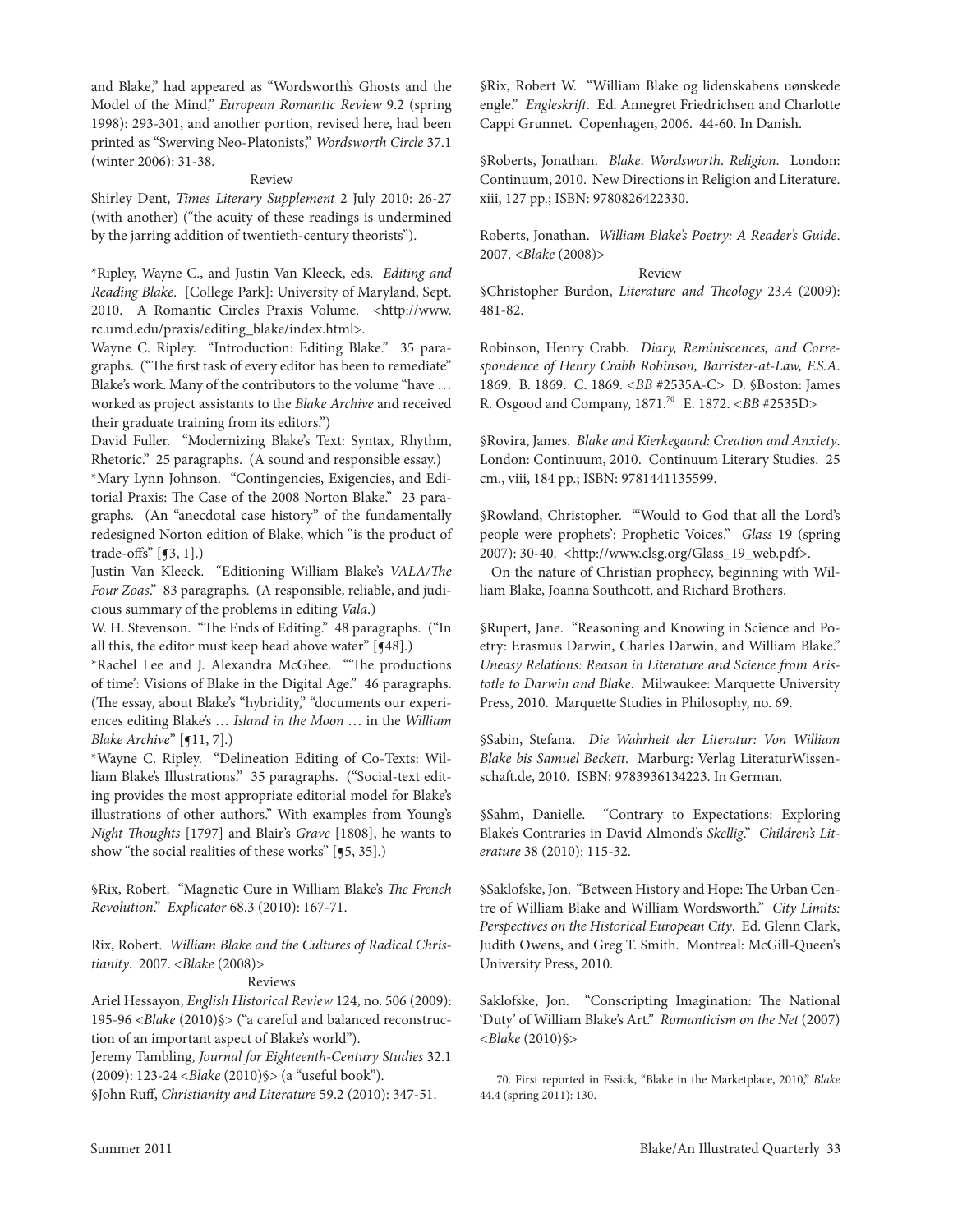concerns "William Blake's creative and commercial positioning relative to late-eighteenth-century galleries, exhibition culture and artistic spectacle."

§Saklofske, Jon A. H. "'enough! or too Much': The Functions of Media Interaction in William Blake's composite Designs." McGill University PhD, 2003.

Sato, Hikari. "Erasmus Darwin to William Blake saiko [Erasmus Darwin and William Blake reconsidered]." *Choiki Bunka Kagaku Kiyo* [*Interdisciplinary Cultural Studies* (issued by the Graduate School of Arts and Sciences, University of Tokyo)] 14 (2009): 5-18. In Japanese.

§Sekulić, Isidora. "Vilijem Blejk: Vencanje Neba i Pakla [William Blake: *The Marriage of Heaven and Hell*]." *Srpski književni glasnik* 23.6 (16 Mar. 1928): 473-74. In Serbian.

§Shete, Michelle. "The Perceptive Poets: A comparative Study of Jal lu'-Din Rín Rúmi, Sant Kabír, Matsuo Bashó and William Blake." University of Wollongong [Australia] PhD, 2008.

The poets represent Islam, Hinduism, Buddhism, and christianity.

§Slavinski, Živorad Mihajlović. "Otkrovenje po Vilijamu Blejku [The Apocalypse According to William Blake]." *Njihov onostrani život*.Belgrade: [self-published], 1981. 99-106. In Serbian.

Smith, John Thomas. "William Blake." *Nollekens and His Times*. 1828, 1829. *<BB* #2723A-B> c. 1917. <*Blake* (2000)> D. 1920. <*BB* #2723C> E. §N.p.: Reitell Press, 2010. 496 pp.; ISBN: 9781445574295.

§Stevanović, Svetislav. "O mistici i misticarima engleske Poezije [On Mysticism and Mystics of English Poetry]." *Letopis Matice srpske* 3 (June 1929): 376-98. In Serbian.

§Stevens, Clint. "Blake's Buildings: Poetry and the Reshaping of Epistemology." University of Illinois at Urbana-Champaign PhD, 2009. 261 pp. See *DAI*–A 70 (2009).

Story, Alfred T. William Blake: His Life Character and Ge*nius*. 1893, 1970. *<BB* #2772> c. §[Whitefish]: Kessinger Publishing, 2010. Legacy Reprint Series. 168 pp.; ISBN: 9781164059639.

§Suica, Nikola. "'Knjiga o Jovu' Viljema Blejka ['The Book of Job' by William Blake]." *Gradac* 18.95-97 (1990): 170. In Serbian.

\*Suzuki, Masashi. "'In Felpham I heard and saw the Visions of Albion'—Blake ni okeru vision to 'shomotsu senso' ['In Felpham I heard and saw the Visions of Albion': Vision and 'the battle of the books' in William Blake]." *19 Seikigaku Kenkyu* 

[*Study of Nineteenth-Century Scholarship* (issued by the Institute for the Study of Nineteenth-century Scholarship, Niigata University)] no. 2 (2009): 19-38. In Japanese.

§Swann, Karen. "Blake's *Jerusalem*: Friendship with Albion." A Companion to Romantic Poetry. Ed. Charles Mahoney. chichester: Wiley-Blackwell, 2011. Blackwell companions to Literature and Culture. 538-53 (chapter 31).

Symons, Arthur. *William Blake*. 1907 …. *<BB* #2804> F. §[Whitefish]: Kessinger Publishing, 2007. 23 cm., xviii, 433 pp.; ISBN: 9780548280980.

> Tate Papers [Tate's Online Research Journal] Number 14 (autumn 2010) <http://www.tate.org.uk/research/tateresearch/ tatepapers/10autumn>

It includes:

Blake's 1809 Exhibition

\*David Blayney Brown and Martin Myrone. "William Blake's 1809 Exhibition." 12 paragraphs. (Mostly a herald for the prophets who follow.)

\*Susan Matthews. "An Alternative National Gallery: Blake's 1809 Exhibition and the Attack on Evangelical Culture." 28 paragraphs. (Blake in the context of James Barry, *An Account of a Series of Pictures in the Great Room of the Society of Arts, Manufactures, and Commerce, at the Adelphi* [1783] and Barry's support for Mary Wollstonecraft; she deals especially with Blake's *The Penance of Jane Shore*.)

\*Philippa Simpson. "lost in the crowd: Blake and london in 1809." 30 paragraphs. (Some of Blake's ideas about the "Rubbish of the Continent brought here by Ignorant Picture dealers" ["Public Address," Notebook p. 24] were shared by other artists.)

\*Konstantinos Stefanis. "Reasoned Exhibitions: Blake in 1809 and Reynolds in 1813." 26 paragraphs. (About retrospective catalogues such as Blake's *Descriptive Catalogue* and the British Institution's *Catalogue of Pictures by the Late Sir Joshua Reynolds Exhibited by the Permission of the Proprietors in Honour of the Memory of That Distinguished Artist, and for the Improvement of British Art* [london, 1813]. "Descriptive catalogue" was the current term for what the French called catalogue raisonné or reasoned catalogue.)

All the papers were given at the symposium Appealing to the Public: William Blake in 1809, Tate Britain, Sept. 2009.

§Thanhouser, ed. *Urizen Wept: William Blake and the Sublime in* Milton a Poem. Saarbrücken: VDM Verlag Dr. Müller, 2008. ISBN: 9783639049824.

\*Thompson, Jennifer. "top 20 Political Songs: Jerusalem | William Blake | 1916: Poem transformed into unofficial national anthem." *New Statesman* 25 Mar. 2010. <http://www. newstatesman.com/music/2010/03/blake-jerusalem-hymnpolitical>.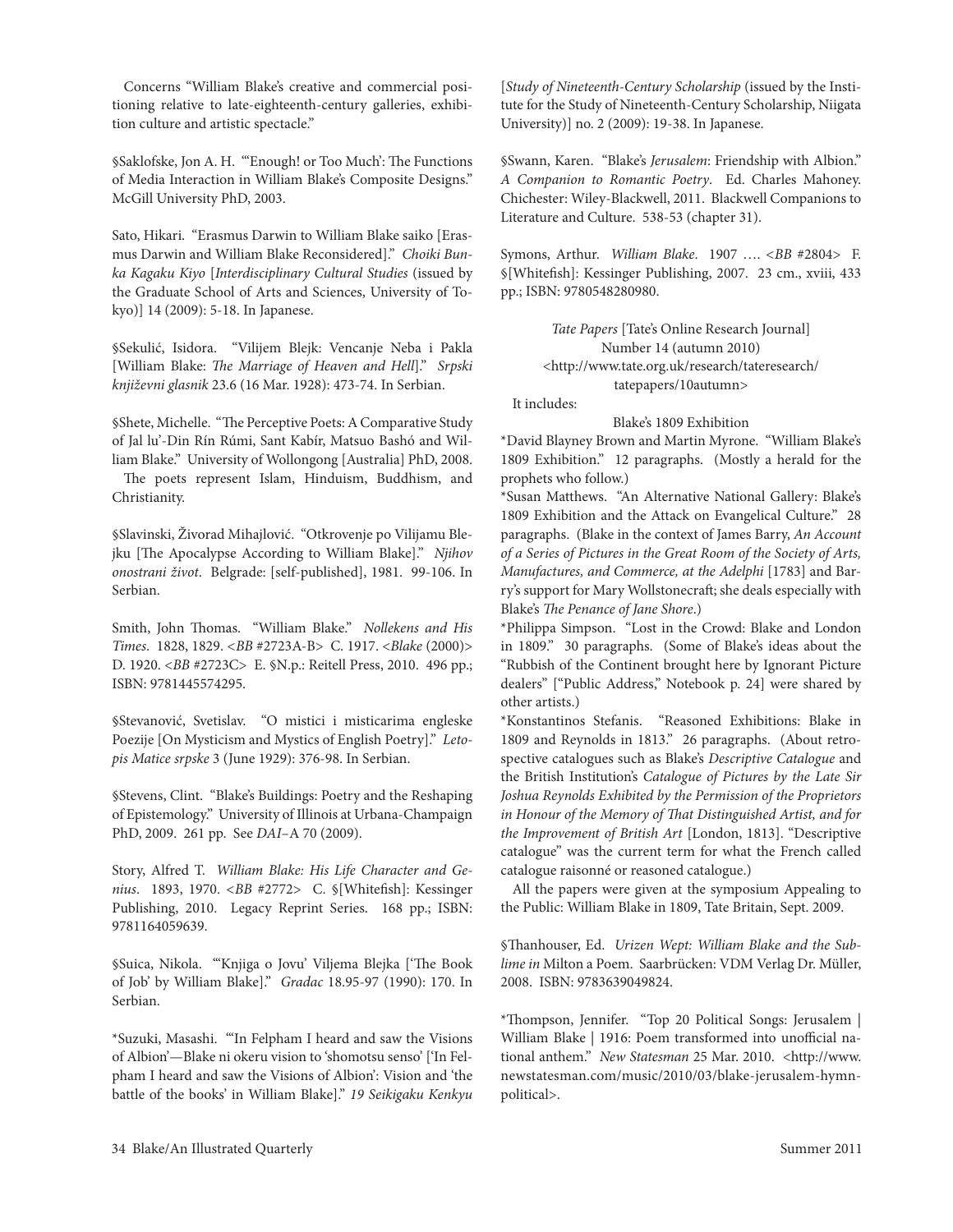[Todd, Ruthven]. "Illuminated Poems." *The Tiger's Eye on Arts and Letters* [Westport, connecticut] no. 1 (Oct. 1947): 72-76.

"Illuminated Poems" consists of reproductions on glossy paper of (1) Blake's *America* copperplate fragment<sup> $71$ </sup> with one sentence of text saying that "now, in 1947, an experimenting poet [Todd] and two artists [S. W. Hayter<sup>72</sup> and Joan Miró] have rediscovered Blake's antique printing method and are making Illuminated Poems" (72); (2) "The Engraver for Bill Hayter," with decorations which look like Aboriginal designs  $(73)$ ;  $(3)$  "The Glass Tower," undecorated  $(74)$ ;  $(4)$  "An Alien World for Dolores Miró," with curious unsigned pasted-on colored designs [by her father, Joan Miró] (75).

According to "The Tale of the Contents" (56), from which the title derives, Todd "is preparing a new book William Blake, The Mental Prince.<sup>73</sup> He has written a full account of Blake's method that will be printed in a technical magazine."<sup>74</sup>

trilling, Daniel. "Perspectives: Jah Wobble, Musician, on William Blake." *New Statesman* (2009) <*Blake* (2010)§, under Wobble>

An interview: "If Blake had been my age in the 1970s, he would have been on the punk scene, without a doubt."

tsuchiya, Shigeko. "Seisei suru vision—Blake no *Milton* [Vision and Revision: Blake's *Milton*]." *Jimbunken Kiyo [Journal of the Institute of Cultural Science, Chuo University*] no. 67 (2010): 191-213. In Japanese.

§Vehlmann, Fabien. *Green Manor* no. 3: *Fantaisies meurtrières*. Illus. Denis Bodart. Marcinelle [Belgium]: Dupuis, 2005. In French. B. §"In the Head of William Blake." *Green Manor: The Inconvenience of Being Dead/Murderous Fancies*. [Trans. Luke Spear.] Canterbury: Cinebook, 2008.

A comic book or "graphic novel."

§Vidaković, Aleksandar. "Blejkova stogodisnjica [Blake's centenary]." *Srpski književni glasnik* 22.2 (16 Sept. 1927): 457-60. In Serbian.

Vine, Steve. *William Blake*. 2007. <*Blake* (2008)> B. §N.p.: Atlantic Publishers and Distributors, 2010. 144 pp.; ISBN: 9788126913206.

71. The contents page says that the *America* copperplate "etched in 1893 [i.e., 1793]" is in "the Rosenwald Collection in the Library of Congress." Note *America*, foreword by Ruthven Todd (1947) < $BB$  #8>.

72. S. W. Hayter, *New Ways of Gravure* (1949) <*BB* #1815> is partly about Todd and Miró.

73. The galley proofs of todd's never-published "William Blake: A Mental Prince" (london: Phoenix House, 1947) are with his papers in the Brotherton library of leeds University <*BBS* p. 661>.

74. "The techniques of William Blake's Illuminated Painting," *Print* (1948) and *Print Collector's Quarterly* (1948) <*BB* #2853, *Blake* (2009)>.

§\*Viscomi, Joseph. "Blake's Illuminated Word." *Art, Word and Image: Two Thousand Years of Visual/Textual Interaction*. Ed. John Dixon Hunt, David Lomas, and Michael Corris. London: Reaktion Books Ltd., 2010. 87-109.

W., R. G. [Richard Grant White]. "William Blake." *Galaxy* 5, no. 5 (May 1868): 652-56.

A biographical account, partly a review of Swinburne; "Blake was crazy."

Welch, Dennis M. "Essence, Gender, Race: William Blake's *Visions of the Daughters of Albion*." *Studies in Romanticism* 49.1 (spring 2010): 105-31.

§Wells, Michael. *William Blake ;): Freewilly*.Hebburn: Artisanine, 2009. 30 cm., 70 leaves, "plastic laminated covers and spiral binding"; ISBN: 9780956284853.

White, Helen c. *The Mysticism of William Blake*. 1927, 1964. <*BB* #2950> c. §[Whitefish]: Kessinger Publishing, 2008. 6.2" x 9", 276 pp.; ISBN: 9781436680523.

§Williams, John. "The Place of William Blake in the Relationship of Romanticism to the Growth of Eighteenth Century Radical Thought in England." University of York DPhil, 1975.

Williams, Nicholas M. "Blake Dead or Alive." *Nineteenth-Century Literature* (2009) <*Blake* (2010)§>

About "how Blake points to the problem of perceiving motion" (498 [abstract]).

Williams, Nicholas M. "The Sciences of Life': Living Form in William Blake and Aldous Huxley." *Romanticism* (2009) <*Blake* (2010)§>

"Huxley steers a surprising course back to Blake as a catalysing figure" (43).

§Woolford, John. "Christina Rossetti and the 'Rossetti Manuscript' of William Blake." *Journal of Pre-Raphaelite Studies* ns 18 (fall 2009): 72-84.

\*Wright, Thomas. *The Life of William Blake*. 1929, 1969, 1972. *<BB* #3017> D. §[Whitefish]: Kessinger Publishing, 2003. 8.2" x 11", 468 pp.; ISBN: 9780766128521. e. §[Whitefish]: Kessinger Publishing, 2010. 8.5" x 11", 468 pp.; ISBN: 9781161362381.

§\*Yoder, R. Paul. *The Narrative Structure of William Blake's Poem* Jerusalem: *A Revisionist Interpretation*. lewiston: edwin Mellen Press, 2010. 24 cm., v, 179 pp.; ISBN: 9780773436404. Foreword by Nelson Hilton.

§Zakai, Avihu. "Religion and the Newtonian Universe." *Jonathan Edwards's Philosophy of Nature: The Re-Enchantment of*